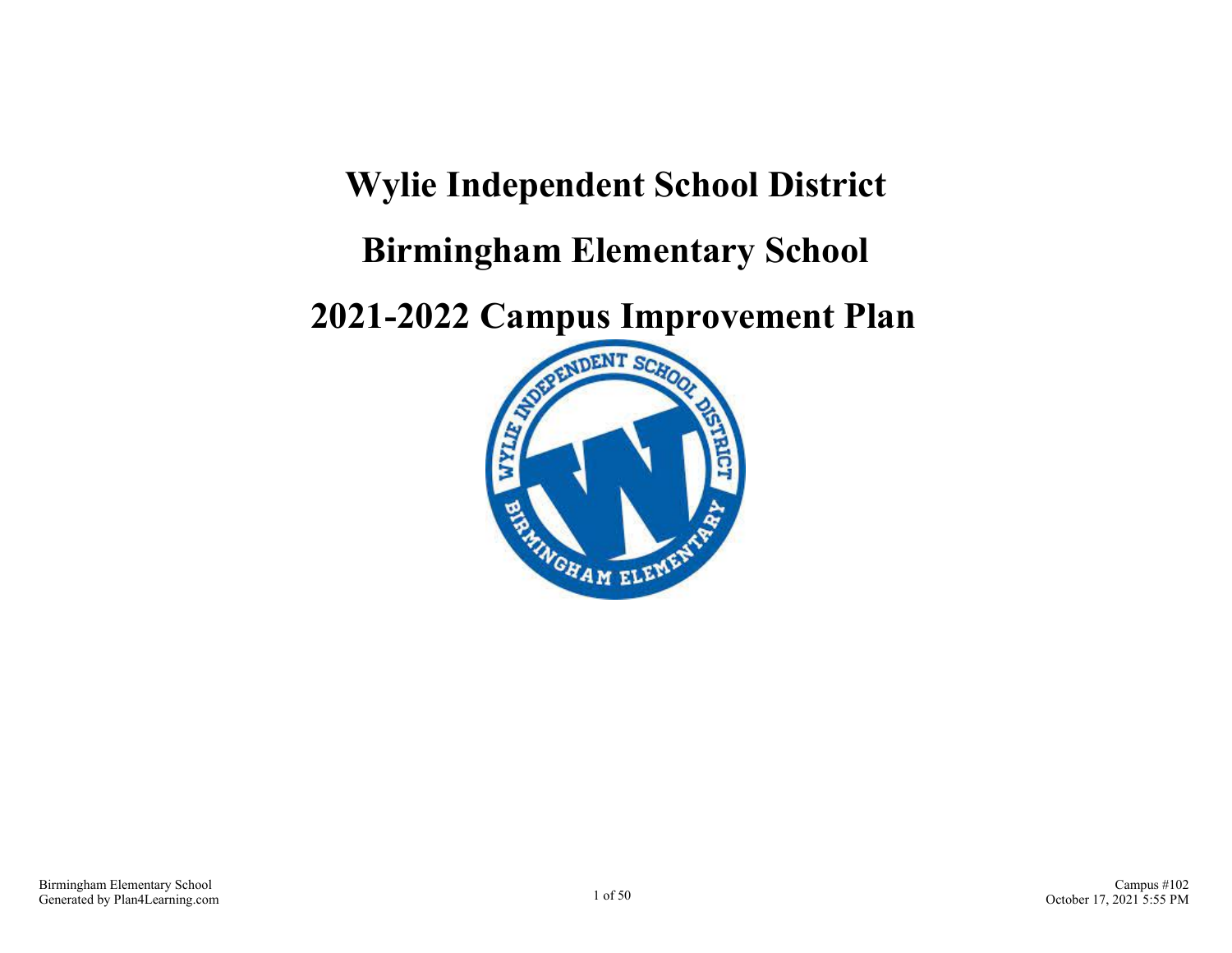# **Mission Statement**

We are committed to plan collaboratively and consistently with expectations that all students will grow, and build relationships that foster an environment of success for all students and staff.

# **Vision**

At Birmingham, we will be intentional, encouraging, and consistent to ensure a safe and nurturing environment that grows ALL Bears to be #simplytheBESt.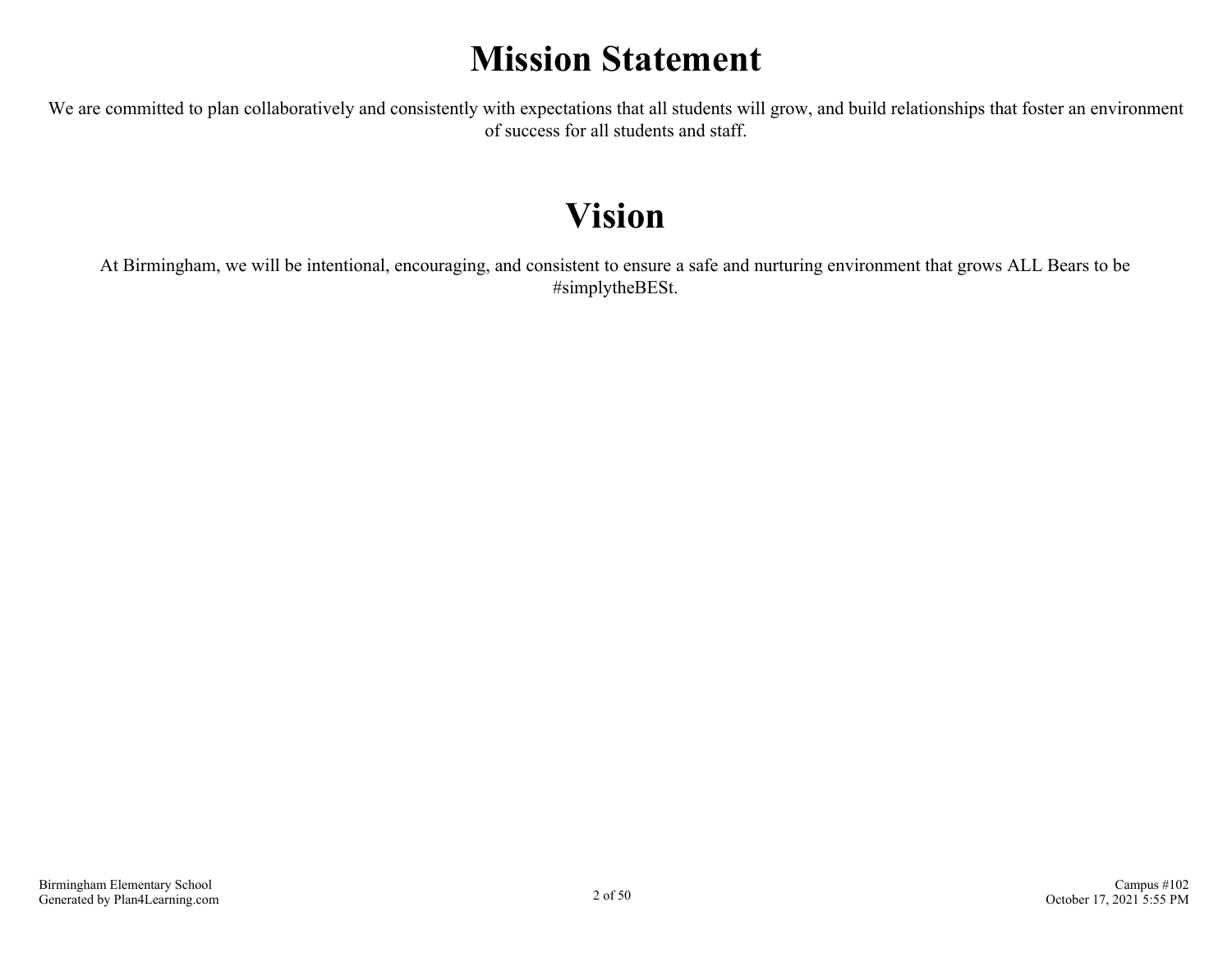### **Table of Contents**

| Comprehensive Needs Assessment                                                                                                                                    |    |
|-------------------------------------------------------------------------------------------------------------------------------------------------------------------|----|
| Demographics                                                                                                                                                      |    |
| <b>Student Learning</b>                                                                                                                                           |    |
| School Processes & Programs                                                                                                                                       |    |
| Perceptions                                                                                                                                                       |    |
| <b>Priority Problem Statements</b>                                                                                                                                |    |
| Comprehensive Needs Assessment Data Documentation                                                                                                                 |    |
| Goals                                                                                                                                                             | 10 |
| Goal 1: Instill community and ethical values in our students                                                                                                      | 11 |
| Goal 2: Ensure academic achievement for all students through tight family partnerships, curriculum and programs. TEA Strategic Priority #2: Build a foundation of |    |
| reading and math.                                                                                                                                                 | 17 |
| Goal 3: Prepare students for a successful life beyond high school                                                                                                 | 33 |
| Goal 4: Attract, retain, and value a quality staff. TEA Strategic Priority #3: Connect High School to Career and College.                                         | 35 |
| Goal 5: Manage growth in a way that ensures functional equity TEA Strategic Priority #1: Recruit, Support, and Retain Teachers and Principals                     | 40 |
| Goal 6: Celebrate our Excellence                                                                                                                                  | 43 |
| Goal 7: Support student participation in extracurricular activities to promote character and academic achievement.                                                | 46 |
| <b>State Compensatory</b>                                                                                                                                         | 48 |
| Budget for Birmingham Elementary School                                                                                                                           | 49 |
| Personnel for Birmingham Elementary School                                                                                                                        | 49 |
| Title I Personnel                                                                                                                                                 | 49 |
|                                                                                                                                                                   |    |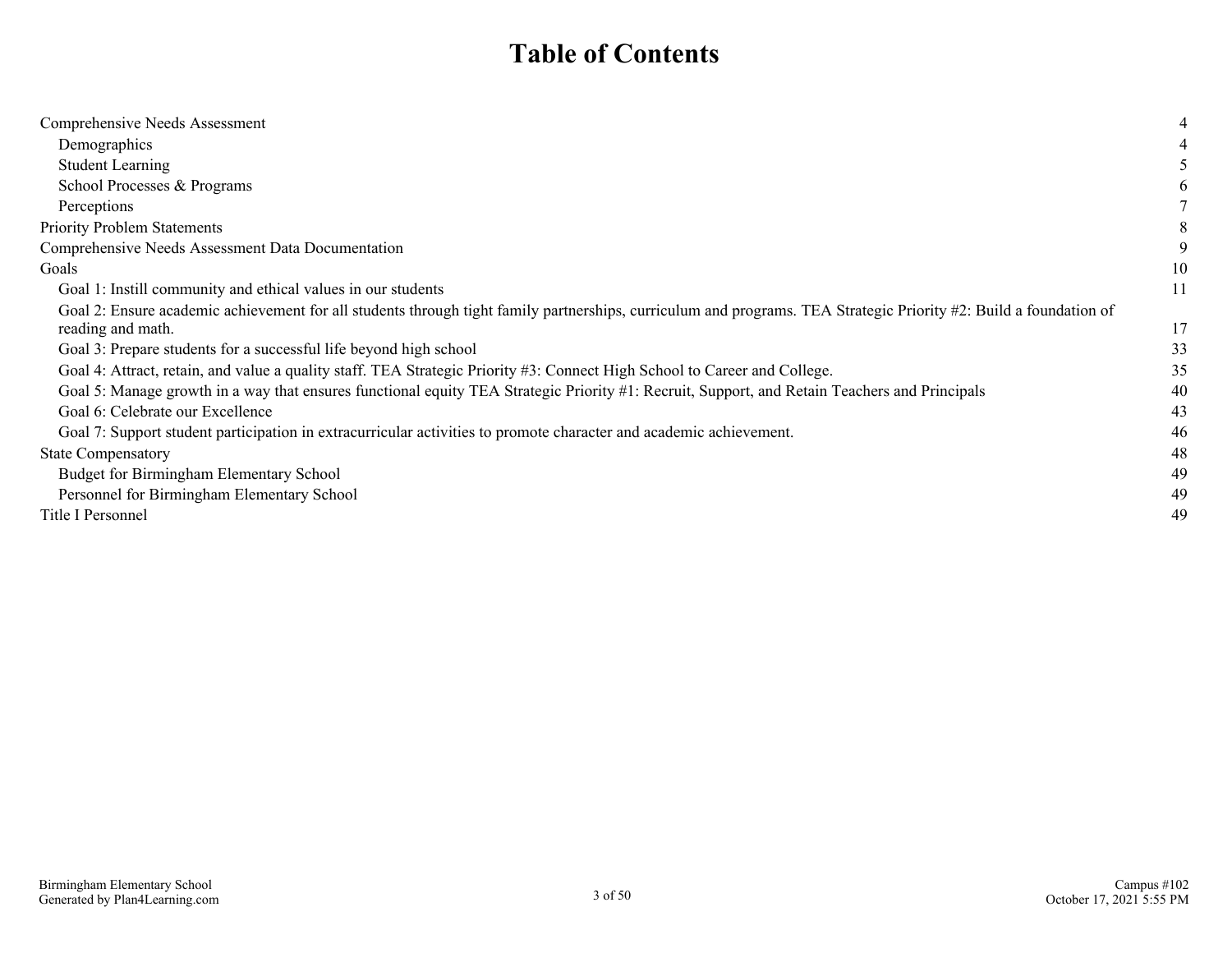# **Comprehensive Needs Assessment**

### <span id="page-3-0"></span>**Demographics**

#### **Demographics Summary**

#### **Ethnic Groups:**

|                             | 2020-21 | 2019-20 | 2018-19   | 2017-18 | 2016-17 | 2015-16 |
|-----------------------------|---------|---------|-----------|---------|---------|---------|
| Hispanic                    | 22%     | 22%     | 21%       | 20%     | 18%     | 18%     |
| African American            | 19.7%   | 21%     | 26%       | 23%     | 24%     | 21%     |
| White                       | 44.5%   | 46%     | 69%       | 72%     | 67%     | 65%     |
| American Indian             | $<1\%$  | $<1\%$  | 4%        | 6%      | $5\%$   | 7%      |
| Asian                       | 5.4%    | 6%      | 9%        | 6%      | $8\%$   | 7%      |
| Native Hawaiian/Pa.I        | $0\%$   | $0\%$   | 1 student | $1\%$   | .4%     | $0\%$   |
|                             | 2020-21 | 2019-20 | 2018-19   | 2017-18 | 2016-17 | 2015-16 |
| <b>Educational At-risk:</b> |         |         |           |         |         |         |
| Economically Dis.           | 40.8%   | 45%     | 43%       | 41%     | 44%     | 39%     |
| At-Risk                     |         |         | $16\%$    | 27%     | 32%     | 37%     |

Current enrollment is **527** students. Enrollment numbers have held steady the past four years. The number of students enrolled in the first semester is consistant with the number of students enrolled in the second semester. Campus consists of grades Kindergarten through 4th grade.

#### **Demographics Strengths**

- Student enrollment has remained steady for the past two years with a slight increase
- Attendance rate 96.7%-97.1 % for the past four years
- Ethnic groups have remained consistent for the past two years with a slight increase

Birmingham Elementary School Generated by Plan4Learning.com 4 of 50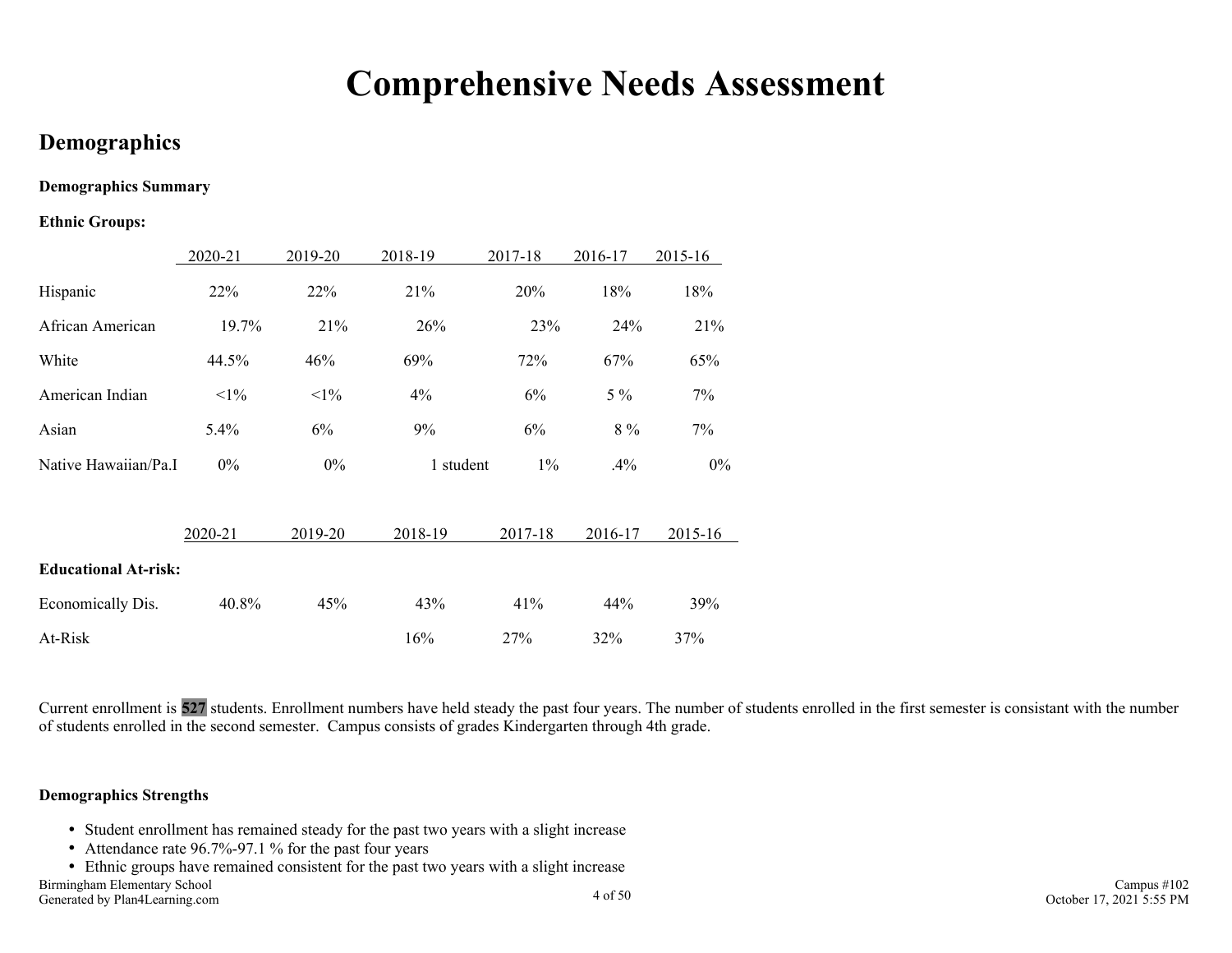Overall increase in African American and Hispanic students' academic success in all STAAR tested areas;

#### **Problem Statements Identifying Demographics Needs**

**Problem Statement 1 (Prioritized):** Increase parent involvement in order to help parents better understand how to support their child at home to create a more cohesive parent community. **Root Cause:** With a 45% poverty rate our staff is requiring an understanding of working with families of poverty.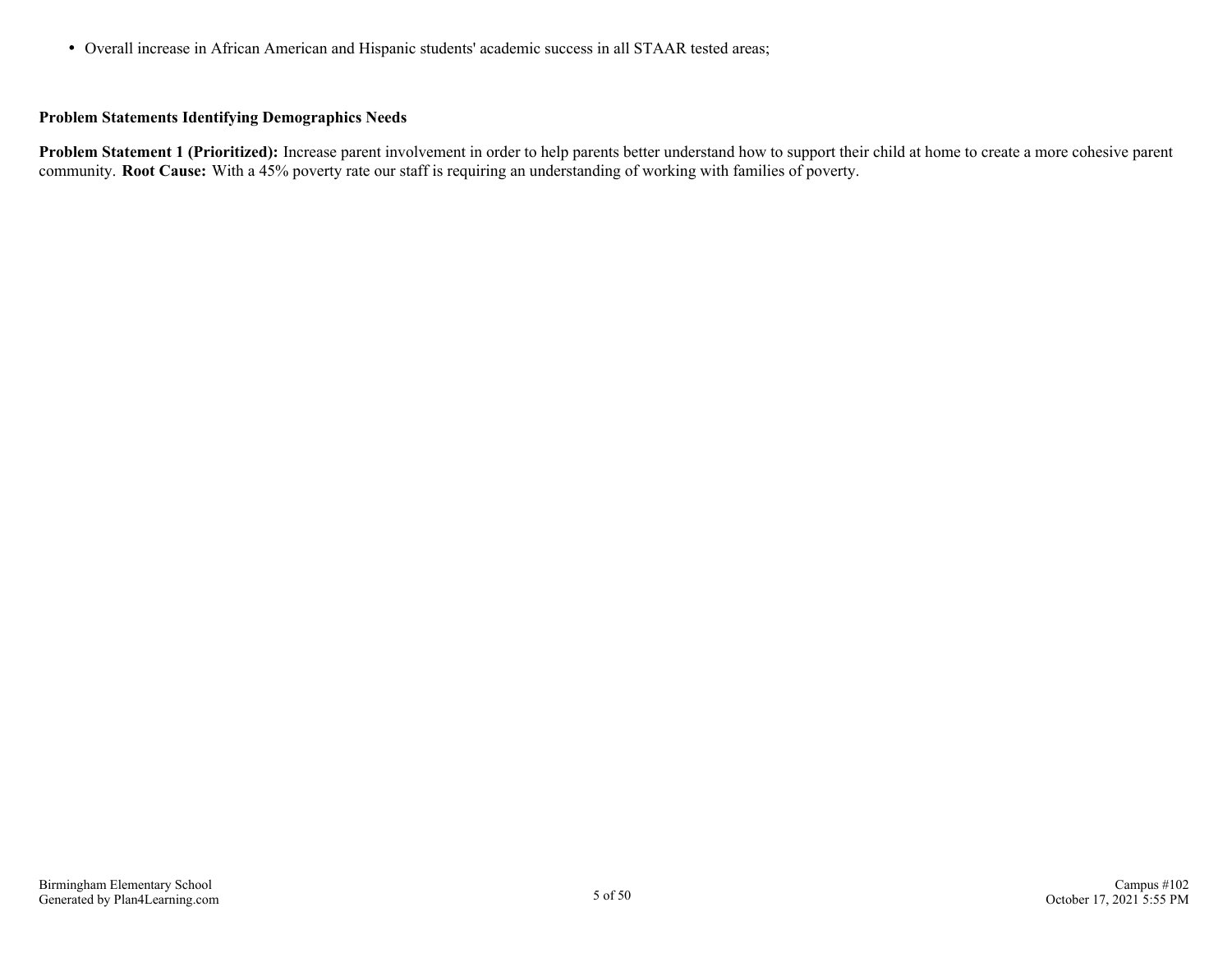### <span id="page-5-0"></span>**Student Learning**

#### **Student Learning Summary**

EOY testing and STAAR testing did not take place due to COVID-19.

3rd grade Reading:84%(Approaches); 54% (Meets); 35% (Masters) 3rd grade Math: 81% (Approaches); 54% (Meets); 36%(Masters) 4th grade Reading:87% (Approaches); 58% (Meets); 32% (Masters) 4th grade Math: 88% (Approaches); 68% (Meets); 46% (Masters) 4th grade Writing: 80% (Approaches); 36% (Meets); 16% (Masters) Kindergarten 84% met or exceeded End of the year BAS expectations in 2018-19 1st grade: 58% met or exceeded End of the year BAS expectations in 2018-19 2nd grade: 77% met or exceeded End of the year BAS expectations in 2018-19 Kindergarten: 60% met or exceeded End of the Year BAS expectations in 2020-2021 1st grade: 55% met or exceeded End of the Year BAS expectations in 2020-2021 2nd grade: 47% met or exceeded End of the Year BAS expectations in 2020-2021 3rd grade: 17% met or exceeded End of the Year BAS expectations in 2020-2021

#### **Student Learning Strengths**

EOY testing and STAAR testing did not take place due to COVID-19.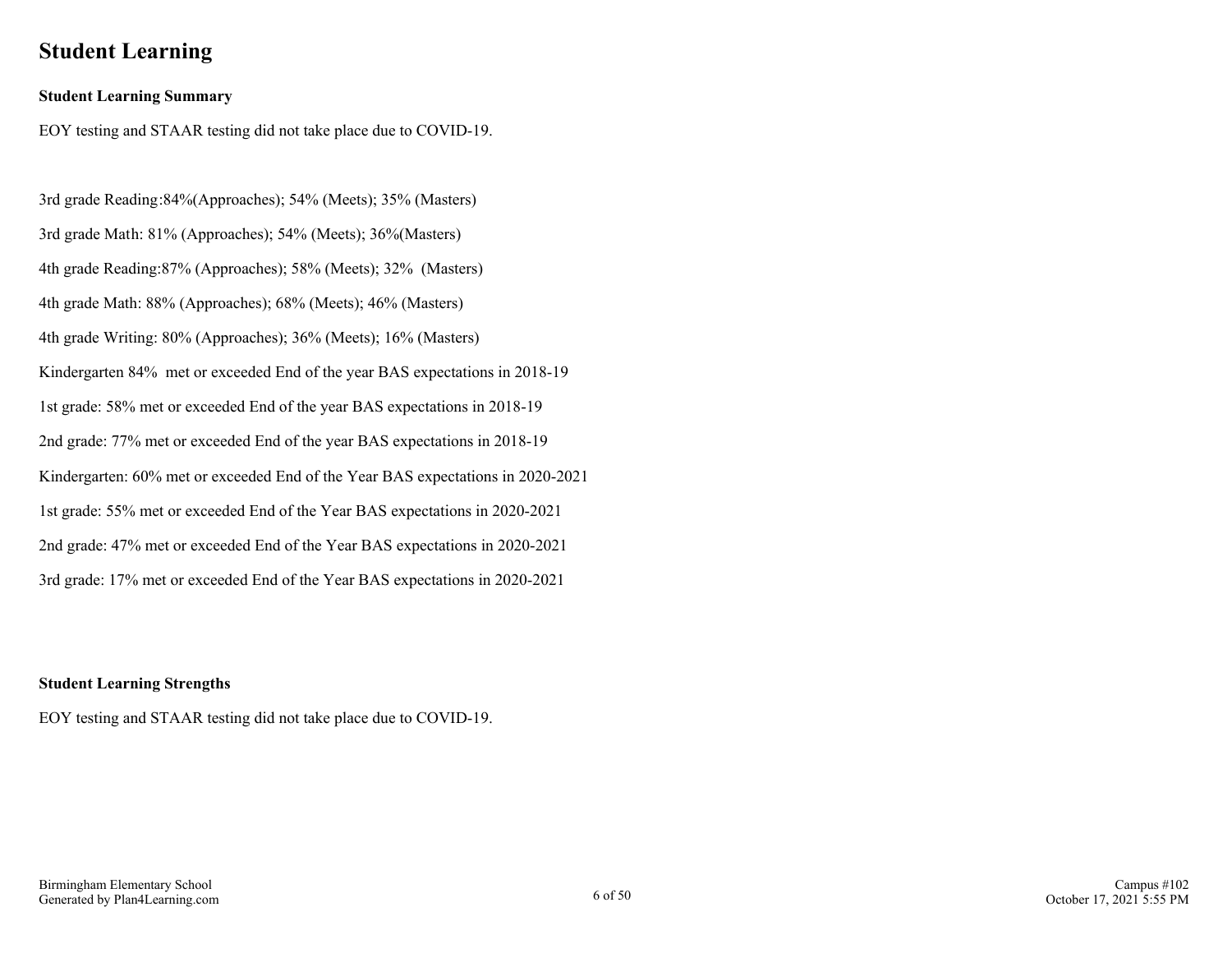### <span id="page-6-0"></span>**School Processes & Programs**

#### **School Processes & Programs Summary**

How do we use processes and programs to conduct business? procedures, methods and practices?

Teachers work collaboratively with district learning specialists, vertical teaching teams and grade level teaching teams to align instructional practices with our district adopted curriculum. Campus administrators and team leaders work together to support all staff members throughout the school year during classroom walkthroughs and frequent feedback. Teachers are committed to sharing best practices with one another to improve classroom instruction during weekly PLCs.

#### **School Processes & Programs Strengths**

Our campus meets consistently in weekly PLCs to share best practices, plan with fidelity, and analyze student data to plan interventions.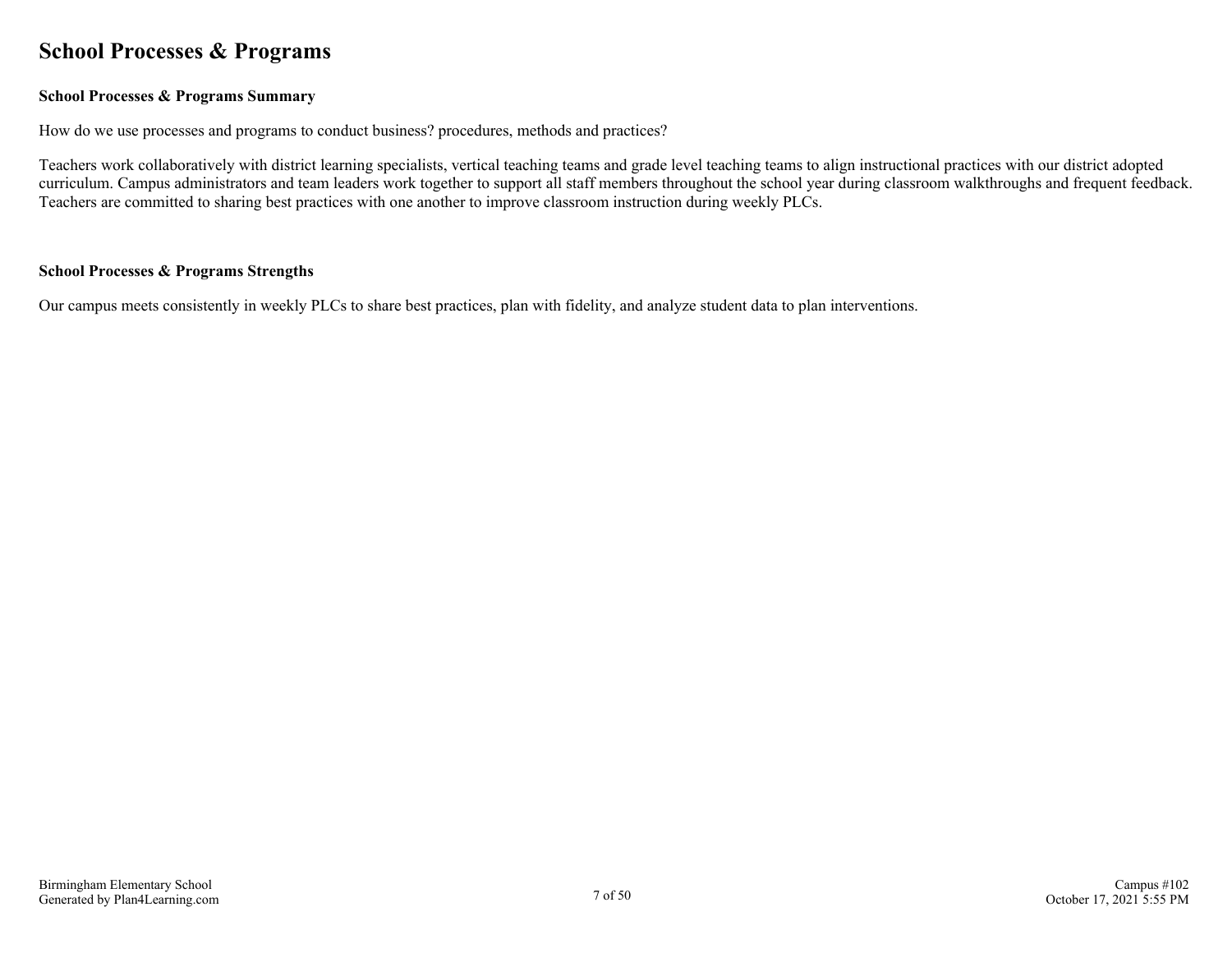### <span id="page-7-0"></span>**Perceptions**

#### **Perceptions Summary**

Collaborative team of teachers, students and parents working together to ensure all students are supported and experience success throughout the school year.

We believe that all students are capable of experiencing success throughout the school year.

#### **Perceptions Strengths**

We provide multiple avenues for parent communication to meet the needs of our Birmingham community. Together with a committee of staff members and parents, we design and host family engagement activities on campus, such as: Bear Boogie (whole school pep rally); Fall and Spring Family Nights (with learning opportunities for families); Spring Field Day; Kindergarten Round-up.

\*Spring Field Day and Kindergarten Round-up did not take place this year due to COVID-19.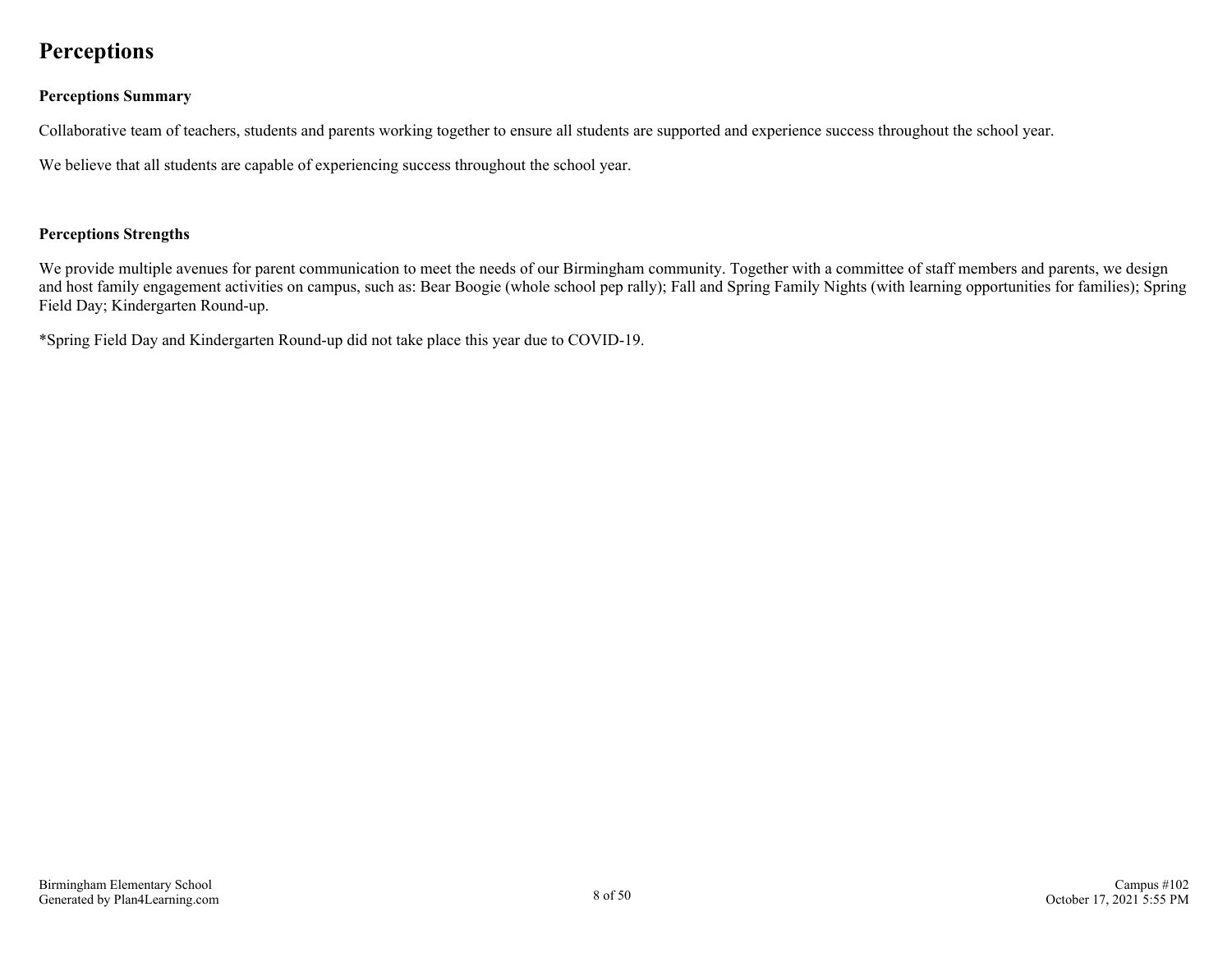# **Priority Problem Statements**

<span id="page-8-0"></span>**Problem Statement 1**: Increase parent involvement in order to help parents better understand how to support their child at home to create a more cohesive parent community. **Root Cause 1**: With a 45% poverty rate our staff is requiring an understanding of working with families of poverty. **Problem Statement 1 Areas**: Demographics - Student Achievement - Demographics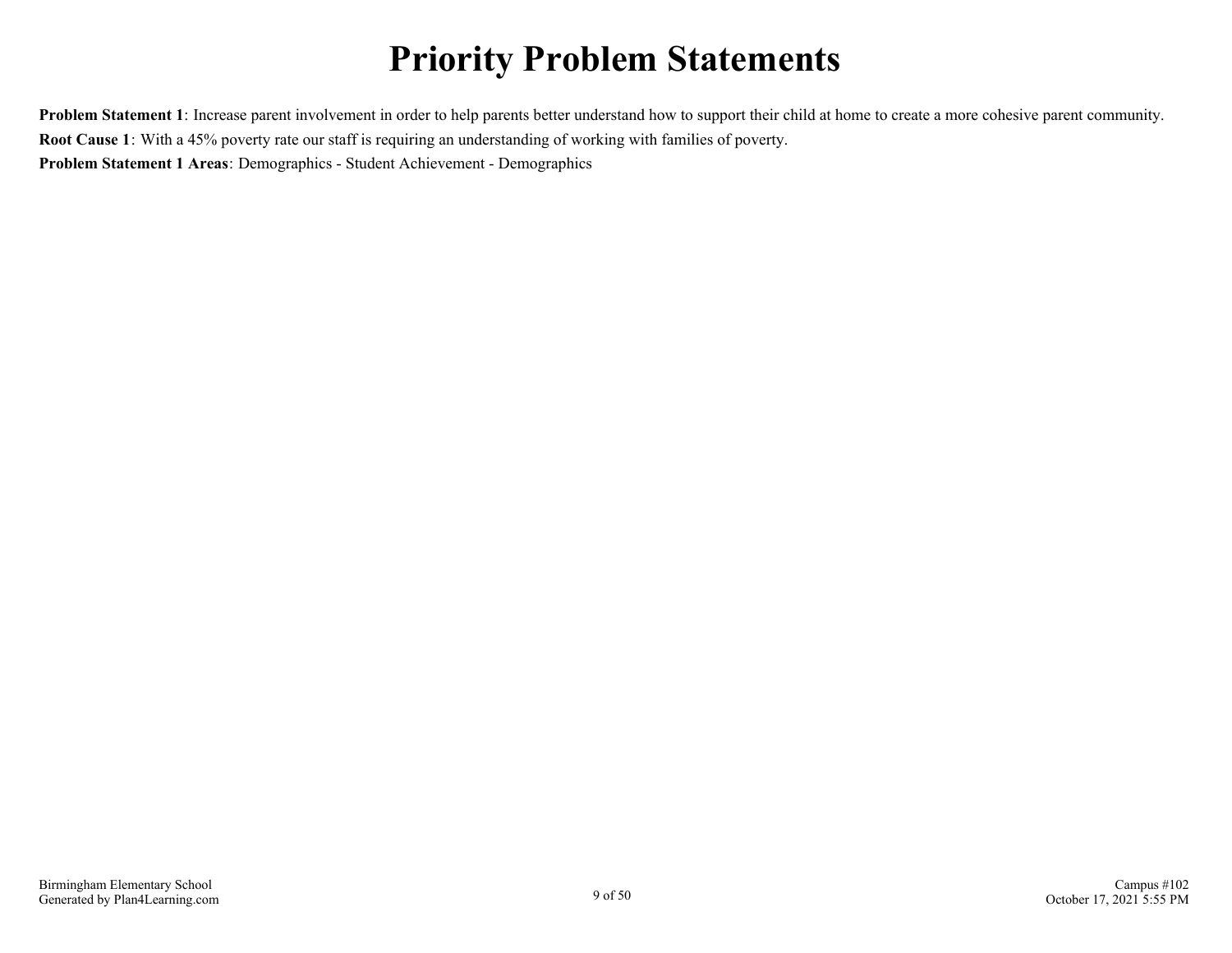# **Comprehensive Needs Assessment Data Documentation**

<span id="page-9-0"></span>The following data were used to verify the comprehensive needs assessment analysis:

#### **Improvement Planning Data**

• District goals

#### **Accountability Data**

- Texas Academic Performance Report (TAPR) data
- Federal Report Card Data

#### **Student Data: Assessments**

- State and federally required assessment information
- (STAAR) current and longitudinal results, including all versions
- STAAR released test questions

#### **Student Data: Student Groups**

- STEM/STEAM data
- Dyslexia Data

#### **Student Data: Behavior and Other Indicators**

- Attendance data
- Discipline records
- Violence and/or violence prevention records

#### **Employee Data**

- Professional learning communities (PLC) data
- Staff surveys and/or other feedback
- Campus leadership data
- Campus department and/or faculty meeting discussions and data
- Professional development needs assessment data

#### **Parent/Community Data**

- Parent surveys and/or other feedback
- Parent engagement rate
- Community surveys and/or other feedback

#### **Support Systems and Other Data**

- Budgets/entitlements and expenditures data
- Study of best practices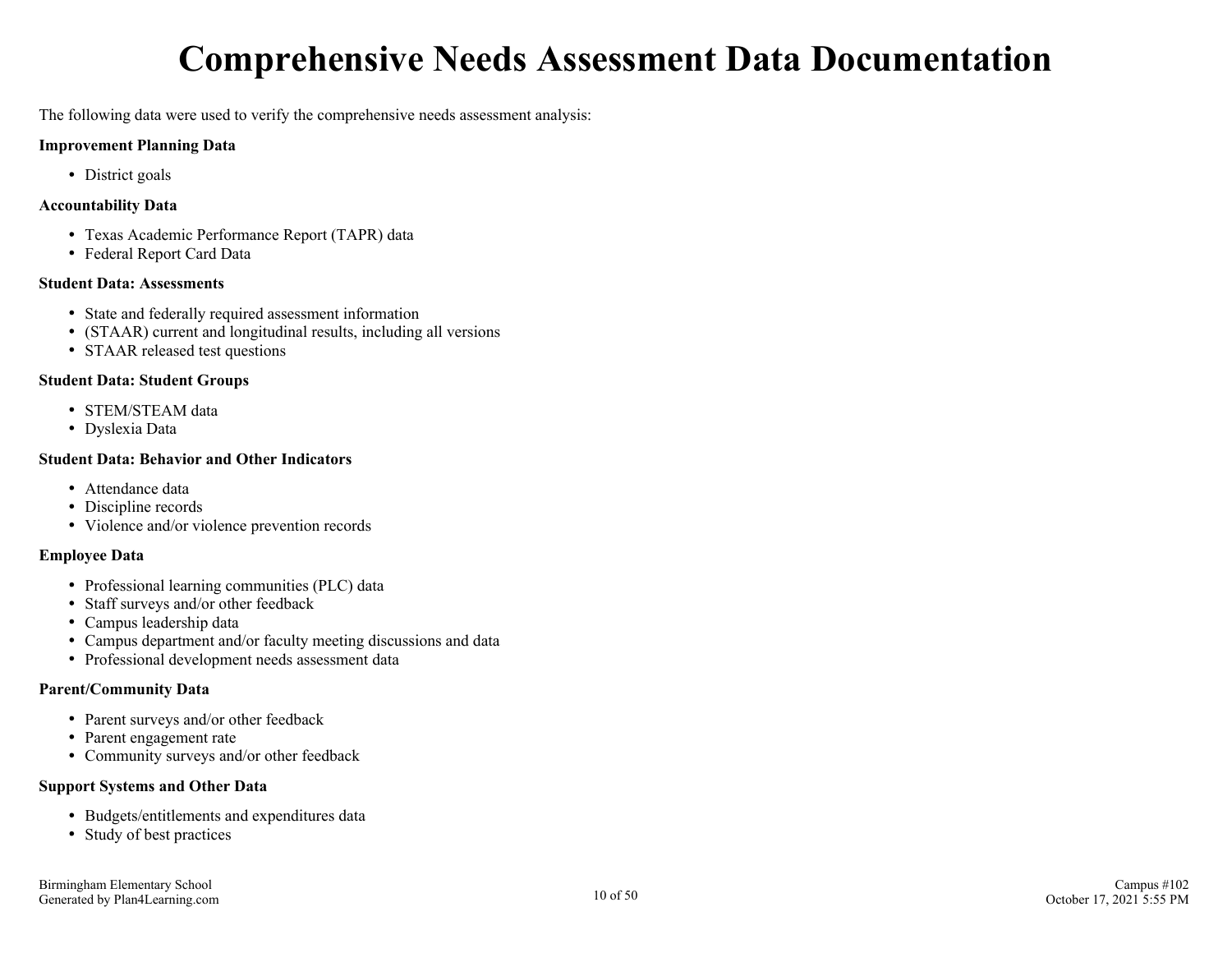# **Goals**

<span id="page-10-0"></span>**Goal 1:** Instill community and ethical values in our students

**Performance Objective 1:** 100% of our students will participate in Wylie Way Days that focus on Respect & Relationships.

| <b>Strategy 1 Details</b>                                                                                                                                               |            | <b>Formative Reviews</b> |      |  |
|-------------------------------------------------------------------------------------------------------------------------------------------------------------------------|------------|--------------------------|------|--|
| <b>Strategy 1:</b> Implement the Wylie Way initiatives focusing on Respect & Relationships.                                                                             |            |                          |      |  |
| Strategy's Expected Result/Impact: Students will become more responsible, respectful, and courteous to each other.                                                      | <b>Dec</b> | June                     |      |  |
| <b>Staff Responsible for Monitoring: Admin</b>                                                                                                                          |            |                          |      |  |
| Counselor                                                                                                                                                               |            |                          |      |  |
| Teachers                                                                                                                                                                |            |                          |      |  |
| Title I Schoolwide Elements: 2.5, 2.6                                                                                                                                   |            |                          |      |  |
| <b>Strategy 2 Details</b>                                                                                                                                               |            | <b>Formative Reviews</b> |      |  |
| <b>Strategy 2:</b> Birmingham will implement Social Emotional Learning in all classrooms. Each classroom teacher will be equipped with a                                |            | <b>Formative</b>         |      |  |
| SEL kit for their calm down corners. All classrooms will conduct BEAR Share 10 minutes a week where students are freely able to<br>express their thoughts and feelings. | <b>Dec</b> | Mar                      | June |  |
| Strategy's Expected Result/Impact: Students will build relationships with peers and teachers which will help them feel safe<br>and supported.                           |            |                          |      |  |
| <b>Staff Responsible for Monitoring: Admin</b>                                                                                                                          |            |                          |      |  |
| Counselor                                                                                                                                                               |            |                          |      |  |
| Teachers                                                                                                                                                                |            |                          |      |  |
| Title I Schoolwide Elements: 2.4, 2.5, 2.6                                                                                                                              |            |                          |      |  |
| Discontinue<br>100%<br>Accomplished<br>Continue/Modify<br>0%<br>No Progress                                                                                             |            |                          |      |  |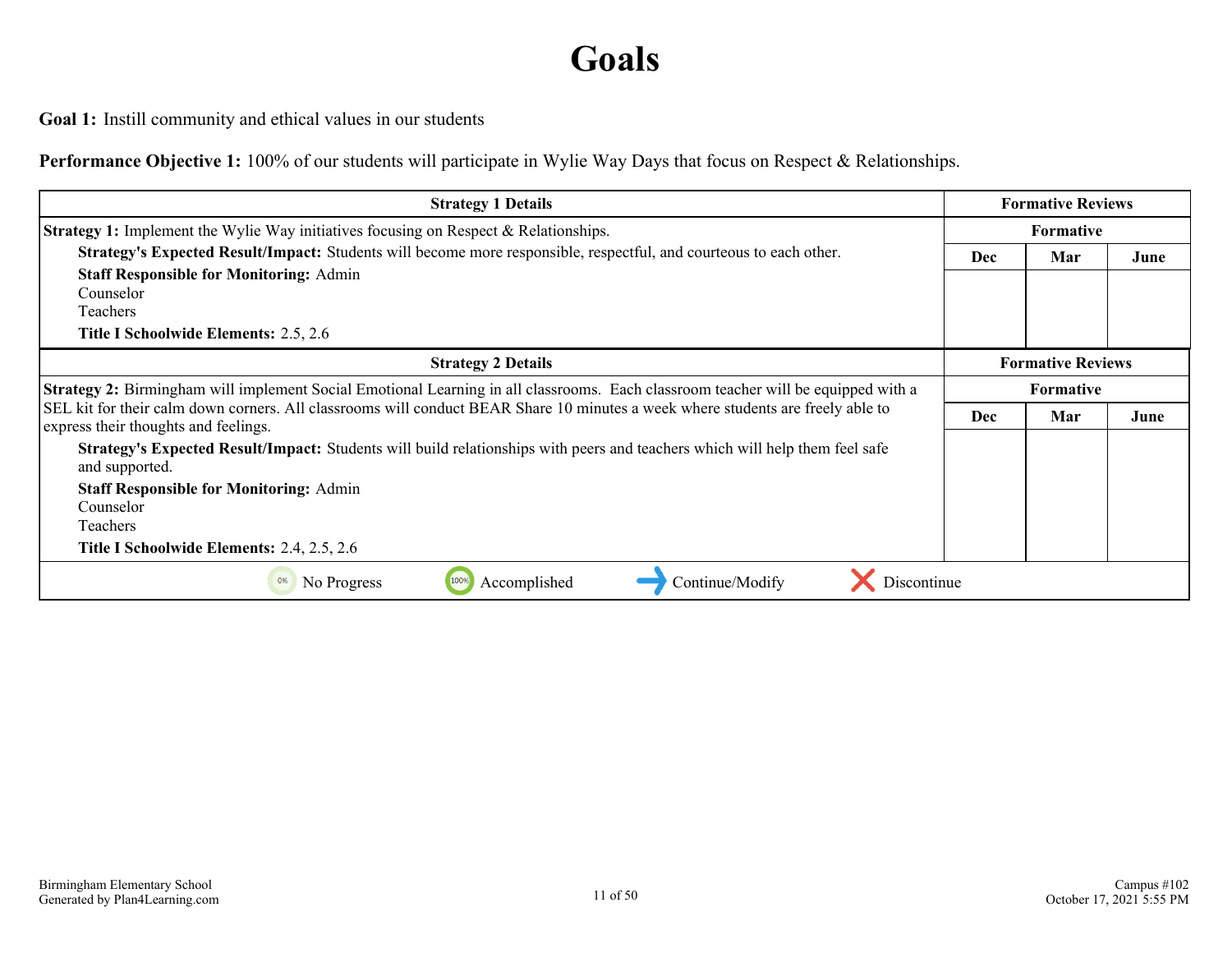**Performance Objective 2:** 100% of all Birmingham classrooms will be bully- and violence-free.

| <b>Strategy 1 Details</b>                                                                                                                      |            | <b>Formative Reviews</b> |      |
|------------------------------------------------------------------------------------------------------------------------------------------------|------------|--------------------------|------|
| <b>Strategy 1:</b> Implement the Wylie Way initiatives focusing on Responsibility, Grit, Hope, and Gratitude by creating Wylie Way             |            | Formative                |      |
| implementation plans for school wide focus days.                                                                                               | <b>Dec</b> | Mar                      | June |
| Strategy's Expected Result/Impact: Students will learn to treat others with respect which will help to eliminate violence in<br>the classroom. |            |                          |      |
| <b>Staff Responsible for Monitoring: Admin</b>                                                                                                 |            |                          |      |
| Counselor                                                                                                                                      |            |                          |      |
| Teachers                                                                                                                                       |            |                          |      |
| Title I Schoolwide Elements: 2.5                                                                                                               |            |                          |      |
| Discontinue<br>Continue/Modify<br>Accomplished<br>No Progress<br>0%                                                                            |            |                          |      |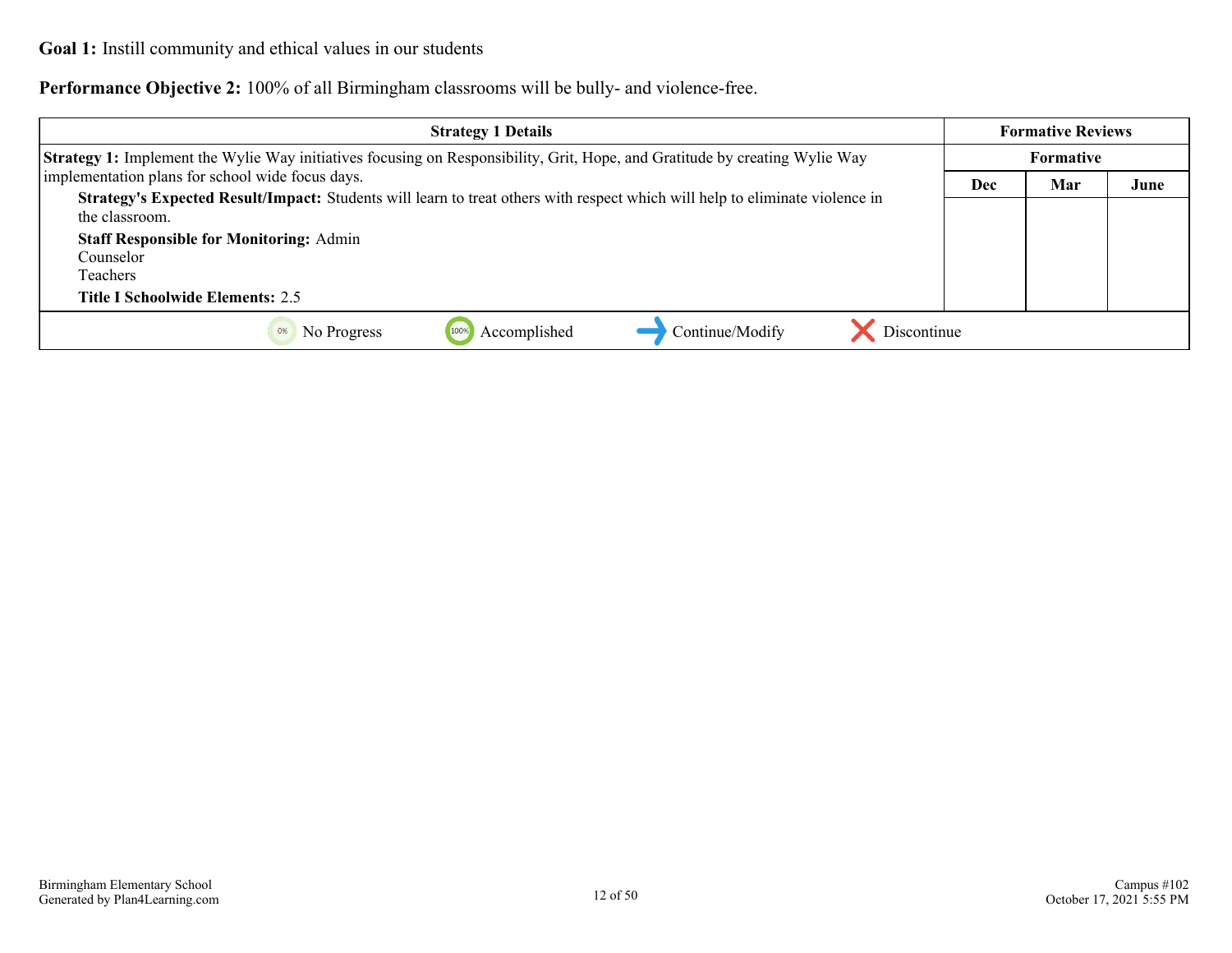**Performance Objective 3:** Attendance rates for the 2021-22 school year will stay consistent to last year's goal.

**Evaluation Data Sources:** Attendance data

| <b>Strategy 1 Details</b>                                                                              |     | <b>Formative Reviews</b> |      |
|--------------------------------------------------------------------------------------------------------|-----|--------------------------|------|
| <b>Strategy 1:</b> Quarterly Award Ceremony to celebrate academic growth, character traits.            |     | <b>Formative</b>         |      |
| Students with perfect attendance will be recognized at the end of year awards.                         | Dec | Mar                      | June |
| Strategy's Expected Result/Impact: Students will realize the importance of daily attendance at school. |     |                          |      |
| <b>Staff Responsible for Monitoring: Admin</b>                                                         |     |                          |      |
| Counselor                                                                                              |     |                          |      |
| Attendance Committee                                                                                   |     |                          |      |
| Discontinue<br>Continue/Modify<br>Accomplished<br>No Progress                                          |     |                          |      |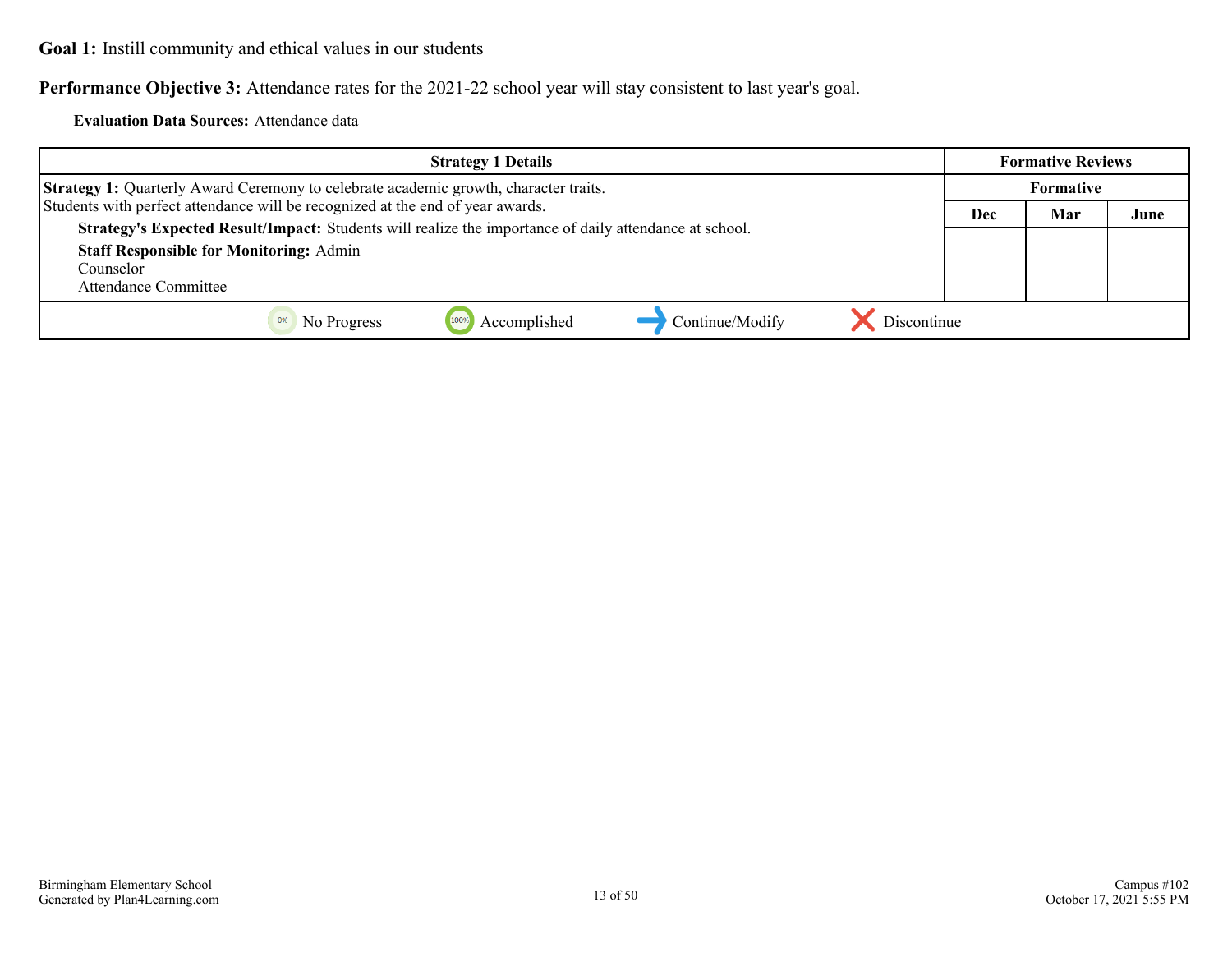#### **Performance Objective 4:** At least 75% our parents will participate in school wide events and celebrations.

**Evaluation Data Sources:** Parental attendance at Title 1 and PTA sponsored events, Watch DOG/MOD Squad participation data

| <b>Strategy 1 Details</b>                                                                                                                                                                           |                          | <b>Formative Reviews</b> |      |
|-----------------------------------------------------------------------------------------------------------------------------------------------------------------------------------------------------|--------------------------|--------------------------|------|
| Strategy 1: Birmingham will host two campus-wide Parent Engagement Nights, fall and spring, as well as a Kindergarten Round-up for                                                                  | <b>Formative</b>         |                          |      |
| incoming Kindergarteners.                                                                                                                                                                           | Dec                      | Mar                      | June |
| Strategy's Expected Result/Impact: Parents are encouraged to participate in their student's educational experience and will<br>know the importance of their involvement in their child's education. |                          |                          |      |
| <b>Staff Responsible for Monitoring: Admin</b><br>Title 1 Facilitator                                                                                                                               |                          |                          |      |
| Teachers                                                                                                                                                                                            |                          |                          |      |
| Family Engagement Committee                                                                                                                                                                         |                          |                          |      |
| <b>Title I Schoolwide Elements: 2.4, 2.5, 2.6, 3.2</b>                                                                                                                                              |                          |                          |      |
| Funding Sources: Supplies and materials for Parent/Community Events - Title I - 21161639800102024000 - \$1,000                                                                                      |                          |                          |      |
| <b>Strategy 2 Details</b>                                                                                                                                                                           | <b>Formative Reviews</b> |                          |      |
| Strategy 2: Conduct face-to-face parent teacher conferences twice a year to update parents about the following:                                                                                     | <b>Formative</b>         |                          |      |
| -student progress                                                                                                                                                                                   | Dec                      | Mar                      | June |
| -challenges                                                                                                                                                                                         |                          |                          |      |
| -areas of improvement                                                                                                                                                                               |                          |                          |      |
| Strategy's Expected Result/Impact: Parents will be knowledgeable and involved in their child's educations.                                                                                          |                          |                          |      |
| <b>Staff Responsible for Monitoring: Teachers</b>                                                                                                                                                   |                          |                          |      |
| Admin                                                                                                                                                                                               |                          |                          |      |
| <b>Title I Schoolwide Elements: 2.5</b>                                                                                                                                                             |                          |                          |      |
| <b>Strategy 3 Details</b>                                                                                                                                                                           |                          | <b>Formative Reviews</b> |      |
| Strategy 3: Host a WatchDog/MOD Squad Program to include adult mentors from all families to be part of our school.                                                                                  | Formative                |                          |      |
| Strategy's Expected Result/Impact: Moms, Dads, and adult mentors will be part of our school community.                                                                                              | Dec                      | Mar                      | June |
| <b>Staff Responsible for Monitoring: Admin</b>                                                                                                                                                      |                          |                          |      |
| Counselor                                                                                                                                                                                           |                          |                          |      |
| PTA Board                                                                                                                                                                                           |                          |                          |      |
| <b>Title I Schoolwide Elements: 2.6</b>                                                                                                                                                             |                          |                          |      |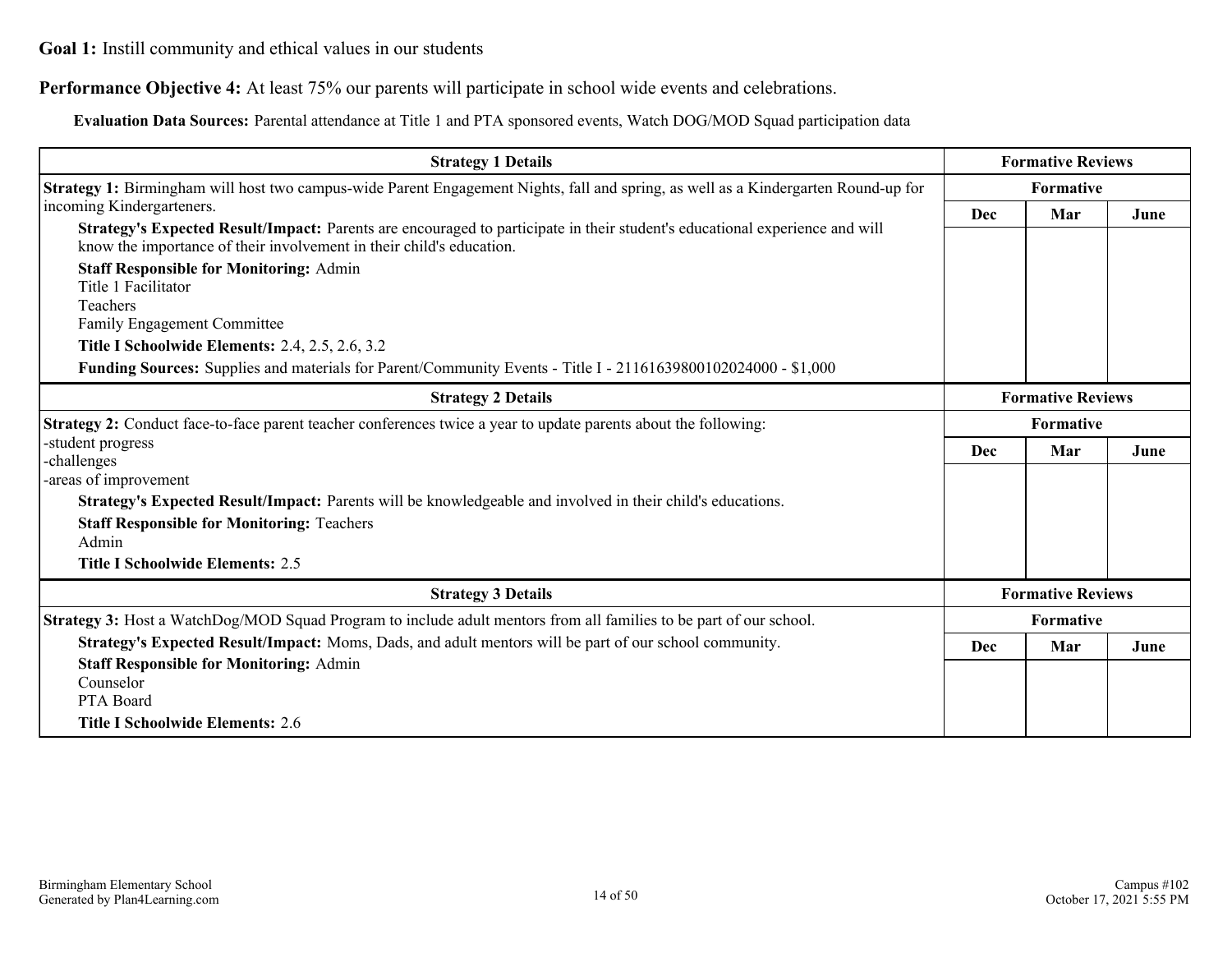| <b>Strategy 4 Details</b>                                                                                                                      |                  | <b>Formative Reviews</b> |      |
|------------------------------------------------------------------------------------------------------------------------------------------------|------------------|--------------------------|------|
| <b>Strategy 4:</b> School administrators and parent selected committee will work collaboratively to make changes and adjustments to the Parent | <b>Formative</b> |                          |      |
| Engagement Policy.                                                                                                                             | Dec              | Mar                      | June |
| Strategy's Expected Result/Impact: Increase in Parental Involvement                                                                            |                  |                          |      |
| <b>Staff Responsible for Monitoring: Admin</b>                                                                                                 |                  |                          |      |
| Teachers                                                                                                                                       |                  |                          |      |
| Title 1 Facilitator                                                                                                                            |                  |                          |      |
| <b>Title I Schoolwide Elements: 3.1</b>                                                                                                        |                  |                          |      |
| Discontinue<br>Continue/Modify<br>Accomplished<br>No Progress                                                                                  |                  |                          |      |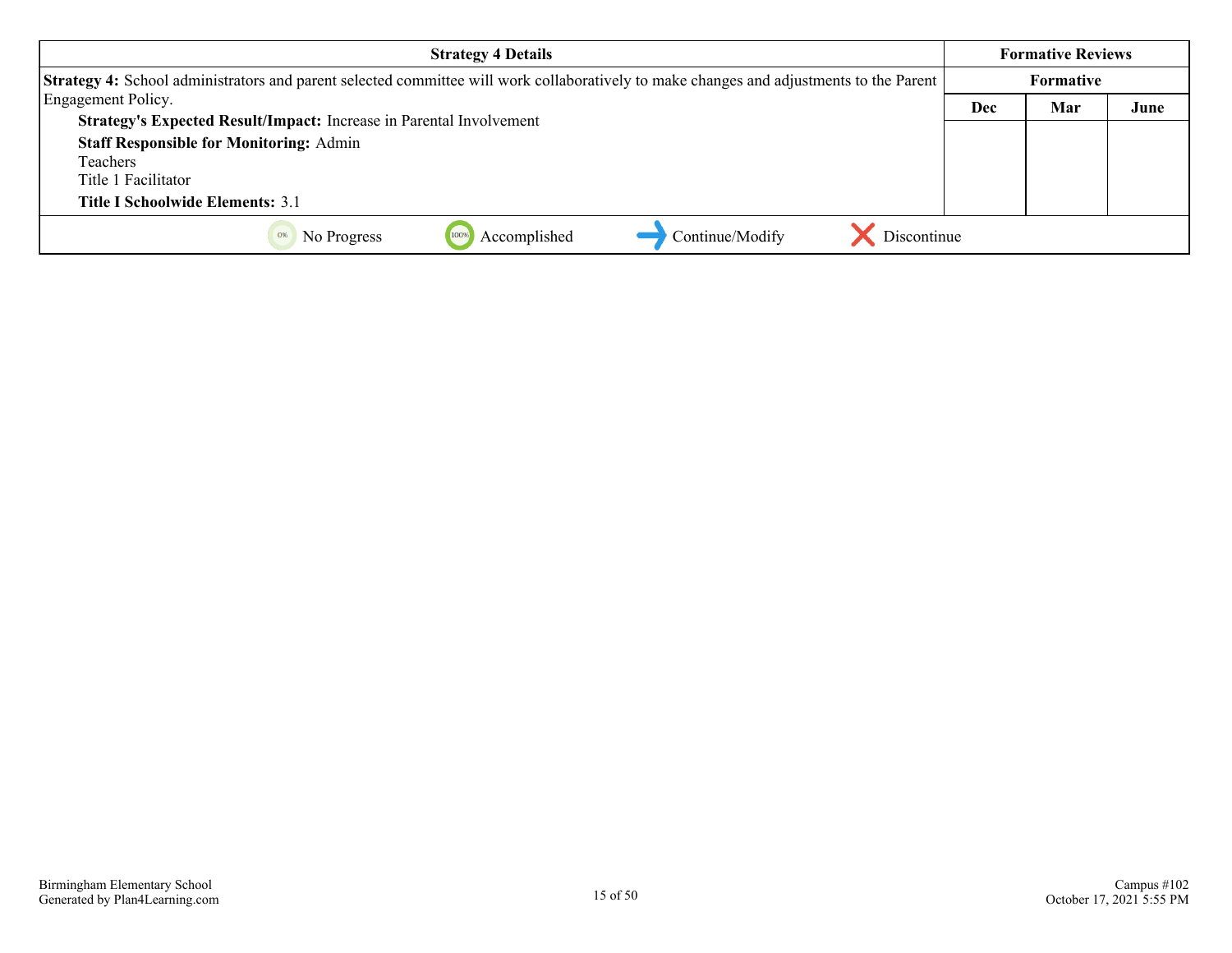**Performance Objective 5:** Campus will ensure compliance with the Local Wellness Policy through implementation of the District Wellness Plan in the areas of nutrition promotion, nutrition education, physical activity, and school-based activities. 100 % of students will participate in 135 minutes of movement each week and 100 % of staff will receive health information through the campus nurse.

| <b>Strategy 1 Details</b>                                                                                                                                                | <b>Formative Reviews</b> |                          |      |
|--------------------------------------------------------------------------------------------------------------------------------------------------------------------------|--------------------------|--------------------------|------|
| <b>Strategy 1:</b> The district/campus shall consistently promote healthy nutrition messages, including food and beverage advertisements                                 | <b>Formative</b>         |                          |      |
| accessible to students during the school day, and share educational information to promote healthy nutrition choices and positively<br>influence the health of students. | <b>Dec</b>               | Mar                      | June |
| <b>Strategy's Expected Result/Impact: Fitness Gram</b><br>Participation in School Community Wellness Events                                                              |                          |                          |      |
| <b>Staff Responsible for Monitoring: Admin</b><br>PTA Board<br>District/Campus Health Professionals                                                                      |                          |                          |      |
| Title I Schoolwide Elements: 2.6                                                                                                                                         |                          |                          |      |
| <b>Strategy 2 Details</b>                                                                                                                                                |                          | <b>Formative Reviews</b> |      |
| <b>Strategy 2:</b> The district/campus shall provide an environment that fosters a lifestyle of physical activity and fitness behaviors through                          |                          | <b>Formative</b>         |      |
| integration into appropriate curriculum areas and provision of professional development to staff responsible for physical activity                                       | Dec                      | Mar                      | June |
| <b>Strategy's Expected Result/Impact: Fitnessgram</b>                                                                                                                    |                          |                          |      |
| <b>Staff Responsible for Monitoring: Admin</b><br>PE Coach                                                                                                               |                          |                          |      |
| Title I Schoolwide Elements: 2.6                                                                                                                                         |                          |                          |      |
| Accomplished<br>No Progress<br>Continue/Modify<br><b>Discontinue</b>                                                                                                     |                          |                          |      |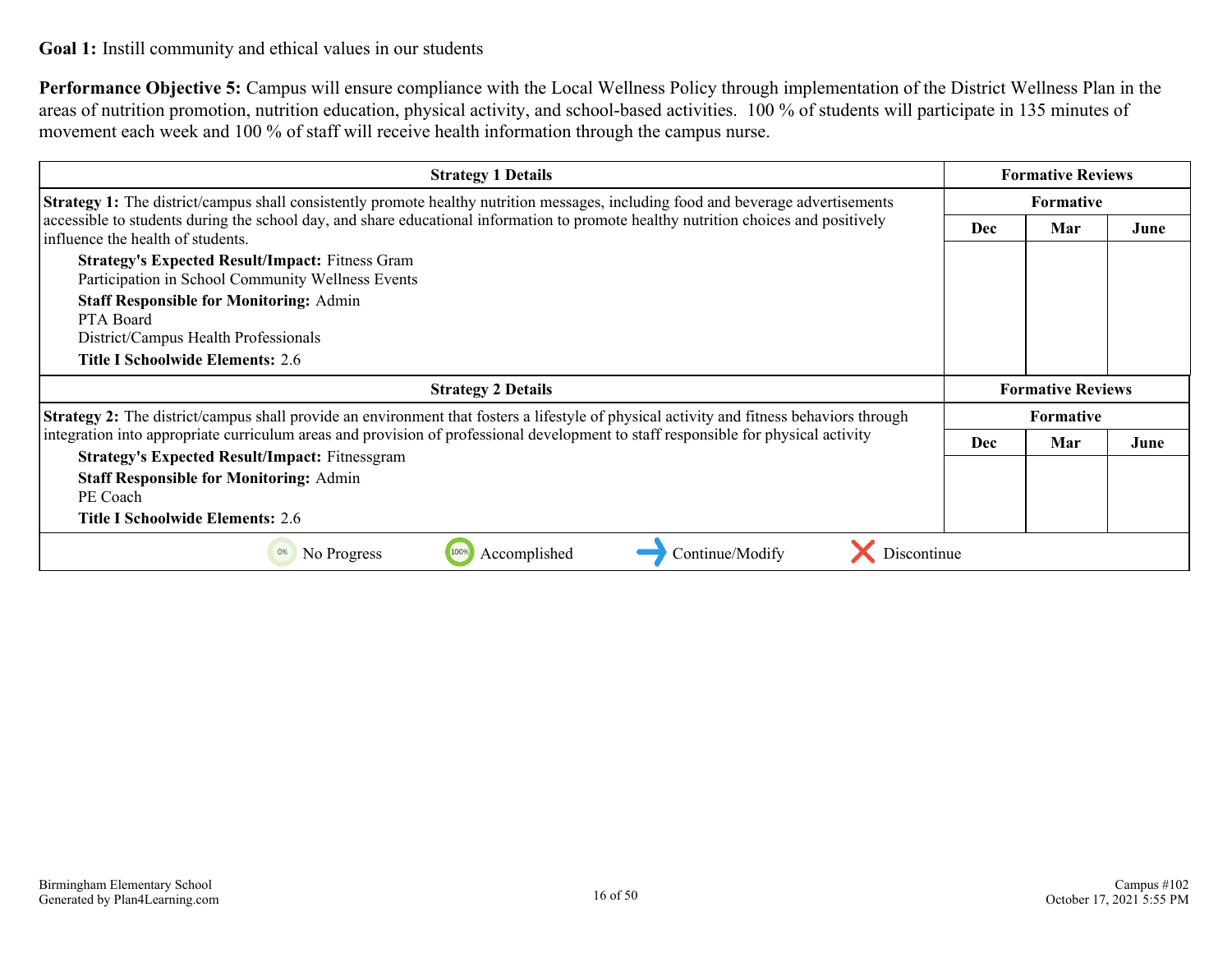**Performance Objective 6:** Increase community and parent involvement by 10% according to the climate survey by inviting parents back in the building and encouraging them to participate in campus events.

**Evaluation Data Sources:** Attendance of Title 1 and PTA sponsored events, participation of Watch DOG/MOD Squad

| <b>Strategy 1 Details</b>                                                                                                                                                           |                  | <b>Formative Reviews</b> |      |
|-------------------------------------------------------------------------------------------------------------------------------------------------------------------------------------|------------------|--------------------------|------|
| <b>Strategy 1:</b> Collaborate with the community in the areas of service and leadership by participating in can food drive, Wylie Way                                              | <b>Formative</b> |                          |      |
| Christmas, WISD Mentor program, and WEHS PAL program.<br>Strategy's Expected Result/Impact: Students and families will learn the importance of community service and giving back to | Dec              | Mar                      | June |
| others in our community.<br><b>Staff Responsible for Monitoring: Counselor</b><br>Admin<br>Title I Schoolwide Elements: 2.6                                                         |                  |                          |      |
| <b>Strategy 2 Details</b>                                                                                                                                                           |                  | <b>Formative Reviews</b> |      |
| <b>Strategy 2:</b> All information to parents will be sent in a language and format that they can understand, including: parents right to know                                      |                  | <b>Formative</b>         |      |
| teacher qualifications, qualified teacher, annual report cards, reports regarding student achievement, parental involvement policy and<br>school-parent compact.                    | <b>Dec</b>       | Mar                      | June |
| Strategy's Expected Result/Impact: Communication will be given to all parents regardless of home language.                                                                          |                  |                          |      |
| <b>Staff Responsible for Monitoring: ESL Coordinator</b><br>Title 1 Facilitator<br>Admin<br><b>Title I Schoolwide Elements: 2.6</b>                                                 |                  |                          |      |
| Accomplished<br>100%<br>Continue/Modify<br>No Progress<br>Discontinue<br>0%                                                                                                         |                  |                          |      |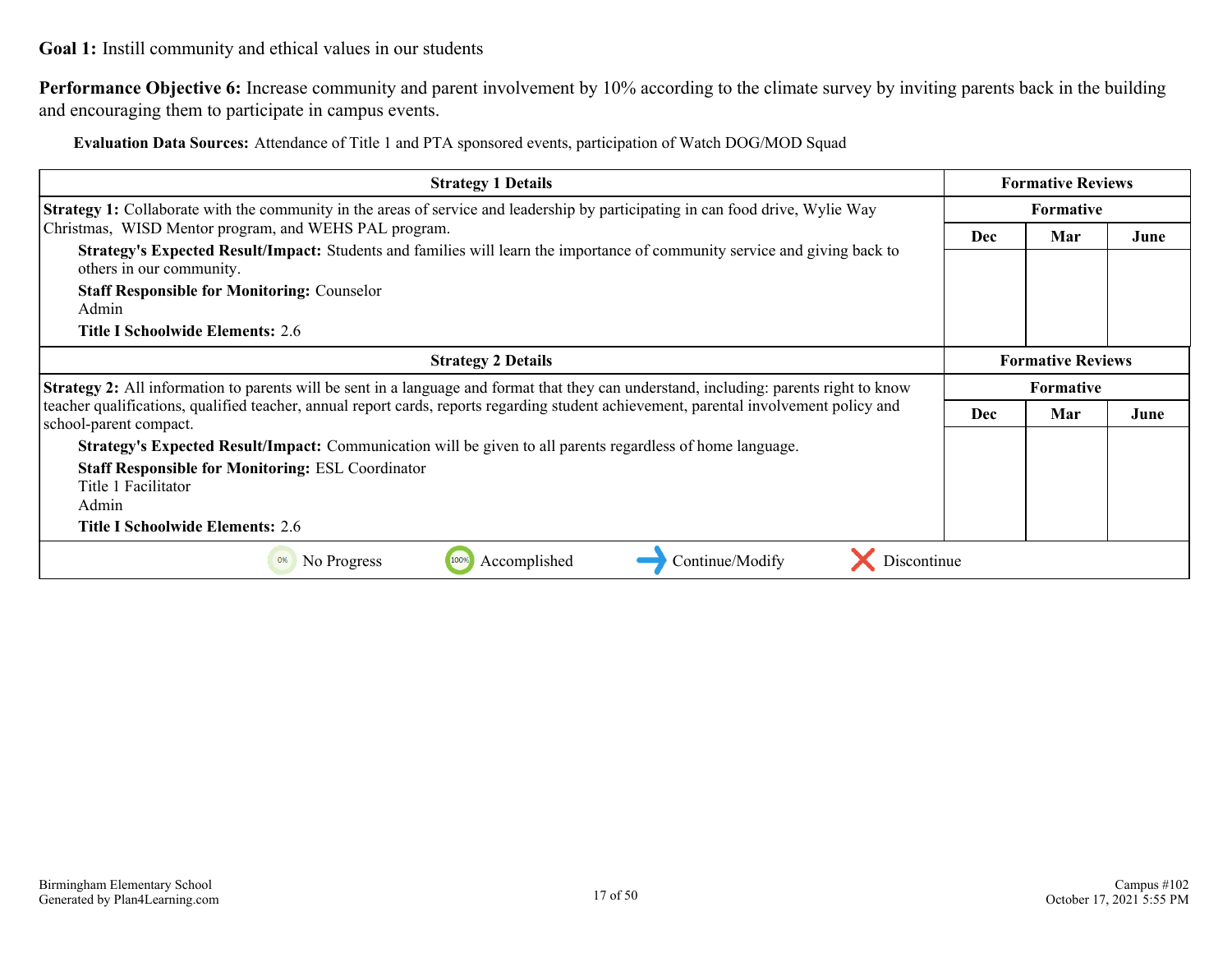<span id="page-17-0"></span>**Performance Objective 1:** 80% of all at-risk students will show growth in the areas of math and reading.

**Evaluation Data Sources:** STAAR Data, BAS data, MAP data, unit assessments

| <b>Strategy 1 Details</b>                                                                                                                    |     | <b>Formative Reviews</b> |      |
|----------------------------------------------------------------------------------------------------------------------------------------------|-----|--------------------------|------|
| <b>Strategy 1:</b> Students who are struggling with academics or behavior will be brought to the RTI committee for solutions to help them be |     | <b>Formative</b>         |      |
| successful.                                                                                                                                  | Dec | Mar                      | June |
| We will specifically meet our Economically Disadvantaged, Special Ed, and white student groups identified for additional targeted            |     |                          |      |
| support.                                                                                                                                     |     |                          |      |
| <b>Strategy's Expected Result/Impact:</b> Students who are struggling will be given<br>interventions to help them be successful.             |     |                          |      |
| <b>Staff Responsible for Monitoring: RTI Committee</b>                                                                                       |     |                          |      |
| Admin                                                                                                                                        |     |                          |      |
| Title I Schoolwide Elements: 2.6 - TEA Priorities: Improve low-performing schools                                                            |     |                          |      |
| Accomplished<br>Continue/Modify<br>Discontinue<br>No Progress<br>0%                                                                          |     |                          |      |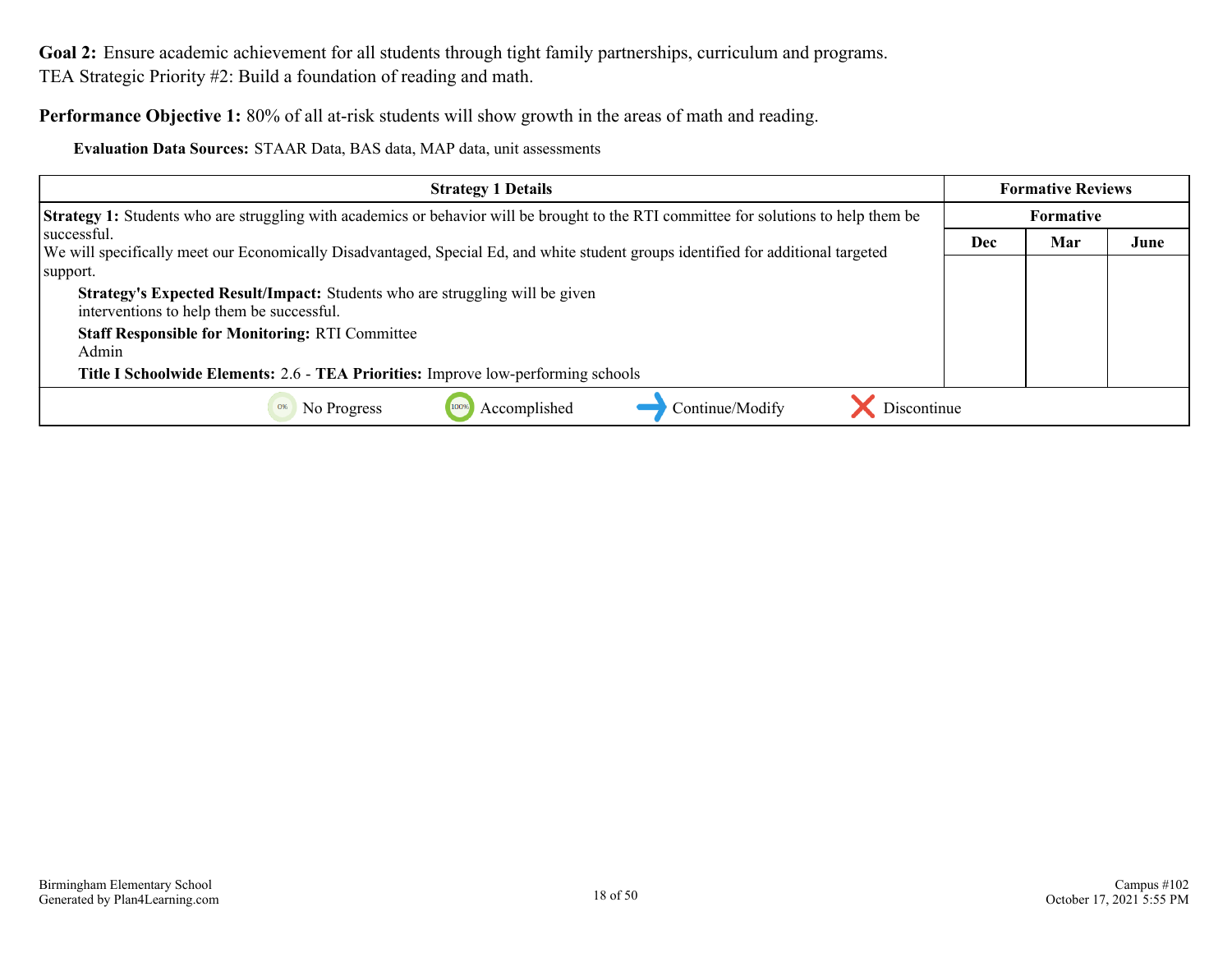**Performance Objective 2:** 100% of all Birmingham students will be provided programs to help prevent students from dropping out.

**Evaluation Data Sources:** STAAR scores, progress monitoring, MAP Testing, BAS Testing

| <b>Strategy 1 Details</b>                                                                                                                   |            | <b>Formative Reviews</b> |      |
|---------------------------------------------------------------------------------------------------------------------------------------------|------------|--------------------------|------|
| <b>Strategy 1:</b> Students who are at risk will be given reading interventions such as LLI and Really Great Reading and math interventions |            | <b>Formative</b>         |      |
| such as Bridges and Do the Math. This will help them to get back on track so that they will be performing on grade level.                   | <b>Dec</b> | Mar                      | June |
| <b>Strategy's Expected Result/Impact: MAP assessments</b>                                                                                   |            |                          |      |
| Unit assessment                                                                                                                             |            |                          |      |
| <b>BAS</b>                                                                                                                                  |            |                          |      |
| <b>STAAR Tests</b>                                                                                                                          |            |                          |      |
| <b>Staff Responsible for Monitoring: Teachers</b>                                                                                           |            |                          |      |
| Admin                                                                                                                                       |            |                          |      |
| RTI Committee                                                                                                                               |            |                          |      |
| Title 1 Facilitator                                                                                                                         |            |                          |      |
| <b>ESL</b> Coordinator                                                                                                                      |            |                          |      |
| Title 1 Tutors                                                                                                                              |            |                          |      |
| Title I Schoolwide Elements: 2.4, 2.5, 2.6                                                                                                  |            |                          |      |
| Accomplished<br>Continue/Modify<br>Discontinue<br>No Progress<br>100%<br>0%                                                                 |            |                          |      |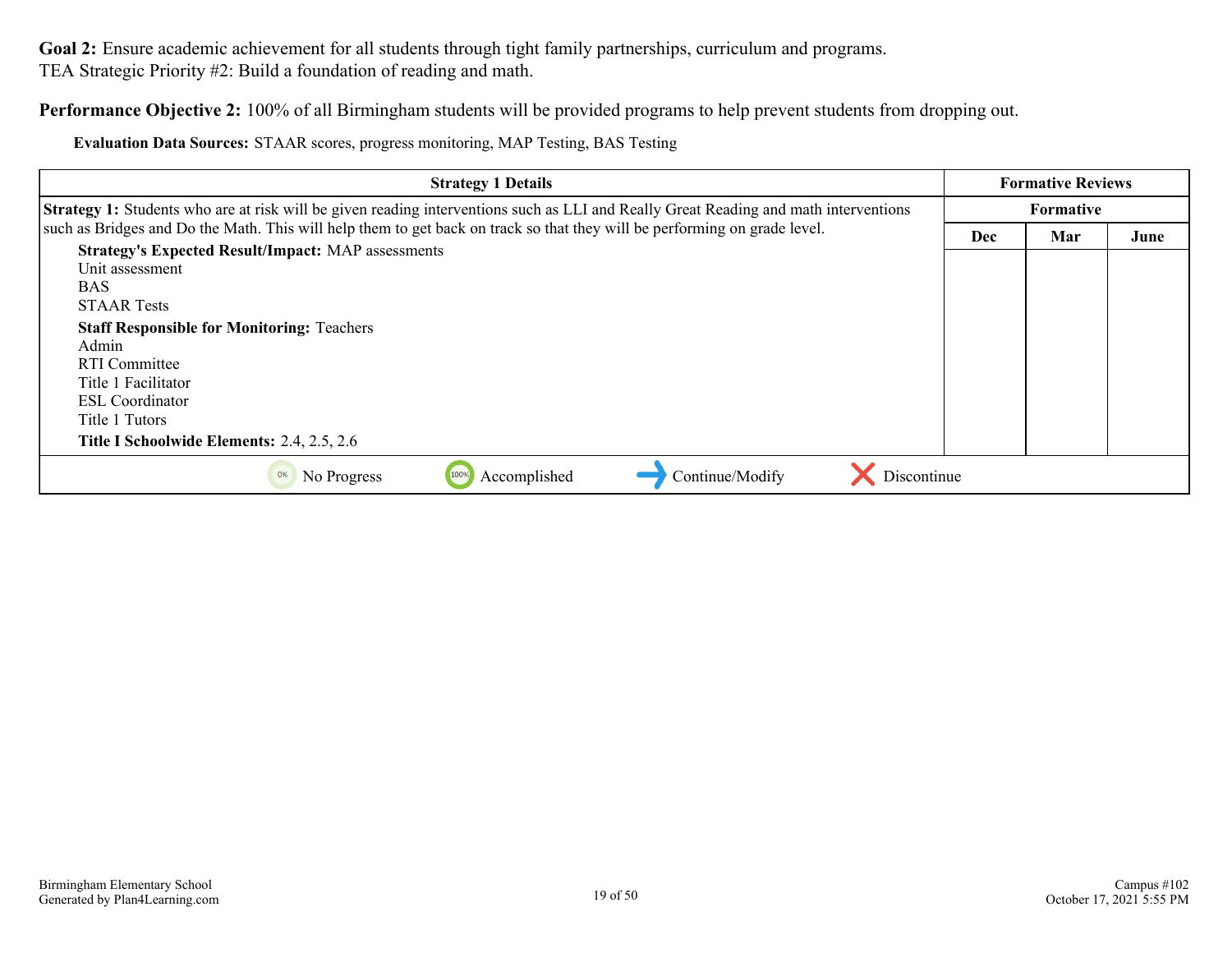**Performance Objective 3:** 100% of students identified with dyslexia will be provided dyslexia services.

**Evaluation Data Sources:** Take Flight data, MAP data

| <b>Strategy 1 Details</b>                                                                                           | <b>Formative Reviews</b> |     |      |
|---------------------------------------------------------------------------------------------------------------------|--------------------------|-----|------|
| <b>Strategy 1:</b> Alpha Phonics pull out classes for students qualifying for dyslexia students showing struggle in | <b>Formative</b>         |     |      |
| phonics learning.                                                                                                   | Dec                      | Mar | June |
| Strategy's Expected Result/Impact: Students will learn on grade level.                                              |                          |     |      |
| <b>Staff Responsible for Monitoring: Admin</b>                                                                      |                          |     |      |
| Dyslexia Teacher                                                                                                    |                          |     |      |
| RTI Committee                                                                                                       |                          |     |      |
| <b>Title I Schoolwide Elements: 2.4, 2.6</b>                                                                        |                          |     |      |
| Discontinue<br>Accomplished<br>Continue/Modify<br>No Progress                                                       |                          |     |      |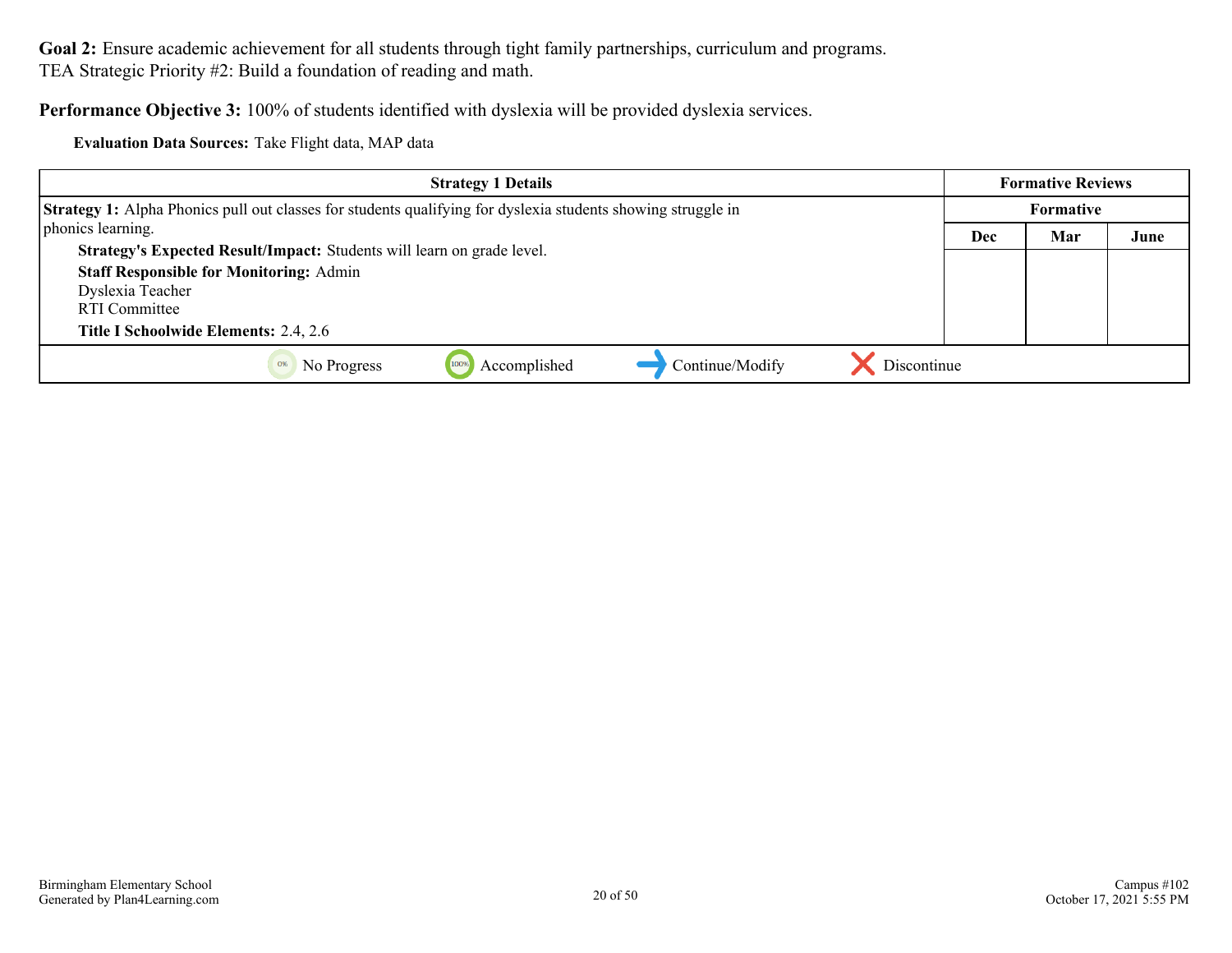**Performance Objective 4:** The district will meet the needs of 100% of the McKinney-Vento Act students through the availability of Title I, Part A setaside funds and the TEHCY grant.

| <b>Strategy 1 Details</b>                                                                                                                          | <b>Formative Reviews</b> |                          |      |
|----------------------------------------------------------------------------------------------------------------------------------------------------|--------------------------|--------------------------|------|
| <b>Strategy 1:</b> Provide staff development session for district                                                                                  | <b>Formative</b>         |                          |      |
| counselors and teachers.                                                                                                                           | <b>Dec</b>               | Mar                      | June |
| <b>Staff Responsible for Monitoring: District Staff</b>                                                                                            |                          |                          |      |
| Admin                                                                                                                                              |                          |                          |      |
| Title I Schoolwide Elements: 2.6                                                                                                                   |                          |                          |      |
| <b>Strategy 2 Details</b>                                                                                                                          |                          | <b>Formative Reviews</b> |      |
| <b>Strategy 2:</b> Utilize data to increase the awareness and needs of the McKinney-Vento Act students.                                            | <b>Formative</b>         |                          |      |
| Title I Schoolwide Elements: 2.4, 2.6                                                                                                              | <b>Dec</b><br>Mar        |                          | June |
|                                                                                                                                                    |                          |                          |      |
| <b>Strategy 3 Details</b>                                                                                                                          |                          | <b>Formative Reviews</b> |      |
| <b>Strategy 3:</b> Utilize funds to assist with school supplies, standardized clothing, tuition, credit recover, and other items specific to grant | <b>Formative</b>         |                          |      |
| guidance.                                                                                                                                          | <b>Dec</b>               | Mar                      | June |
| Title I Schoolwide Elements: 2.4, 2.6                                                                                                              |                          |                          |      |
| Discontinue<br>Accomplished<br>Continue/Modify<br>No Progress<br>100%<br>0%                                                                        |                          |                          |      |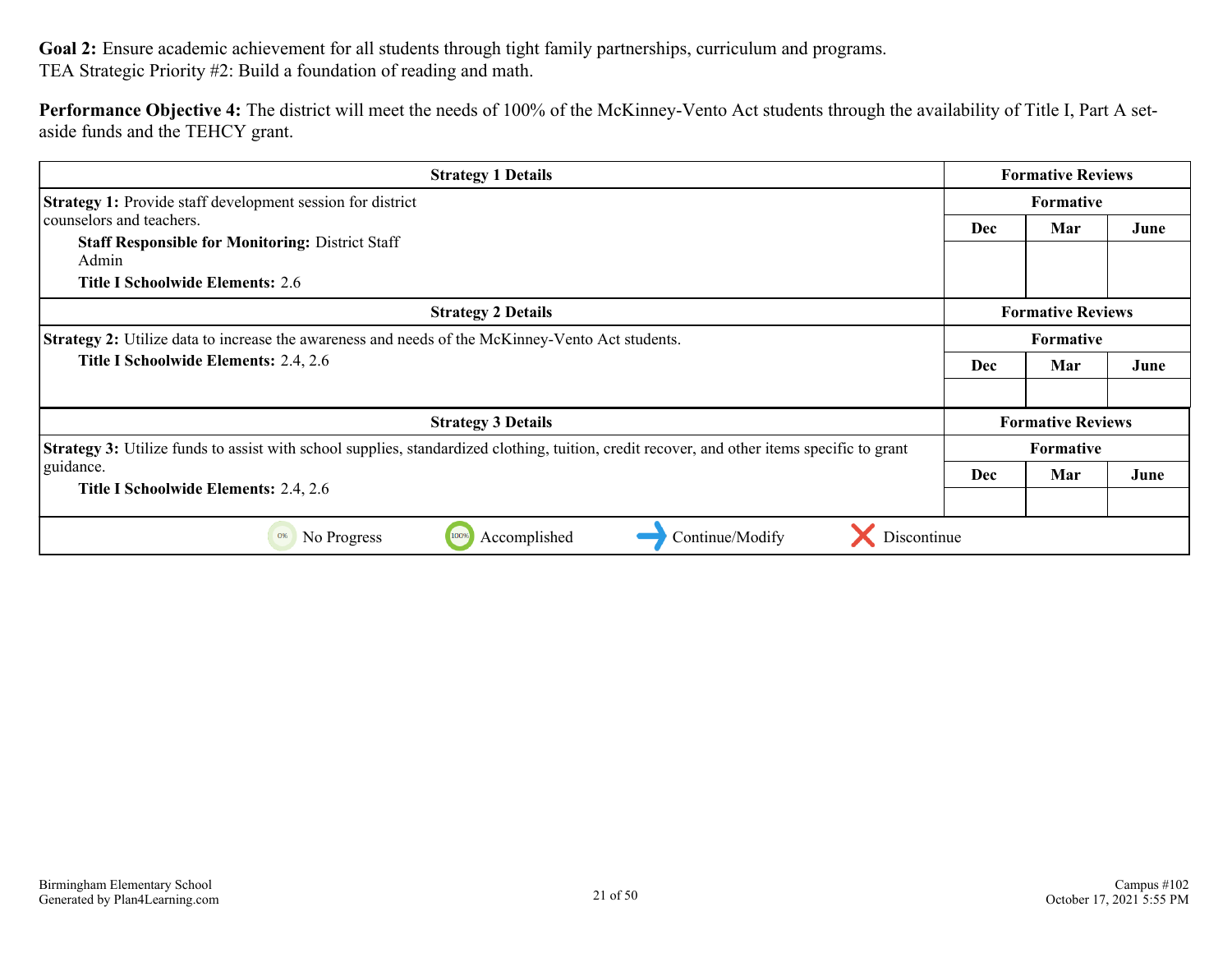**Performance Objective 5:** Birmingham students tested on STAAR Reading grade 3-4 will raise the Meets and Masters to within 10% of the district.

**Evaluation Data Sources:** 3rd and 4th Grade Reading STAAR Test

| <b>Strategy 1 Details</b>                                                                                                                                                   |                          | <b>Formative Reviews</b> |      |
|-----------------------------------------------------------------------------------------------------------------------------------------------------------------------------|--------------------------|--------------------------|------|
| <b>Strategy 1:</b> Differentiate support through guided reading based on each individual teachers need as well as any campus wide areas in                                  |                          | Formative                |      |
| need of improvement.                                                                                                                                                        | Dec<br>Mar               |                          | June |
| Utilize teacher resources such as Prompting guides, Comprehension Toolkit materials, and Forde-Ferrier to improve reading<br>comprehension and revising and editing skills. |                          |                          |      |
| We will employ the BAS kits to assess reading levels in all students.                                                                                                       |                          |                          |      |
| Also, provide reading manipulatives for other grade level teachers to help improve reading levels.                                                                          |                          |                          |      |
| Provide Fast Focus reading practice for 3rd & 4th grade.                                                                                                                    |                          |                          |      |
| Strategy's Expected Result/Impact: Students will improve their reading levels and revising and editing skills.                                                              |                          |                          |      |
| <b>Staff Responsible for Monitoring: Admin</b>                                                                                                                              |                          |                          |      |
| C&I Team                                                                                                                                                                    |                          |                          |      |
| Title I Schoolwide Elements: 2.4, 2.5, 2.6                                                                                                                                  |                          |                          |      |
| <b>Strategy 2 Details</b>                                                                                                                                                   | <b>Formative Reviews</b> |                          |      |
| Strategy 2: The instructional leadership team will conduct Ed Hikes, classroom walkthroughs in an effort to be reflective, collaborative,                                   | <b>Formative</b>         |                          |      |
| vertically aligned and cohesive in our campus guided reading program.                                                                                                       | <b>Dec</b>               | Mar                      | June |
| Strategy's Expected Result/Impact: Teachers can work collaboratively to learn better methods of instruction.                                                                |                          |                          |      |
| <b>Staff Responsible for Monitoring: Admin</b>                                                                                                                              |                          |                          |      |
| Teachers                                                                                                                                                                    |                          |                          |      |
| Title 1 Facilitator                                                                                                                                                         |                          |                          |      |
| <b>Title I Schoolwide Elements: 2.6</b>                                                                                                                                     |                          |                          |      |
| <b>Strategy 3 Details</b>                                                                                                                                                   |                          | <b>Formative Reviews</b> |      |
| <b>Strategy 3: Progress monitoring through BAS, LLI and Really Great Reading.</b>                                                                                           | Formative                |                          |      |
| Strategy's Expected Result/Impact: Teachers will know students reading levels so                                                                                            | Dec                      | Mar                      | June |
| that they can differentiate their reading lessons.                                                                                                                          |                          |                          |      |
| <b>Staff Responsible for Monitoring: Admin</b>                                                                                                                              |                          |                          |      |
| Teachers                                                                                                                                                                    |                          |                          |      |
| <b>RTI</b> Committee                                                                                                                                                        |                          |                          |      |
| Interventionists                                                                                                                                                            |                          |                          |      |
| <b>Title I Schoolwide Elements: 2.6</b>                                                                                                                                     |                          |                          |      |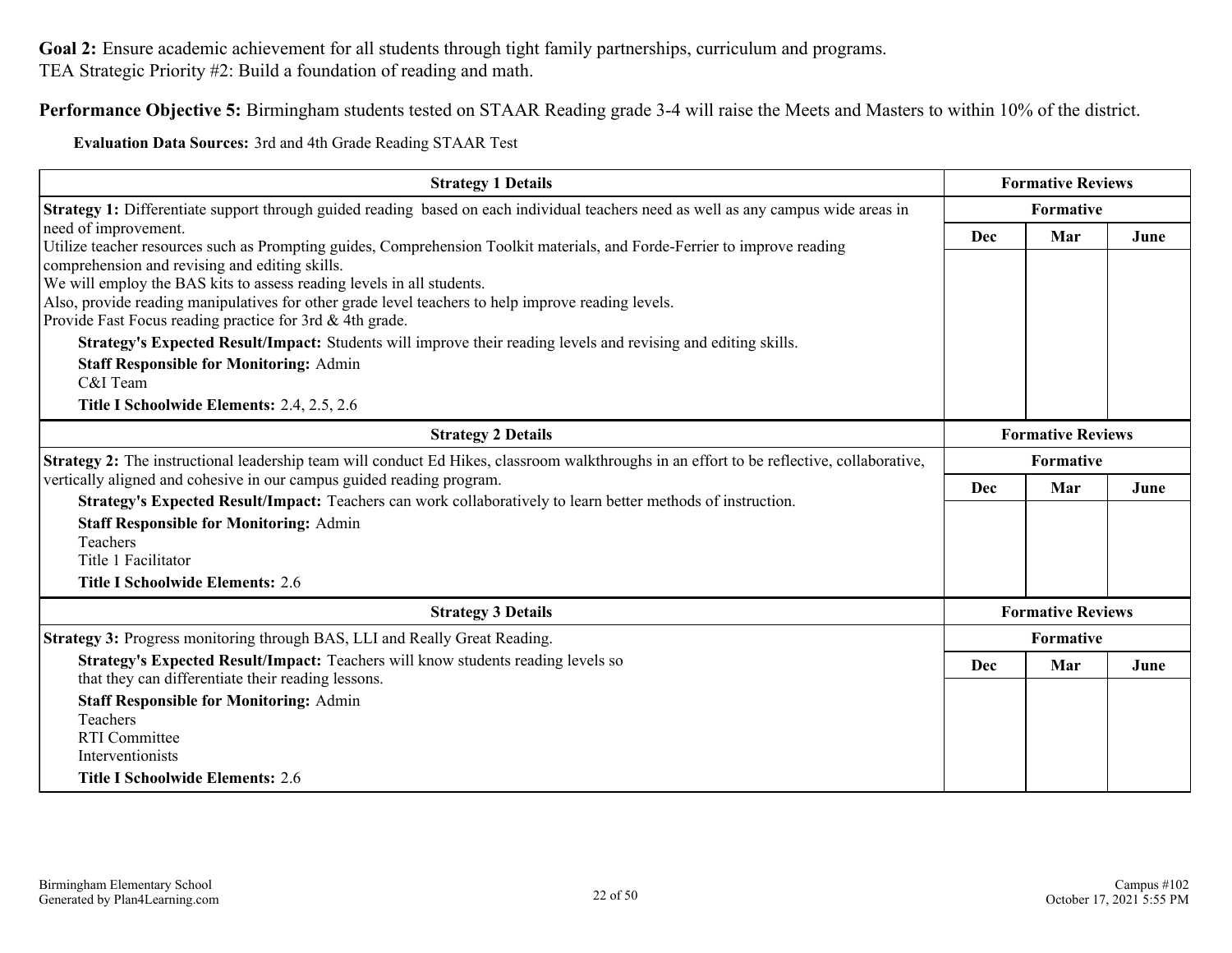| <b>Strategy 4 Details</b>                                                                                                                                                                                                                                           |                   | <b>Formative Reviews</b> |      |
|---------------------------------------------------------------------------------------------------------------------------------------------------------------------------------------------------------------------------------------------------------------------|-------------------|--------------------------|------|
| Strategy 4: Interventionist to work with 2-4 students needing to move to the approaches and meets level.                                                                                                                                                            | Formative         |                          |      |
| Strategy's Expected Result/Impact: Students will show growth and demonstrate grade level success.                                                                                                                                                                   | <b>Dec</b>        | Mar                      | June |
| <b>Staff Responsible for Monitoring: Admin/Leadership</b>                                                                                                                                                                                                           |                   |                          |      |
| <b>RTI</b> Committee<br><b>Title I Schoolwide Elements: 2.6</b>                                                                                                                                                                                                     |                   |                          |      |
| <b>Strategy 5 Details</b>                                                                                                                                                                                                                                           |                   | <b>Formative Reviews</b> |      |
| <b>Strategy 5:</b> Ongoing professional development support                                                                                                                                                                                                         | <b>Formative</b>  |                          |      |
| will be provided to all staff, through snack attacks and PLC and outside training opportunities.                                                                                                                                                                    | <b>Dec</b><br>Mar |                          | June |
| Strategy's Expected Result/Impact: Teachers will continue to learn ideas and techniques to improve their teaching methods.<br><b>Staff Responsible for Monitoring: Campus Tech</b><br>Admin<br><b>Teachers</b><br>C&I Team                                          |                   |                          |      |
| <b>Strategy 6 Details</b>                                                                                                                                                                                                                                           |                   | <b>Formative Reviews</b> |      |
| Strategy 6: Teachers will utilize the Mentoring Minds Think it Up ELA workbooks and Forde-Ferrier workbooks to reinforce reading                                                                                                                                    |                   | <b>Formative</b>         |      |
| skills in preparation for Reading STAAR test. Teachers will utilize the Forde-Ferrier Editing & Revising to reinforce writing skills in<br>preparation for the STAAR test. Dictionaries will be supplied to students to utilize to reinforce reading comprehension. | <b>Dec</b>        | Mar                      | June |
| Strategy's Expected Result/Impact: Student performance on Reading TEKS will increase and show growth.                                                                                                                                                               |                   |                          |      |
| <b>Staff Responsible for Monitoring: Admin</b><br>Teachers<br>Title I Schoolwide Elements: 2.4, 2.5, 2.6                                                                                                                                                            |                   |                          |      |
| No Progress<br>Accomplished<br>Continue/Modify<br>100%<br>Discontinue                                                                                                                                                                                               |                   |                          |      |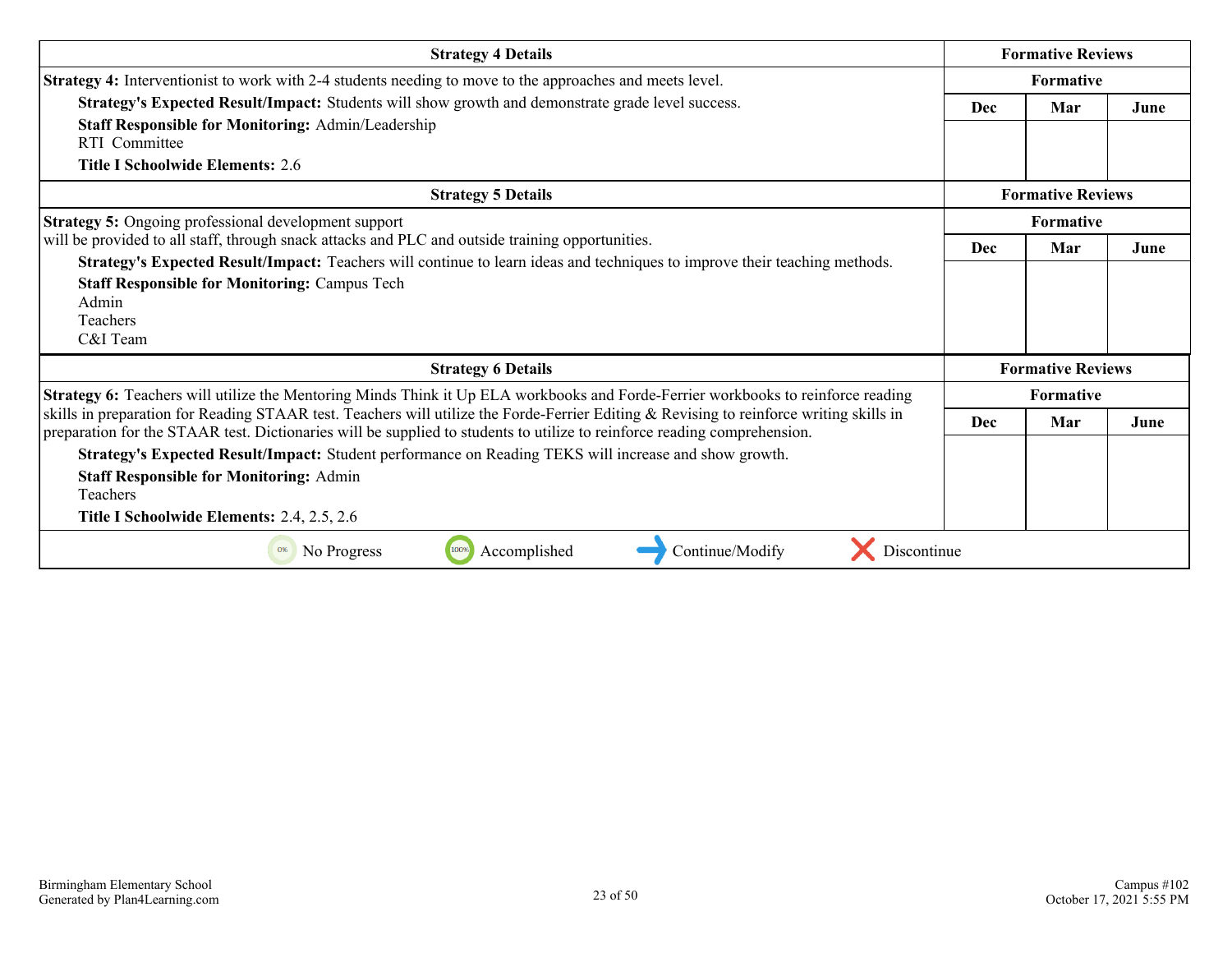**Performance Objective 6:** Birmingham students tested on STAAR Math grade 3-4 will raise the Meets and Masters expectations to within 10% of the district.

**Evaluation Data Sources:** 3rd and 4th Grade Math STAAR Test, MAP Test

| <b>Strategy 1 Details</b>                                                                                                                    |                          | <b>Formative Reviews</b> |      |
|----------------------------------------------------------------------------------------------------------------------------------------------|--------------------------|--------------------------|------|
| Strategy 1: Math intervention materials will be provided to assist with Tier 2 and Tier 1 instruction. These will include Bridges, Math in   |                          | Formative                |      |
| Practice Books, Inclusion in Texas, and Do the Math.                                                                                         | Dec<br>Mar               |                          | June |
| Strategy's Expected Result/Impact: Teachers will have the tools they need to reach<br>their struggling students.                             |                          |                          |      |
| <b>Staff Responsible for Monitoring: Selected Paras</b><br>and Teachers                                                                      |                          |                          |      |
| Admin                                                                                                                                        |                          |                          |      |
| Title I facilitator                                                                                                                          |                          |                          |      |
| C & I                                                                                                                                        |                          |                          |      |
| <b>Title I Schoolwide Elements: 2.6</b>                                                                                                      |                          |                          |      |
| <b>Strategy 2 Details</b>                                                                                                                    | <b>Formative Reviews</b> |                          |      |
| Strategy 2: Math materials will be provided for teachers serving in grades 3&4. In Addition, Education Galaxy and Liftoff will be made       | Formative                |                          |      |
| available for K-4. We will also equip additional staff with the<br>manipulatives that were provided for all teachers when the school opened. | Dec                      | Mar                      | June |
| <b>Staff Responsible for Monitoring: Teachers</b>                                                                                            |                          |                          |      |
| Admin                                                                                                                                        |                          |                          |      |
| <b>Title I Schoolwide Elements: 2.6</b>                                                                                                      |                          |                          |      |
| <b>Strategy 3 Details</b>                                                                                                                    |                          | <b>Formative Reviews</b> |      |
| <b>Strategy 3:</b> Provide for extended learning opportunities such as tutoring.                                                             |                          | <b>Formative</b>         |      |
| <b>Staff Responsible for Monitoring: Title 1 Facilitator</b>                                                                                 | Dec                      | Mar                      | June |
| Teachers                                                                                                                                     |                          |                          |      |
| Admin                                                                                                                                        |                          |                          |      |
| <b>Title I Schoolwide Elements: 2.6</b>                                                                                                      |                          |                          |      |
| <b>Strategy 4 Details</b>                                                                                                                    | <b>Formative Reviews</b> |                          |      |
| Strategy 4: Students will participate in math                                                                                                | Formative                |                          |      |
| workshop.                                                                                                                                    | Dec                      | Mar                      | June |
| <b>Staff Responsible for Monitoring: Admin</b>                                                                                               |                          |                          |      |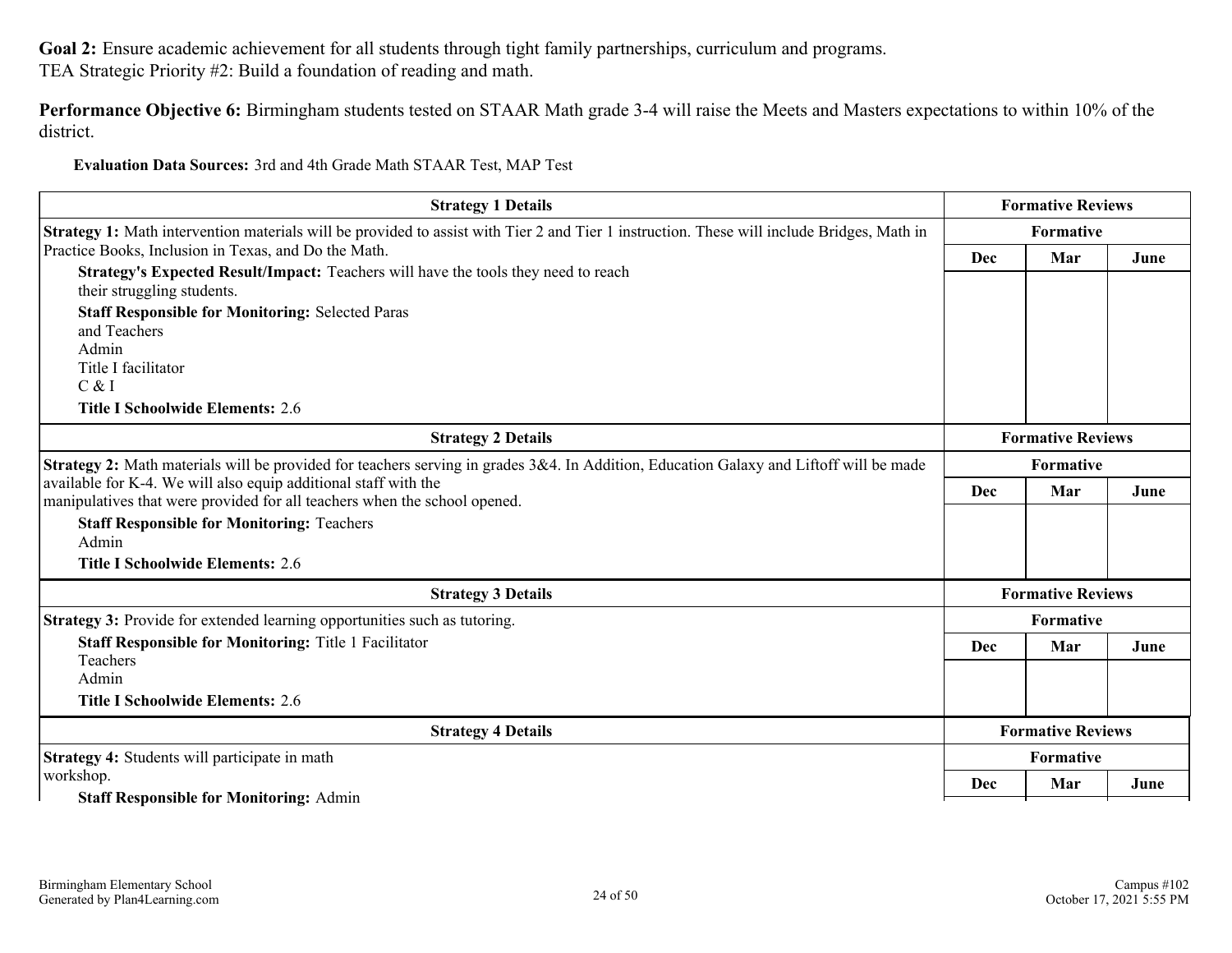| Teachers<br>Title I Schoolwide Elements: 2.4, 2.6 |                           |                      |                 |             |  |  |
|---------------------------------------------------|---------------------------|----------------------|-----------------|-------------|--|--|
|                                                   |                           |                      |                 |             |  |  |
|                                                   | <sup>0%</sup> No Progress | 100%<br>Accomplished | Continue/Modify | Discontinue |  |  |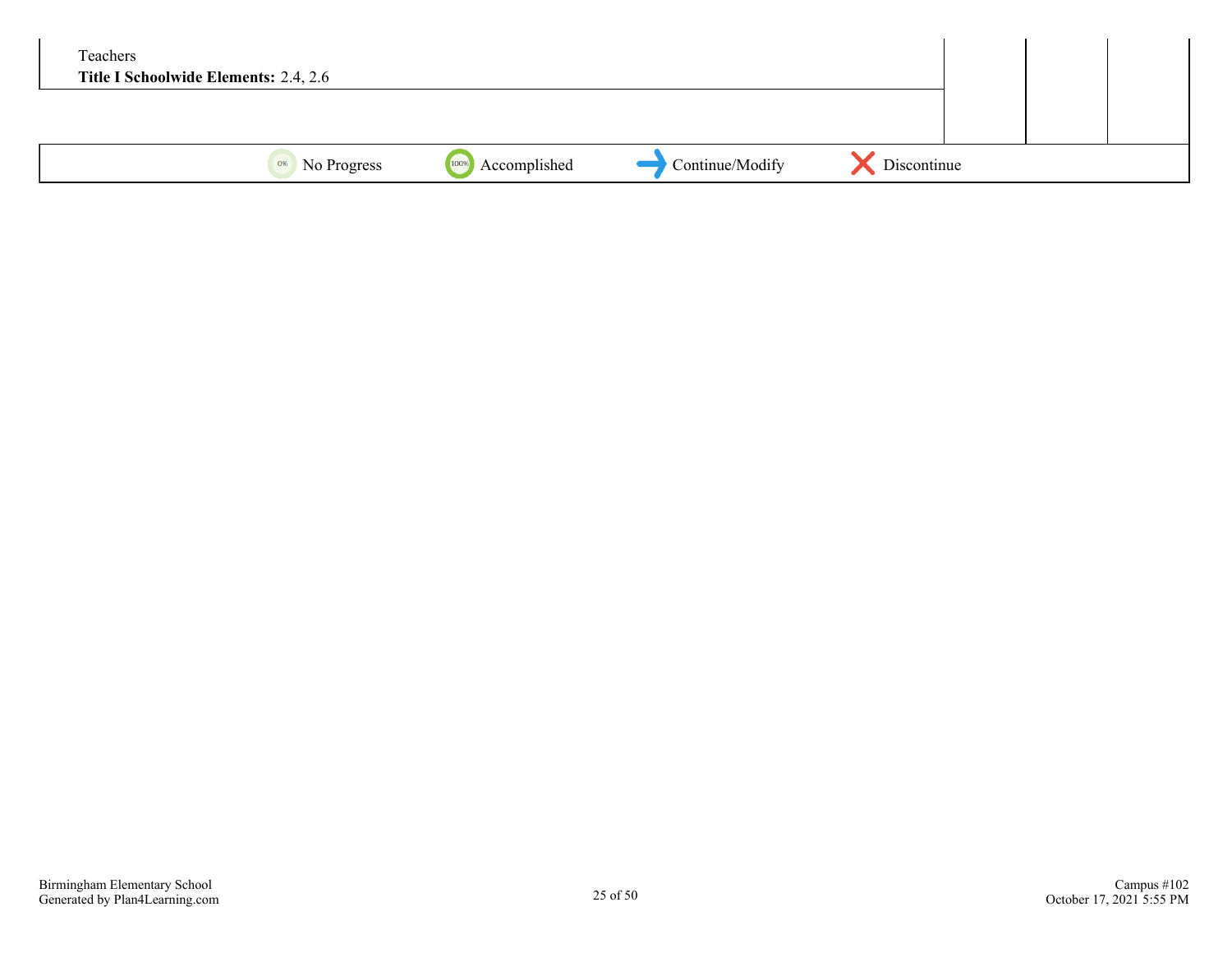**Performance Objective 7:** 100% of incoming Kindergarteners and outgoing 4th graders will be provided transition between schools at the beginning and end of year.

**Evaluation Data Sources:** Participation in Kindergarten Round Up and 4th Grade tour to Davis Intermediate

|            | Formative  |                                                                                 |
|------------|------------|---------------------------------------------------------------------------------|
|            |            | June                                                                            |
|            |            |                                                                                 |
|            |            |                                                                                 |
|            |            |                                                                                 |
| Formative  |            |                                                                                 |
| <b>Dec</b> | Mar        | June                                                                            |
|            |            |                                                                                 |
|            |            |                                                                                 |
|            |            |                                                                                 |
|            |            |                                                                                 |
| Dec        | Mar        | June                                                                            |
|            |            |                                                                                 |
|            |            |                                                                                 |
|            |            |                                                                                 |
|            |            |                                                                                 |
|            | <b>Dec</b> | Mar<br><b>Formative Reviews</b><br><b>Formative Reviews</b><br><b>Formative</b> |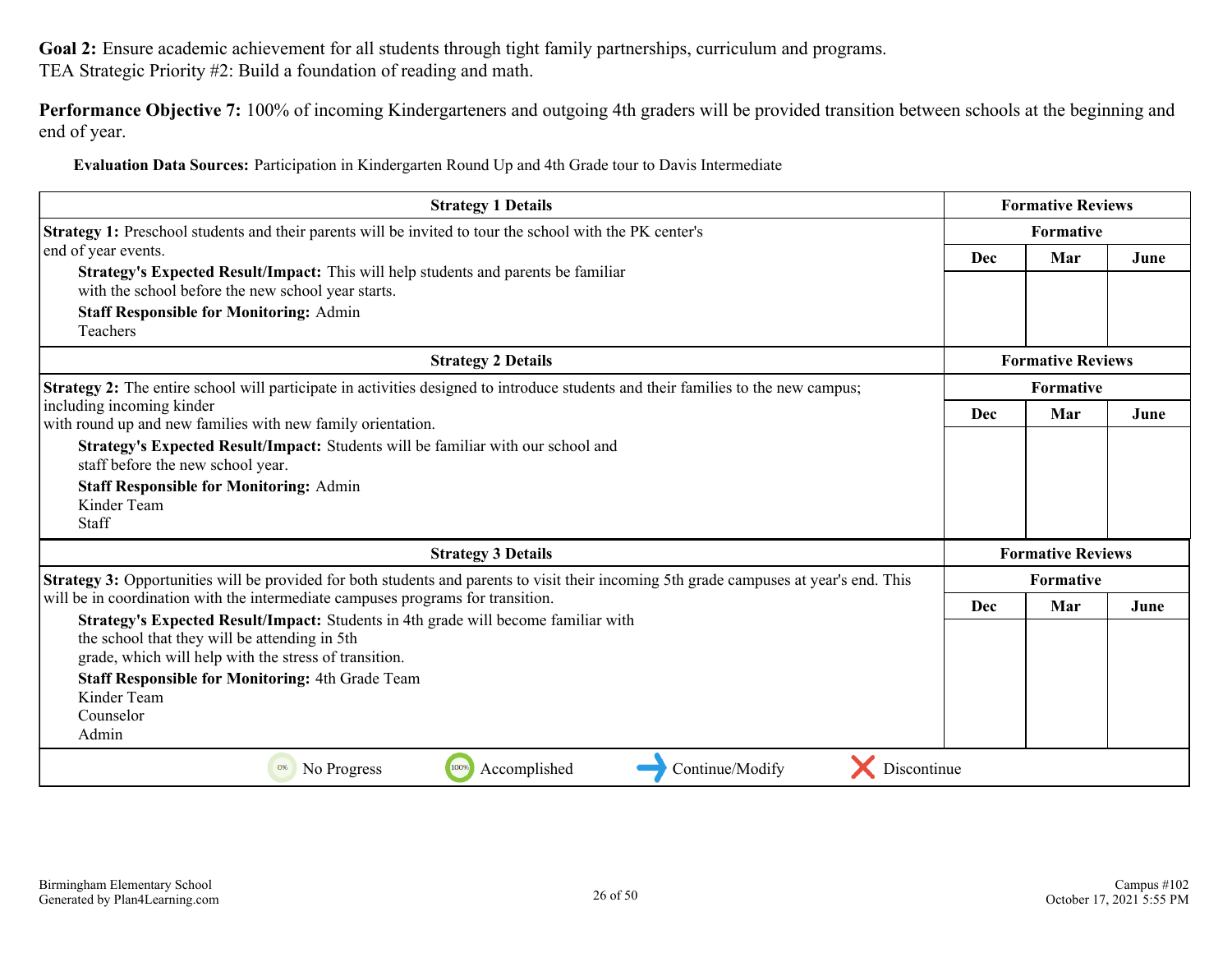**Performance Objective 8:** Birmingham students tested on STAAR in grades 3 & 4 will raise Meets and Masters within 10% of the district on the Writing Revising and Editing portion. Students will increase Telpas Writing to 90% of students showing 1 years growth.

**Evaluation Data Sources:** 3rd and 4th Grade STAAR TELPAS Writing

| <b>Strategy 1 Details</b>                                                                                                                     |            | <b>Formative Reviews</b> |      |
|-----------------------------------------------------------------------------------------------------------------------------------------------|------------|--------------------------|------|
| Strategy 1: Use data taken from writing samples to differentiate instruction to guide students to                                             | Formative  |                          |      |
| become successful writers.                                                                                                                    | Dec        | Mar                      | June |
| Strategy's Expected Result/Impact: Lessons will be differentiated to meet student's needs in writing.                                         |            |                          |      |
| <b>Staff Responsible for Monitoring: Teachers</b>                                                                                             |            |                          |      |
| Admin                                                                                                                                         |            |                          |      |
| <b>Title I Schoolwide Elements: 2.6</b>                                                                                                       |            |                          |      |
| <b>Strategy 2 Details</b>                                                                                                                     |            | <b>Formative Reviews</b> |      |
| <b>Strategy 2:</b> Motivate and inspire 3rd and 4th grade students to try their best, practice grit, believe in themselves with a high energy | Formative  |                          |      |
| motivational assembly.                                                                                                                        | Dec<br>Mar |                          | June |
| Strategy's Expected Result/Impact: Students in 3rd and 4th grade will be motivated to do<br>their best on all of their academic endeavors     |            |                          |      |
| <b>Staff Responsible for Monitoring: Admin</b>                                                                                                |            |                          |      |
| Campus Leadership Team                                                                                                                        |            |                          |      |
| Title I Schoolwide Elements: 2.4, 2.6                                                                                                         |            |                          |      |
| <b>Strategy 3 Details</b>                                                                                                                     |            | <b>Formative Reviews</b> |      |
| Strategy 3: Vertical teams will align writing instruction with each grade level.                                                              |            | Formative                |      |
| Strategy's Expected Result/Impact: Each grade level will know what is expected of                                                             | Dec        | Mar                      | June |
| their students when it comes to writing. It will                                                                                              |            |                          |      |
| help students to be prepared for the next grade.                                                                                              |            |                          |      |
| <b>Staff Responsible for Monitoring: Admin</b>                                                                                                |            |                          |      |
| Teachers                                                                                                                                      |            |                          |      |
| Vertical Writing Team                                                                                                                         |            |                          |      |
| <b>Title I Schoolwide Elements: 2.4</b>                                                                                                       |            |                          |      |
| Continue/Modify<br>100%<br>Accomplished<br>0%<br>No Progress<br>Discontinue                                                                   |            |                          |      |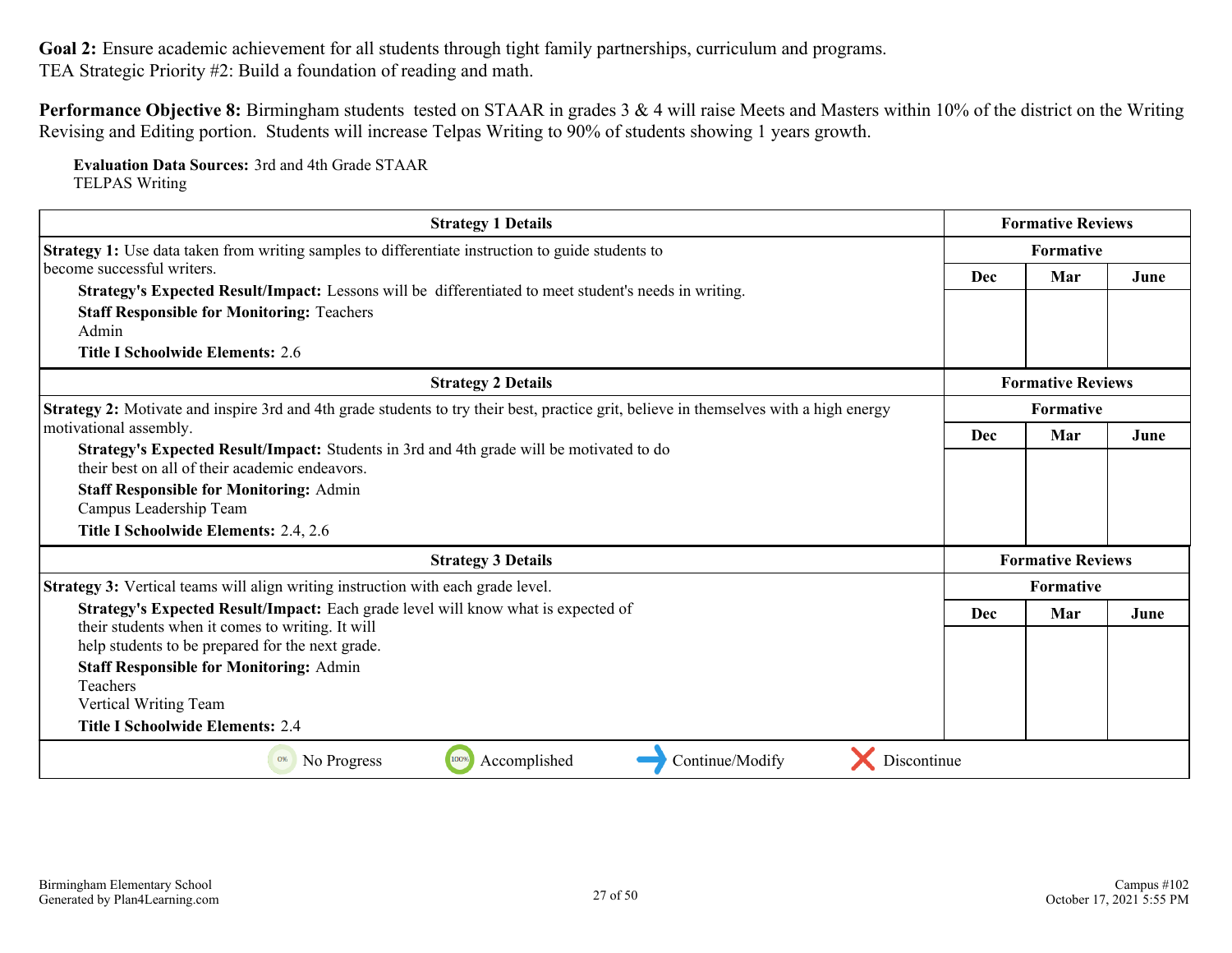**Performance Objective 9:** 90% of all K-4 Birmingham students will consistently perform on grade level or higher in reading and math.

**Evaluation Data Sources:** MAP assessment, STAAR assessment, BAS assessment, district unit assessments

| <b>Strategy 1 Details</b>                                                                                                                                                                                                                                                                            |                          | <b>Formative Reviews</b> |      |
|------------------------------------------------------------------------------------------------------------------------------------------------------------------------------------------------------------------------------------------------------------------------------------------------------|--------------------------|--------------------------|------|
| <b>Strategy 1:</b> Provide teachers purposeful planning days for PLC collaboration and working with district learning specialists.                                                                                                                                                                   |                          | Formative                |      |
| Strategy's Expected Result/Impact: Student growth in the areas of math and reading.                                                                                                                                                                                                                  | Dec                      | Mar                      | June |
| <b>Staff Responsible for Monitoring: Admin</b><br>Title 1 facilitator                                                                                                                                                                                                                                |                          |                          |      |
| Title I Schoolwide Elements: 2.4, 2.5, 2.6                                                                                                                                                                                                                                                           |                          |                          |      |
| <b>Funding Sources:</b> Substitute Teachers - Title I - 2111161200102224000 - \$3,100                                                                                                                                                                                                                |                          |                          |      |
| <b>Strategy 2 Details</b>                                                                                                                                                                                                                                                                            |                          | <b>Formative Reviews</b> |      |
| Strategy 2: Certified teacher tutors will work with small groups of students in the areas of math and reading to increase student<br>performance and fill skill gaps in these areas.                                                                                                                 |                          | Formative                |      |
| Strategy's Expected Result/Impact: Increase in student performance in reading and math                                                                                                                                                                                                               | Dec                      | Mar                      | June |
| <b>Staff Responsible for Monitoring: Admin</b><br>Teachers                                                                                                                                                                                                                                           |                          |                          |      |
| Title I Schoolwide Elements: 2.4, 2.5, 2.6                                                                                                                                                                                                                                                           |                          |                          |      |
| Funding Sources: Teacher Tutors - Title I - 21111612600102224000 - \$2,300                                                                                                                                                                                                                           |                          |                          |      |
| <b>Strategy 3 Details</b>                                                                                                                                                                                                                                                                            |                          | <b>Formative Reviews</b> |      |
| Strategy 3: Teachers will be supplied with supplemental instructional aides that are not provided by district curriculum and that support                                                                                                                                                            |                          | Formative                |      |
| reading, writing, and math instruction. Such as Forde Forrier and ThinkUp Math and Reading and Secret Stories.                                                                                                                                                                                       | <b>Dec</b>               | Mar                      | June |
| Strategy's Expected Result/Impact: Teachers will utilize instructional aides to assist in filling gaps in student learning.<br><b>Staff Responsible for Monitoring: Admin</b><br>Title 1 Facilitator<br>Funding Sources: General Teaching Supplies/Support Learning - Title I - 21111639800102024000 |                          |                          |      |
|                                                                                                                                                                                                                                                                                                      |                          |                          |      |
| <b>Strategy 4 Details</b>                                                                                                                                                                                                                                                                            | <b>Formative Reviews</b> |                          |      |
| Strategy 4: Birmingham will host after school tutoring that will focus on Math and Reading skills for 1st through 4th graders.                                                                                                                                                                       | Formative                |                          |      |
| Strategy's Expected Result/Impact: Growth in student success on Reading, Math, and Writing STAAR tests.                                                                                                                                                                                              | <b>Dec</b>               | Mar                      | June |
| <b>Staff Responsible for Monitoring: Admin</b>                                                                                                                                                                                                                                                       |                          |                          |      |
| Teacher<br>Title 1 facilitator                                                                                                                                                                                                                                                                       |                          |                          |      |
| Title I Schoolwide Elements: 2.4, 2.5, 2.6                                                                                                                                                                                                                                                           |                          |                          |      |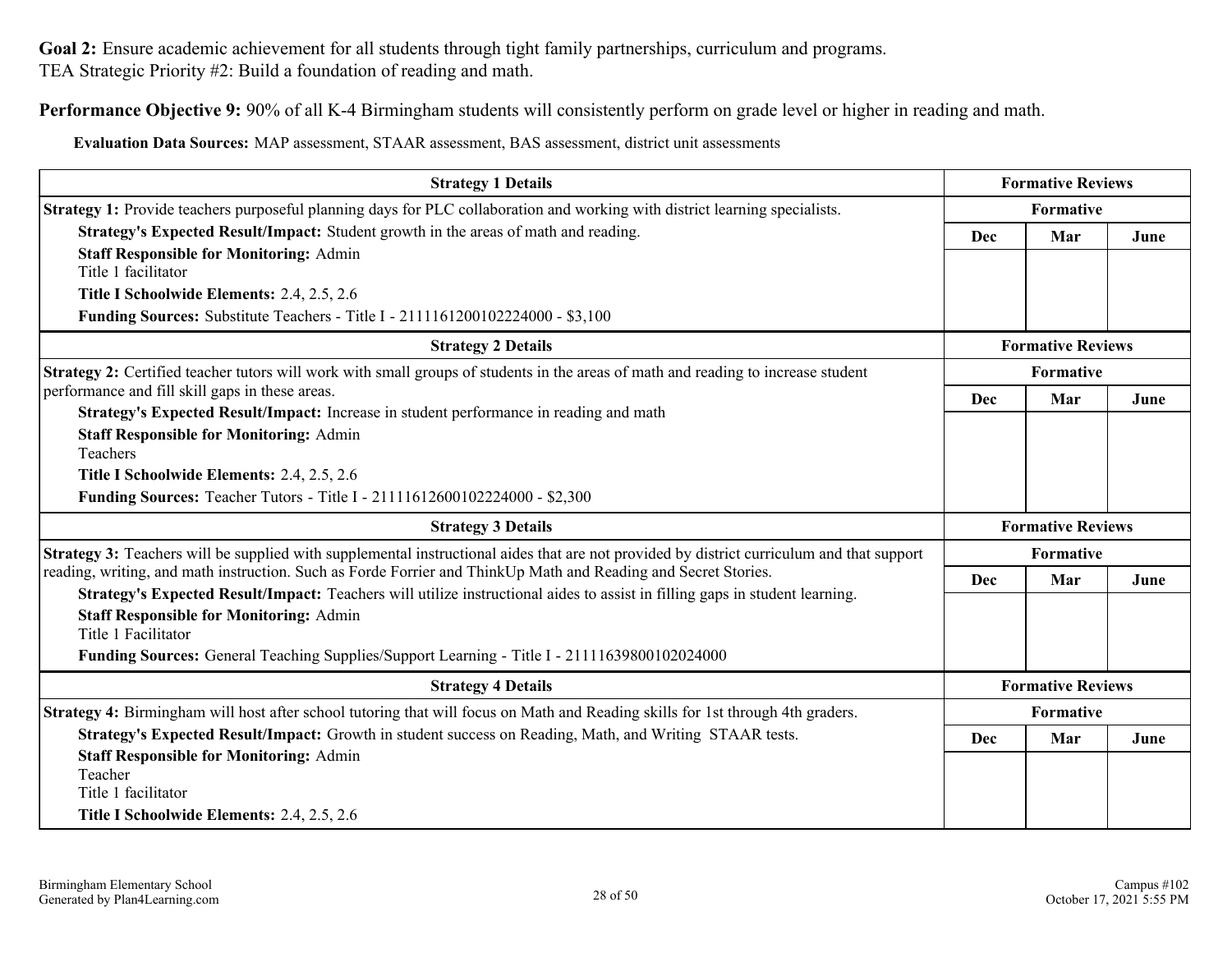| <b>Strategy 5 Details</b>                                                                                                                                                                                                                                                                                                                                                                                          |                          | <b>Formative Reviews</b> |      |
|--------------------------------------------------------------------------------------------------------------------------------------------------------------------------------------------------------------------------------------------------------------------------------------------------------------------------------------------------------------------------------------------------------------------|--------------------------|--------------------------|------|
| Strategy 5: Birmingham teachers will utilize technology programs: Lift Off, Learning A to Z/RAZ Kids, Pear Deck, and Target Reading                                                                                                                                                                                                                                                                                |                          | <b>Formative</b>         |      |
| & Writing to supplement instruction.<br>Strategy's Expected Result/Impact: Student gaps will be minimized through time spent on these programs.<br><b>Staff Responsible for Monitoring: Teachers</b><br>Admin<br>Title 1 Facilitator<br>Title I Schoolwide Elements: 2.4, 2.5, 2.6<br>Funding Sources: Technology Programs - Pear Deck Premium for 3rd and 4th grade - Title I - 21111639900102024000 -<br>\$3,000 | Dec                      | Mar                      | June |
| <b>Strategy 6 Details</b>                                                                                                                                                                                                                                                                                                                                                                                          |                          | <b>Formative Reviews</b> |      |
| Strategy 6: Birmingham teachers will utilize technology programs such as SeeSaw as a parent communication tool. Students will use                                                                                                                                                                                                                                                                                  | <b>Formative</b>         |                          |      |
| SeeSaw as a way to demonstrate their thinking and understanding.<br>Strategy's Expected Result/Impact: It will promote positive relationships between teachers and parents and create a place for<br>individualized feedback.                                                                                                                                                                                      | <b>Dec</b>               | Mar                      | June |
| Title I Schoolwide Elements: 2.4, 2.5, 2.6                                                                                                                                                                                                                                                                                                                                                                         |                          |                          |      |
| <b>Strategy 7 Details</b>                                                                                                                                                                                                                                                                                                                                                                                          | <b>Formative Reviews</b> |                          |      |
| Strategy 7: Students that attend after school tutoring, will be provided with a snack.                                                                                                                                                                                                                                                                                                                             | Formative                |                          |      |
| Strategy's Expected Result/Impact: Students will be provided nurishment to help them perform at their best.<br><b>Staff Responsible for Monitoring: Teachers</b><br>Admin<br>Title 1 Facilitator                                                                                                                                                                                                                   | Dec                      | Mar                      | June |
| Title I Schoolwide Elements: 2.4, 2.5, 2.6                                                                                                                                                                                                                                                                                                                                                                         |                          |                          |      |
| Funding Sources: STAAR Saturday Snacks and Breakfast - Title I - 21111649900102024000 - \$600                                                                                                                                                                                                                                                                                                                      |                          |                          |      |
| <b>Strategy 8 Details</b>                                                                                                                                                                                                                                                                                                                                                                                          |                          | <b>Formative Reviews</b> |      |
| Strategy 8: Students will be provided with a Weekly Reader: Summer Express book to utilize during the summer to reinforce reading,                                                                                                                                                                                                                                                                                 |                          | <b>Formative</b>         |      |
| math, and writing skills during the break.<br>Strategy's Expected Result/Impact: It will prevent the "summer slide" and prepare students for the next grade when they<br>return in the fall.<br><b>Staff Responsible for Monitoring: Teachers</b><br>Admin<br>Title 1 Facilitator<br>Funding Sources: - Title I                                                                                                    | Dec                      | Mar                      | June |
| Continue/Modify<br>Discontinue<br>Accomplished<br><sup>0%</sup> No Progress<br>100%                                                                                                                                                                                                                                                                                                                                |                          |                          |      |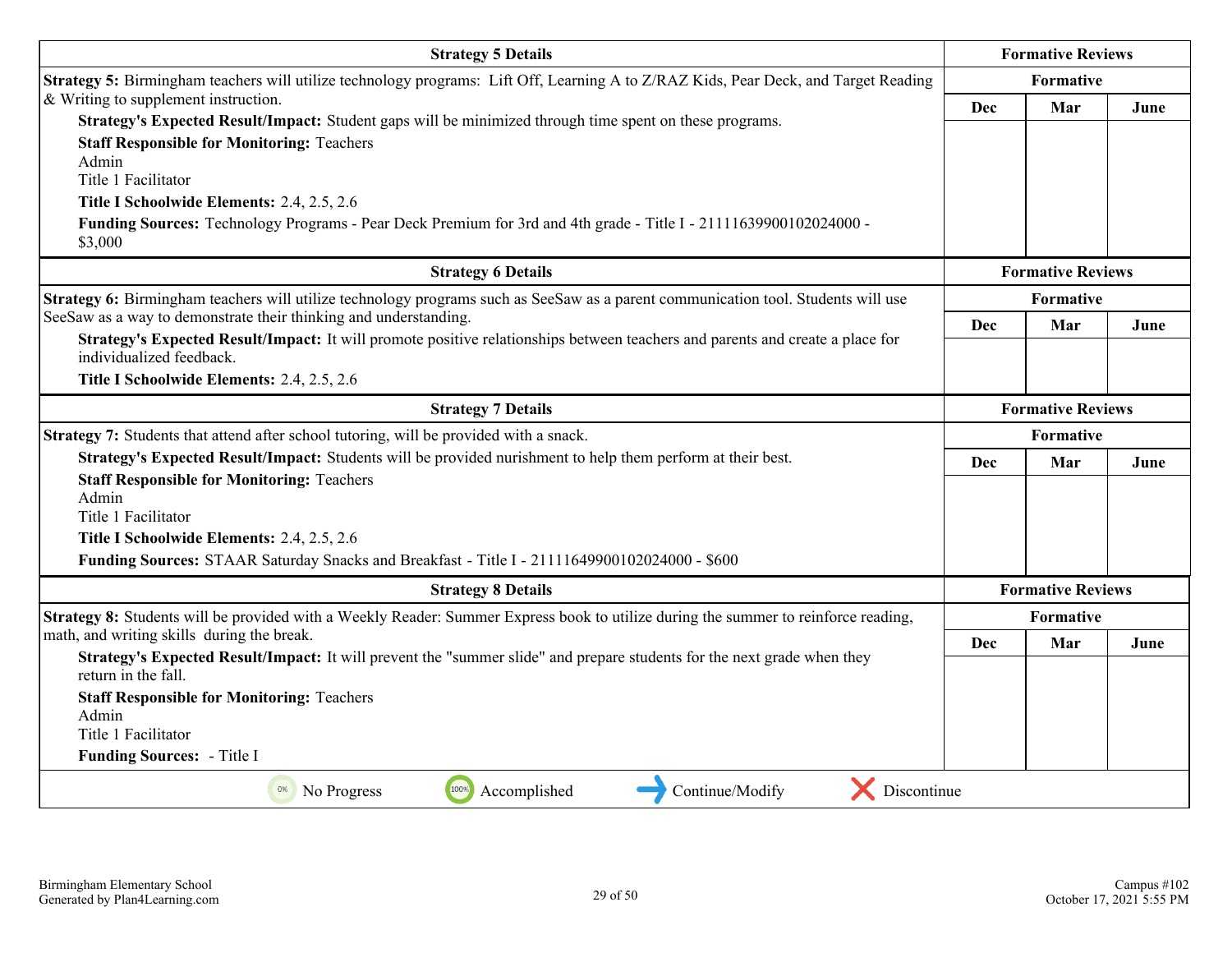**Performance Objective 10:** Campus will ensure compliance with the Local Wellness Policy through implementation of the District Wellness Plan in the areas of Nutrition Promotion, Nutrition Education, Physical Activity, and School-Based Activities.

**Evaluation Data Sources:** Campus Wellness Team, FitnessGram, Participation in School Community Wellness Events, Participation at Wellness Events.

| <b>Strategy 1 Details</b>                                                                                                                                                                                                                            |                                       | <b>Formative Reviews</b> |      |
|------------------------------------------------------------------------------------------------------------------------------------------------------------------------------------------------------------------------------------------------------|---------------------------------------|--------------------------|------|
| <b>Strategy 1:</b> The Campus/District shall consistently promote healthy nutrition messages, including food and beverage advertisements                                                                                                             | Formative                             |                          |      |
| accessible to students during the school day, and share educational information to promote healthy nutrition choices and positively<br>influence the health of students.                                                                             |                                       | Mar                      | June |
| <b>Strategy 2 Details</b>                                                                                                                                                                                                                            |                                       | <b>Formative Reviews</b> |      |
| <b>Strategy 2:</b> The Campus/District whall deliver nutrition education that fosters a lifestyle of healthy eating behaviors through integration                                                                                                    | <b>Formative</b>                      |                          |      |
| of nutrition education into appropriate curriculum areas and provision of professional development to staff responsible for nutrition<br>education.                                                                                                  | <b>Dec</b>                            | Mar                      | June |
|                                                                                                                                                                                                                                                      |                                       |                          |      |
| <b>Strategy 3 Details</b>                                                                                                                                                                                                                            | <b>Formative Reviews</b>              |                          |      |
| Strategy 3: The Campus/District shall provide an environment that fosters a lifestyle of physical activity and fitness behaviors through                                                                                                             | <b>Formative</b><br><b>Dec</b><br>Mar |                          |      |
| integration into appropriate curriculum areas and provision of professional development to staff responsible for physical activity. The<br>employees in order to promote enjoyable, life-long physical activity for District employees and students. |                                       |                          | June |
|                                                                                                                                                                                                                                                      |                                       |                          |      |
| <b>Strategy 4 Details</b>                                                                                                                                                                                                                            |                                       | <b>Formative Reviews</b> |      |
| Strategy 4: The District shall encourage students, parents, staff, and community members to use the District's recreational facilities, such                                                                                                         | Formative                             |                          |      |
| as tracks, playgrounds, and the like, that are available for use outside of the school day in accordance with district policy.                                                                                                                       | Dec                                   | Mar                      | June |
|                                                                                                                                                                                                                                                      |                                       |                          |      |
| Continue/Modify<br>Discontinue<br>No Progress<br>Accomplished<br>0%                                                                                                                                                                                  |                                       |                          |      |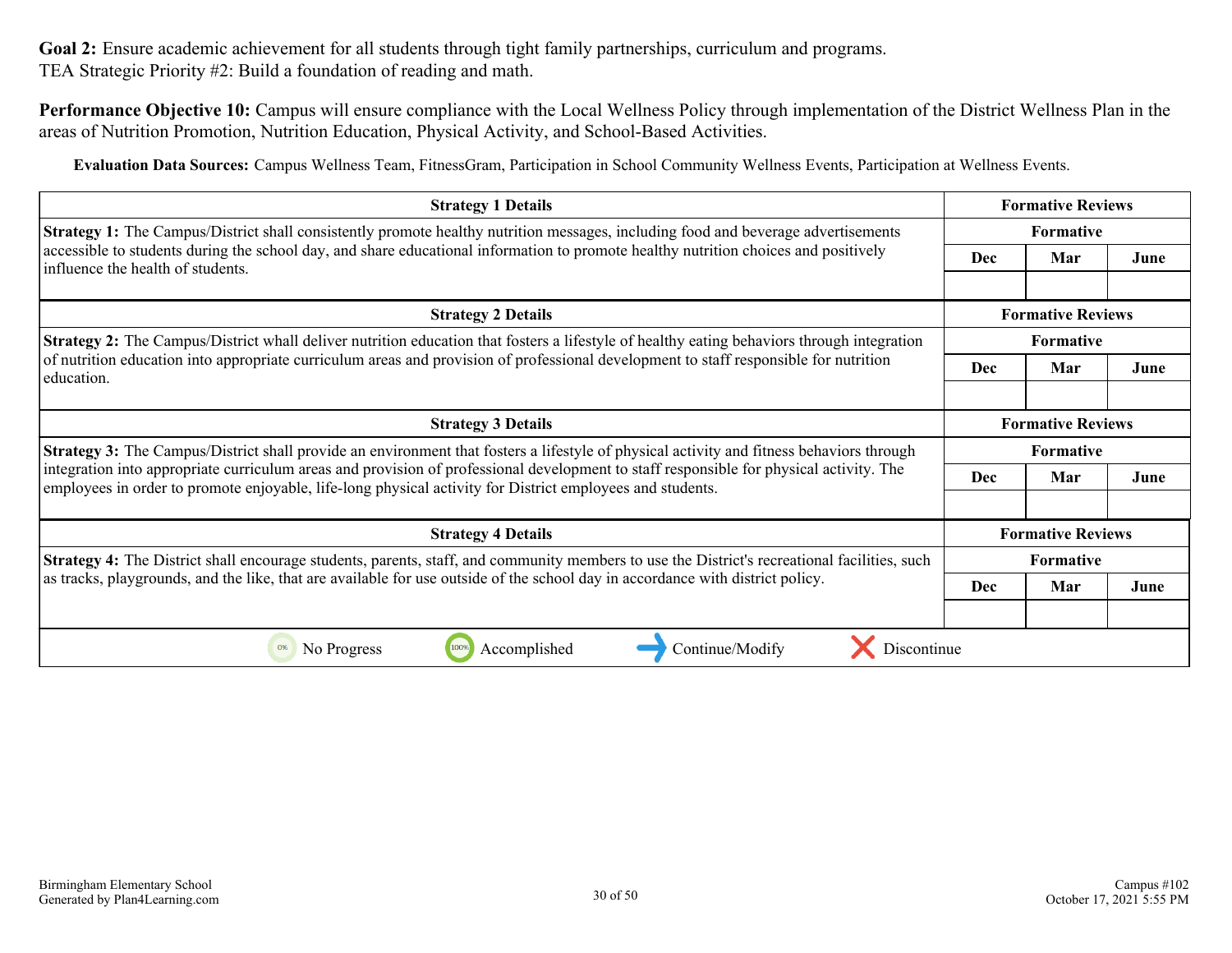#### **Performance Objective 11:** 40% of our ELL's will show appropriate growth on TELPAS.

#### **Evaluation Data Sources:** TELPAS

| <b>Strategy 1 Details</b>                                                                                                                                                        | <b>Formative Reviews</b> |                          |      |
|----------------------------------------------------------------------------------------------------------------------------------------------------------------------------------|--------------------------|--------------------------|------|
| <b>Strategy 1:</b> We will track ELL's progress on unit assessments, BAS data, and MAP data. The ESL teacher will provide push-in support                                        | <b>Formative</b>         |                          |      |
| for guided reading.                                                                                                                                                              | <b>Dec</b>               | Mar                      | June |
| <b>Staff Responsible for Monitoring: ESL Teacher</b>                                                                                                                             |                          |                          |      |
| Admin                                                                                                                                                                            |                          |                          |      |
| Title I Schoolwide Elements: 2.4                                                                                                                                                 |                          |                          |      |
| <b>Strategy 2 Details</b>                                                                                                                                                        |                          | <b>Formative Reviews</b> |      |
| Strategy 2: ELL students will increase their vocabulary by using resources such as Lexia English, Really Great Reading Countdown, and                                            | <b>Formative</b>         |                          |      |
| Reading A-Z to increase word knowledge.                                                                                                                                          | <b>Dec</b>               | Mar                      | June |
| Strategy's Expected Result/Impact: ELL students who are struggling with comprehension due to lack of word knowledge<br>will be given interventions to increase their vocabulary. |                          |                          |      |
| Title I Schoolwide Elements: 2.4                                                                                                                                                 |                          |                          |      |
| <b>Funding Sources:</b> Countdown, vocabulary resources, headphones - State ELL Allotment - \$1,280                                                                              |                          |                          |      |
| Accomplished<br>Continue/Modify<br>Discontinue<br>No Progress<br>0%                                                                                                              |                          |                          |      |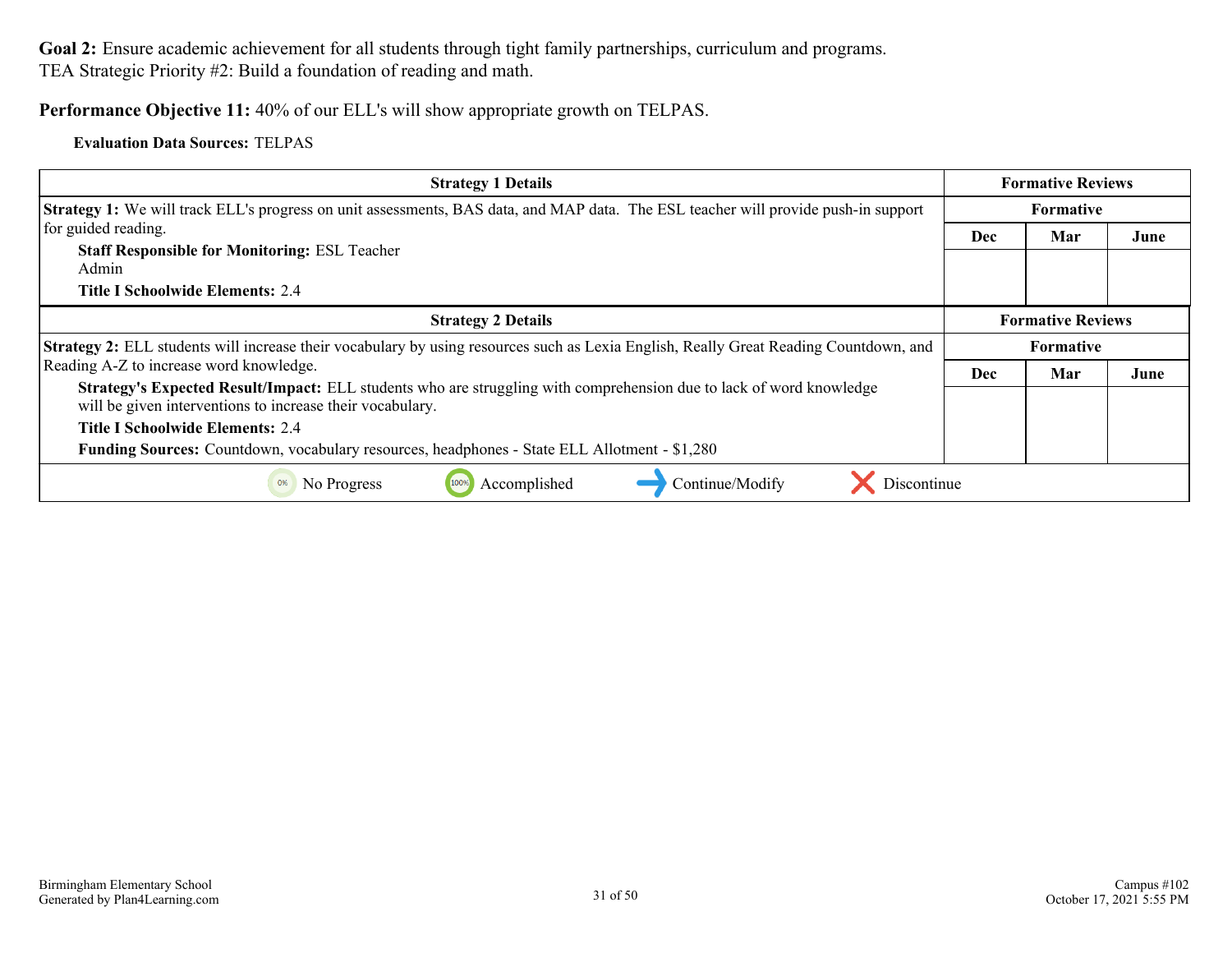**Performance Objective 12:** 40% of our economically disadvantaged students will score meets or above in math.

| Evaluation Data Sources: MAP, STAAR, Unit Assessments, CFA's |  |
|--------------------------------------------------------------|--|
|--------------------------------------------------------------|--|

| <b>Strategy 1 Details</b>                                                                                                                                                    |     | <b>Formative Reviews</b> |      |
|------------------------------------------------------------------------------------------------------------------------------------------------------------------------------|-----|--------------------------|------|
| <b>Strategy 1:</b> Students who are struggling in math will be identified and brought to the RTI committee for solutions to help them succeed.                               |     | Formative                |      |
| Strategy's Expected Result/Impact: Students who are not meeting grade level expectations in math will be given<br>interventions to help them be successful.                  | Dec | Mar                      | June |
| <b>Staff Responsible for Monitoring: RTI committee</b><br>Admin<br>Math Interventionist<br>Title I Schoolwide Elements: 2.6 - TEA Priorities: Improve low-performing schools |     |                          |      |
| Discontinue<br>Continue/Modify<br>Accomplished<br>No Progress<br>0%                                                                                                          |     |                          |      |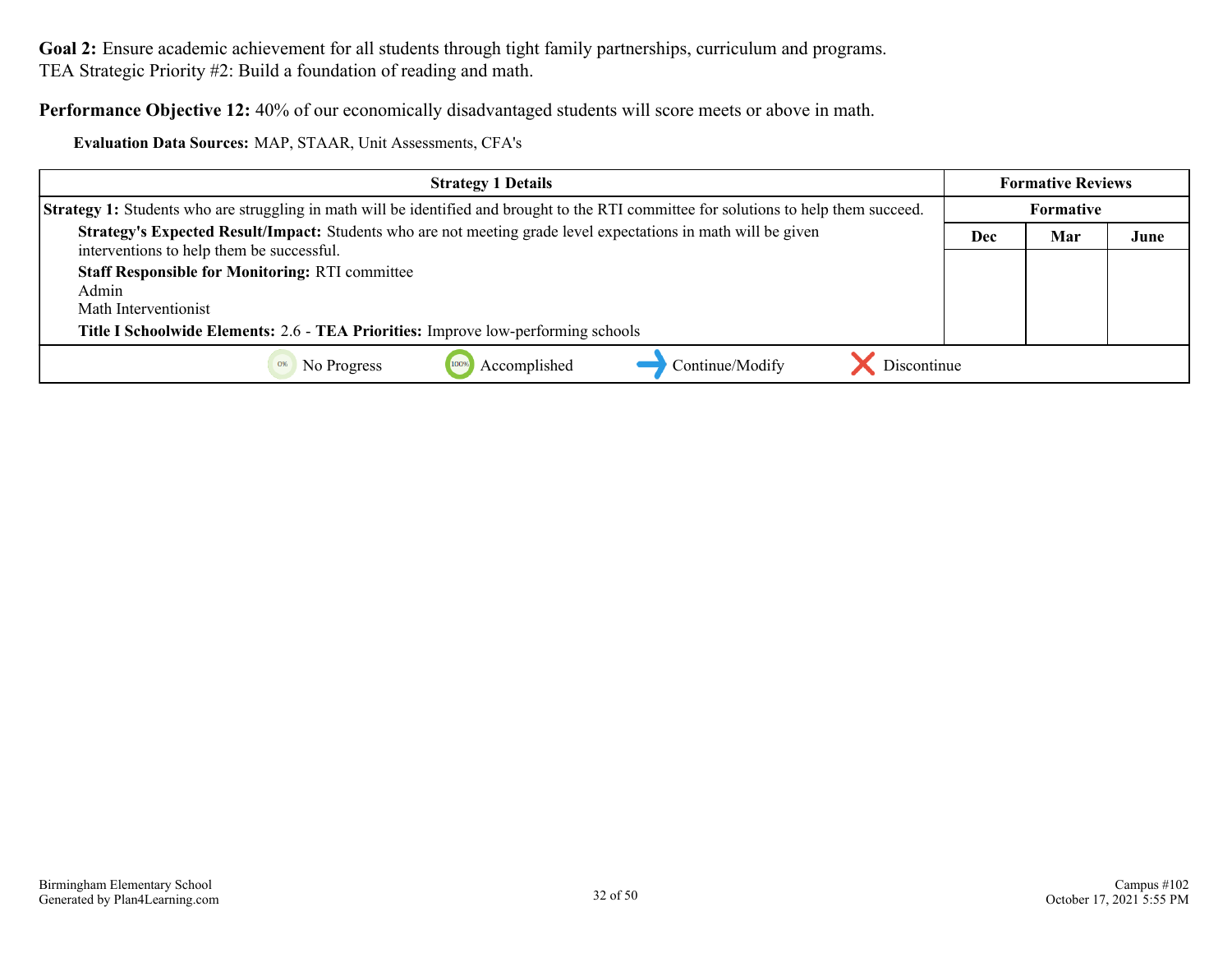**Performance Objective 13:** 35% of our economically disadvantaged students will score meets or above in reading.

**Evaluation Data Sources:** STAAR data, MAP data, unit assessments

| <b>Strategy 1 Details</b>                                                                                                                                      |     | <b>Formative Reviews</b> |      |
|----------------------------------------------------------------------------------------------------------------------------------------------------------------|-----|--------------------------|------|
| Strategy 1: Students who are struggling in reading will be identified and brought to the RTI committee for solutions to help them                              |     | <b>Formative</b>         |      |
| succeed.                                                                                                                                                       | Dec | Mar                      | June |
| Strategy's Expected Result/Impact: Students who are not meeting grade level expectations in reading will be given<br>interventions to help them be successful. |     |                          |      |
| <b>Staff Responsible for Monitoring: RTI committee</b>                                                                                                         |     |                          |      |
| Admin                                                                                                                                                          |     |                          |      |
| Reading Interventionist                                                                                                                                        |     |                          |      |
| Title I Schoolwide Elements: 2.6 - TEA Priorities: Improve low-performing schools                                                                              |     |                          |      |
| Continue/Modify<br>Discontinue<br>Accomplished<br>No Progress                                                                                                  |     |                          |      |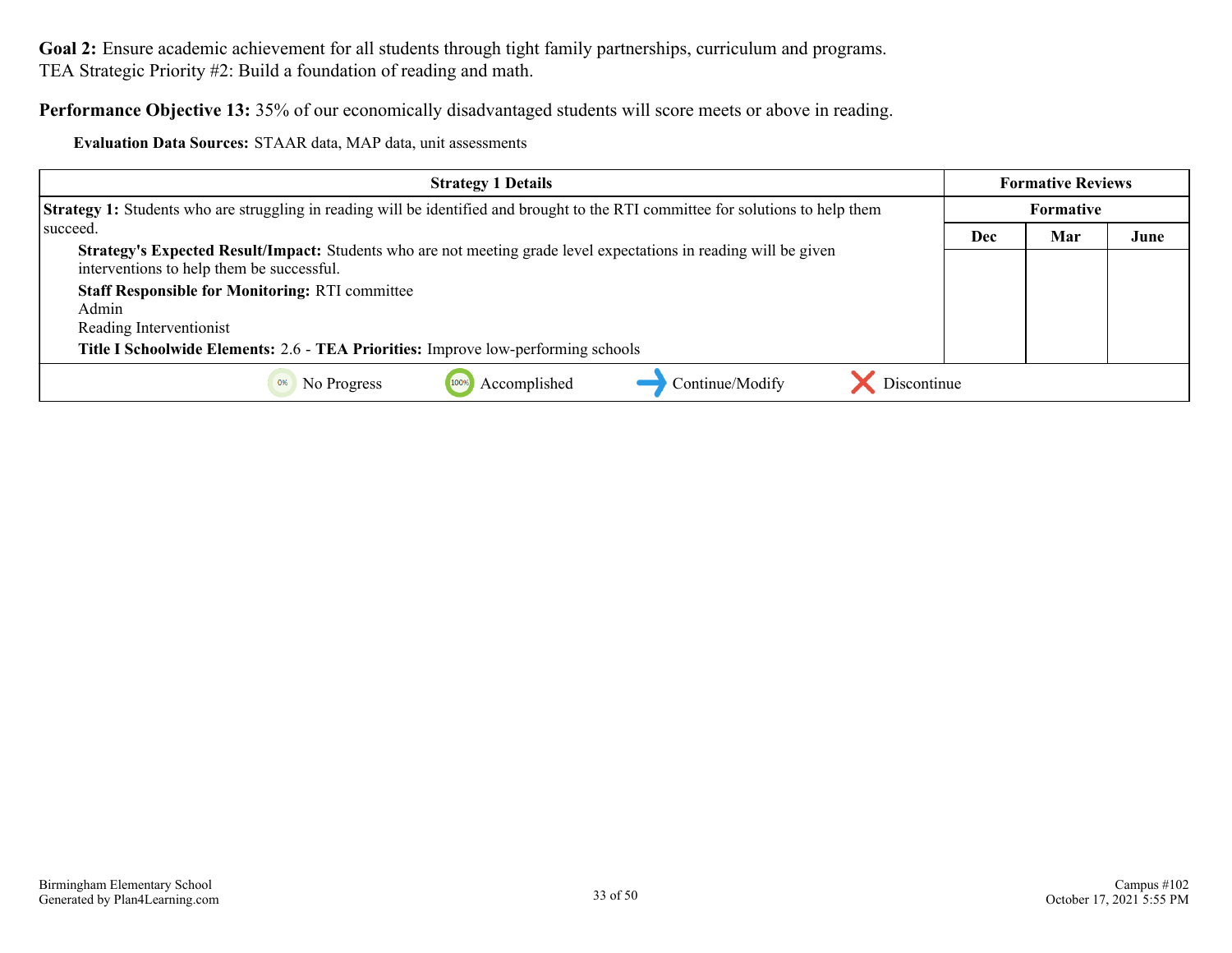<span id="page-33-0"></span>**Performance Objective 1:** 100% of students will participate in college week as well as weekly discussions on 'think college Thursdays' and monthly exposure to careers on Mapping your Future Monday.

| <b>Strategy 1 Details</b>                                                                                                               |                  | <b>Formative Reviews</b> |      |
|-----------------------------------------------------------------------------------------------------------------------------------------|------------------|--------------------------|------|
| Strategy 1: Include Mapping your future Monday during Social Studies every Monday.                                                      | <b>Formative</b> |                          |      |
| Strategy's Expected Result/Impact: Students will know how to set goals and make<br>plans for their future.                              | Dec              | Mar                      | June |
| <b>Staff Responsible for Monitoring: Teachers</b>                                                                                       |                  |                          |      |
| Admin                                                                                                                                   |                  |                          |      |
| Counselor                                                                                                                               |                  |                          |      |
| Title I Schoolwide Elements: 2.5, 2.6                                                                                                   |                  |                          |      |
| <b>Strategy 2 Details</b>                                                                                                               |                  | <b>Formative Reviews</b> |      |
| Strategy 2: Provide weekly tutorials for advanced students.                                                                             |                  | <b>Formative</b>         |      |
| Strategy's Expected Result/Impact: Masters level performance on state and local assessments.                                            | Dec              | Mar                      | June |
| <b>Staff Responsible for Monitoring: Administration and teachers</b>                                                                    |                  |                          |      |
| <b>Strategy 3 Details</b>                                                                                                               |                  | <b>Formative Reviews</b> |      |
| Strategy 3: Students and teachers will participate in Think College Thursday to promote career goals that lead to college. We will also |                  | <b>Formative</b>         |      |
| participate in College Week.                                                                                                            | Dec              | Mar                      | June |
| Strategy's Expected Result/Impact: More students being aware of the varied<br>opportunities they have to attend college in the          |                  |                          |      |
| future.                                                                                                                                 |                  |                          |      |
| <b>Staff Responsible for Monitoring: Teachers</b>                                                                                       |                  |                          |      |
| Admin                                                                                                                                   |                  |                          |      |
| <b>Title I Schoolwide Elements: 2.6</b>                                                                                                 |                  |                          |      |
| Continue/Modify<br>Accomplished<br>Discontinue<br>0%<br>No Progress<br>100%                                                             |                  |                          |      |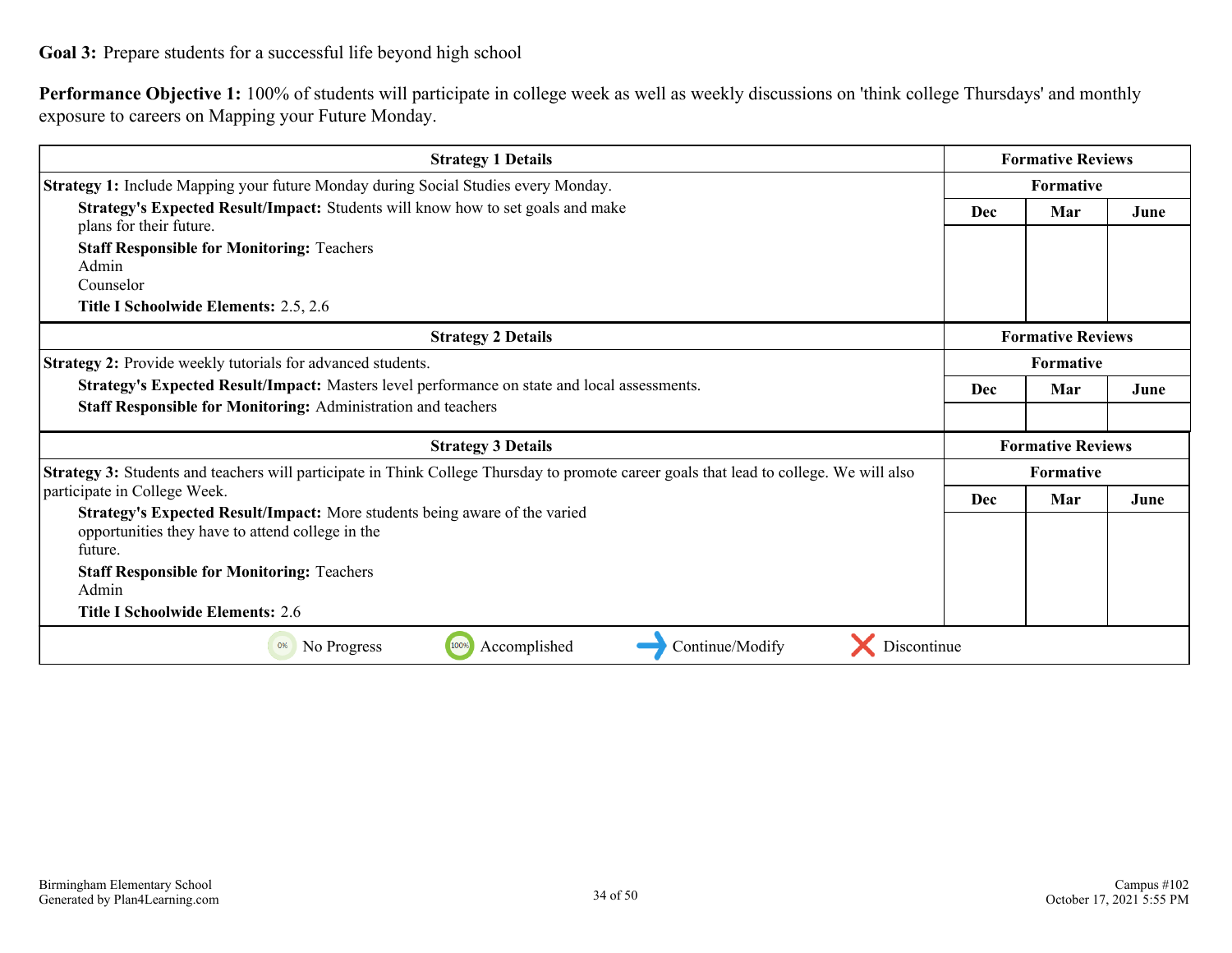**Performance Objective 2:** 100% of all students will participate in leadership development, life skills practice, and social emotional awareness activities.

| <b>Strategy 1 Details</b>                                                                                                                     |           | <b>Formative Reviews</b> |      |
|-----------------------------------------------------------------------------------------------------------------------------------------------|-----------|--------------------------|------|
| Strategy 1: All students will learn the importance of goal setting in order to be able to understand factors with which are in their control, |           | Formative                |      |
| how to set priorities, and more clearly define their own<br>strengths and challenges.                                                         | Dec       | Mar                      | June |
| Strategy's Expected Result/Impact: Students will know how to set goals for themselves.                                                        |           |                          |      |
| <b>Staff Responsible for Monitoring: Counselor</b>                                                                                            |           |                          |      |
| Admin                                                                                                                                         |           |                          |      |
| Teachers                                                                                                                                      |           |                          |      |
| <b>Title I Schoolwide Elements: 2.4</b>                                                                                                       |           |                          |      |
| <b>Strategy 2 Details</b>                                                                                                                     |           | <b>Formative Reviews</b> |      |
| Strategy 2: Develop leadership opportunities for students                                                                                     | Formative |                          |      |
| including safety patrol, recycling team,                                                                                                      | Dec       | Mar                      | June |
| and individualized positions for those in most need.                                                                                          |           |                          |      |
| Strategy's Expected Result/Impact: Students will know the qualities that a leader<br>needs in order to be successful.                         |           |                          |      |
| <b>Staff Responsible for Monitoring: Counselor</b><br>Teachers                                                                                |           |                          |      |
| <b>Title I Schoolwide Elements: 2.5</b>                                                                                                       |           |                          |      |
| <b>Strategy 3 Details</b>                                                                                                                     |           | <b>Formative Reviews</b> |      |
| Strategy 3: Students will participate in SEL/Bear Share for 10 minutes a week to learn how to handle stress in their                          |           | Formative                |      |
| lives.                                                                                                                                        | Dec       | Mar                      | June |
| Strategy's Expected Result/Impact: Students will be able to handle the stress in their<br>lives in a healthy manner.                          |           |                          |      |
| <b>Staff Responsible for Monitoring: Teachers</b><br>Admin                                                                                    |           |                          |      |
| <b>Title I Schoolwide Elements: 2.5</b>                                                                                                       |           |                          |      |
| Continue/Modify<br>Discontinue<br>100%<br>Accomplished<br>0%<br>No Progress                                                                   |           |                          |      |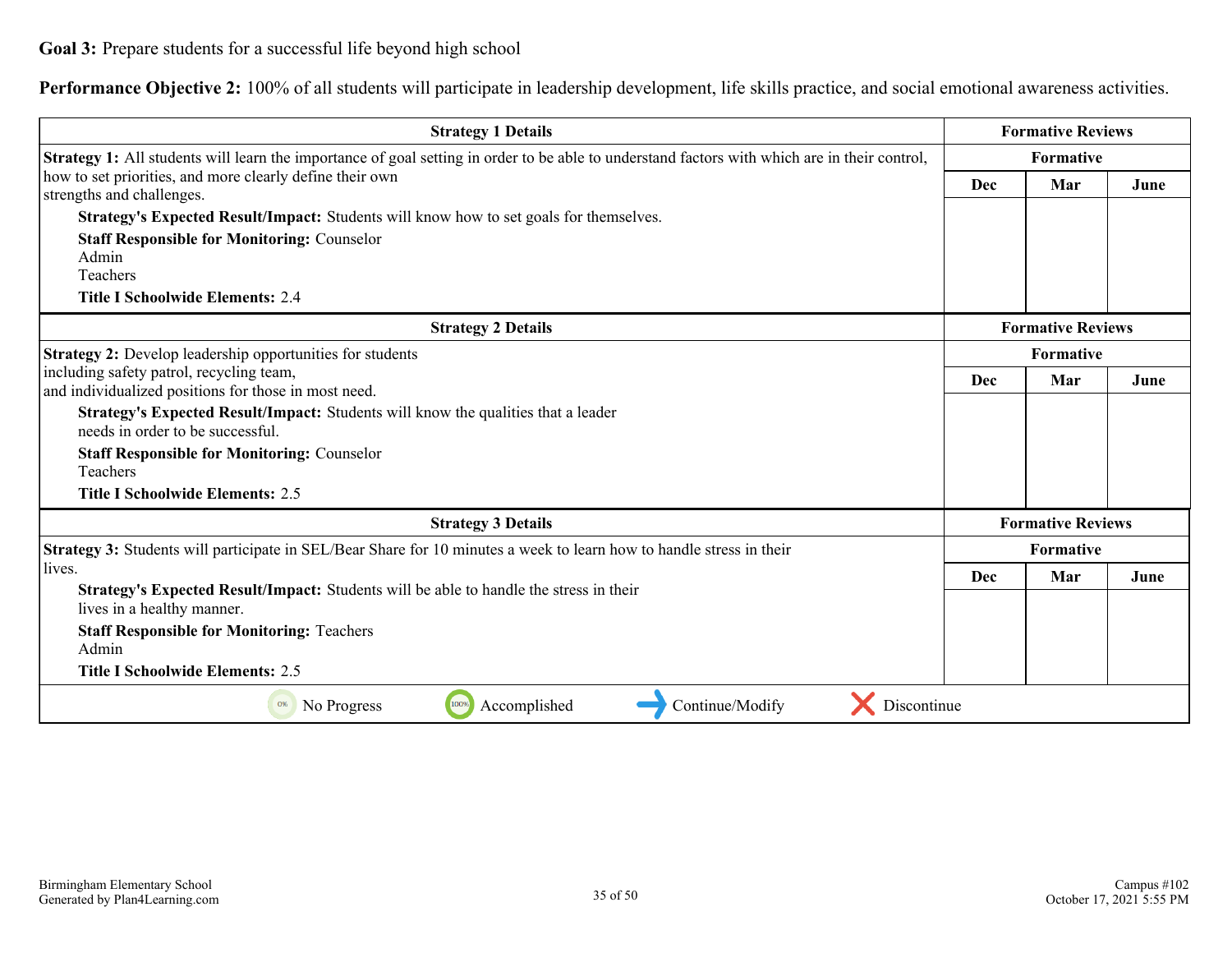<span id="page-35-0"></span>**Goal 4:** Attract, retain, and value a quality staff.

TEA Strategic Priority #3: Connect High School to Career and College.

**Performance Objective 1:** 100% of all staff will be offered and participate in ongoing/embedded professional development for teachers.

**Evaluation Data Sources:** Participation in curriculum professional development

| <b>Strategy 1 Details</b>                                                                                                   | <b>Formative Reviews</b> |                          |      |
|-----------------------------------------------------------------------------------------------------------------------------|--------------------------|--------------------------|------|
| <b>Strategy 1:</b> Provide training in all areas of compliance.                                                             | <b>Formative</b>         |                          |      |
| Strategy's Expected Result/Impact: Teachers will be trained on bullying, blood borne<br>pathogens, suicide and child abuse. | Dec                      | Mar                      | June |
| <b>Staff Responsible for Monitoring: Admin</b>                                                                              |                          |                          |      |
| <b>Strategy 2 Details</b>                                                                                                   |                          | <b>Formative Reviews</b> |      |
| Strategy 2: Weekly grade level and campus PLCs to celebrate students, staff and BES community;                              |                          | <b>Formative</b>         |      |
| Strategy's Expected Result/Impact: Survey results; assessment progress;                                                     | <b>Dec</b>               | Mar                      | June |
| <b>Staff Responsible for Monitoring: Admin</b>                                                                              |                          |                          |      |
| <b>Teachers</b>                                                                                                             |                          |                          |      |
| Discontinue<br>Accomplished<br>Continue/Modify<br>100%<br>0%<br>No Progress                                                 |                          |                          |      |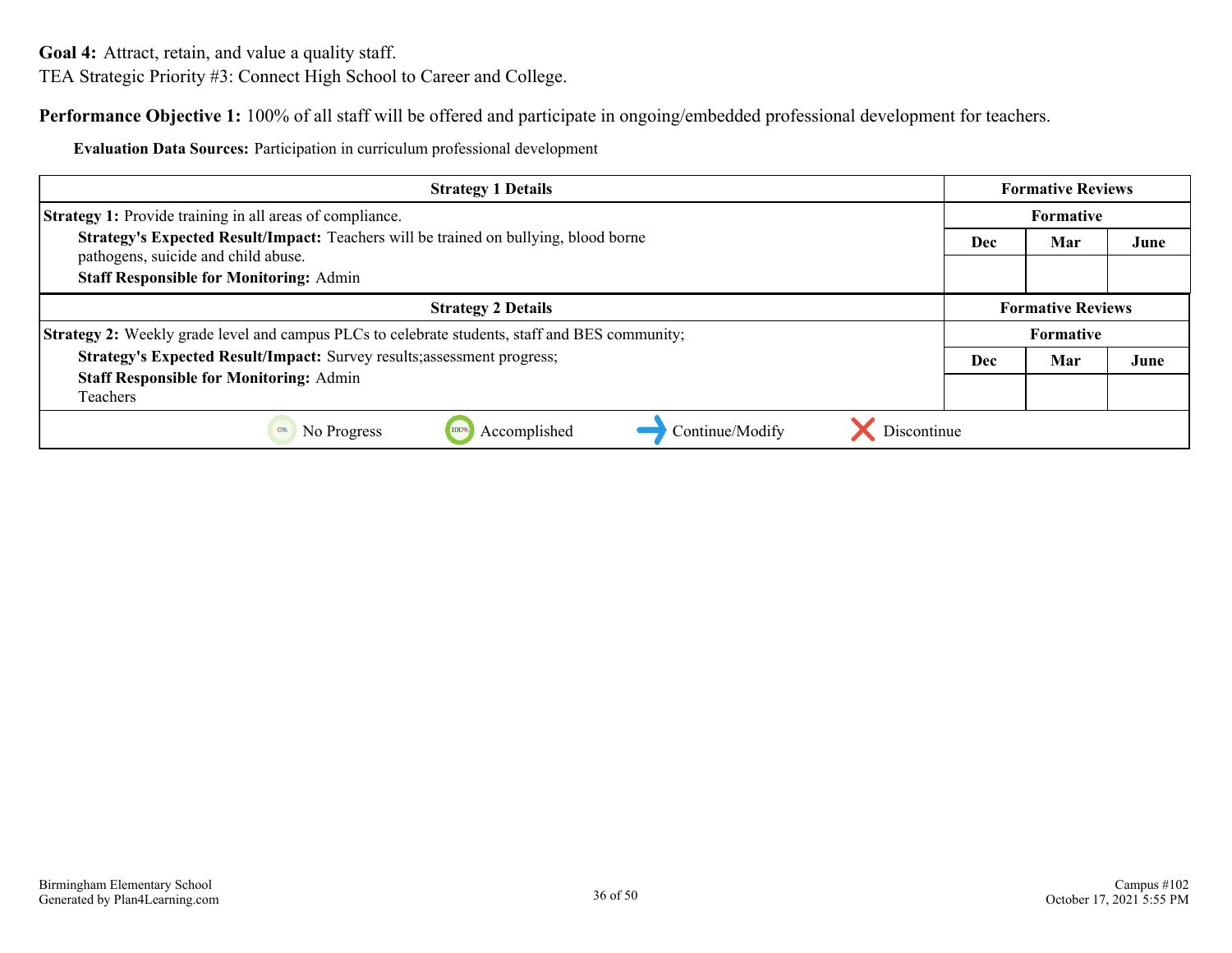**Goal 4:** Attract, retain, and value a quality staff. TEA Strategic Priority #3: Connect High School to Career and College.

**Performance Objective 2:** 100% of the staff will be provided with ongoing, job embedded professional learning to address instructional needs as identified by analysis of data.

**Evaluation Data Sources:** Walkthrough data, professional development participation data

| <b>Strategy 1 Details</b>                                                                                                              |                  | <b>Formative Reviews</b> |      |
|----------------------------------------------------------------------------------------------------------------------------------------|------------------|--------------------------|------|
| <b>Strategy 1:</b> Continued professional learning for Writer's Workshop and scoring student writing                                   | <b>Formative</b> |                          |      |
| <b>Strategy's Expected Result/Impact: Classroom implementation</b>                                                                     | <b>Dec</b>       | Mar                      | June |
| <b>Staff Responsible for Monitoring:</b> Principal, Assistant Principal, Title 1 Math and Reading Instructional Facilitator            |                  |                          |      |
| <b>Strategy 2 Details</b>                                                                                                              |                  | <b>Formative Reviews</b> |      |
| Strategy 2: Differentiated Professional Development and/or professional learning focused on:                                           |                  | <b>Formative</b>         |      |
| Math, Writing, Reading.                                                                                                                | <b>Dec</b>       | Mar                      | June |
| <b>Strategy's Expected Result/Impact:</b> Strategies implemented in lessons (walk-throughs and observations)                           |                  |                          |      |
| Effective team collaboration in PLCs                                                                                                   |                  |                          |      |
| Staff Responsible for Monitoring: Principal, Assistant Principal, Title 1 Facilitator, Alpha phonics teacher, Learning<br>Specialists, |                  |                          |      |
| Title I Schoolwide Elements: 2.4, 2.5, 2.6                                                                                             |                  |                          |      |
| <b>Strategy 3 Details</b>                                                                                                              |                  | <b>Formative Reviews</b> |      |
| <b>Strategy 3:</b> Professional learning in the area of BAS and Guided Reading                                                         |                  | <b>Formative</b>         |      |
| Strategy's Expected Result/Impact: MAP, DRA, STAAR scores                                                                              | <b>Dec</b>       | Mar                      | June |
| Staff Responsible for Monitoring: Elementary Curriculum Director, Principal                                                            |                  |                          |      |
| Discontinue<br>Accomplished<br>No Progress<br>Continue/Modify<br>0%<br>100%                                                            |                  |                          |      |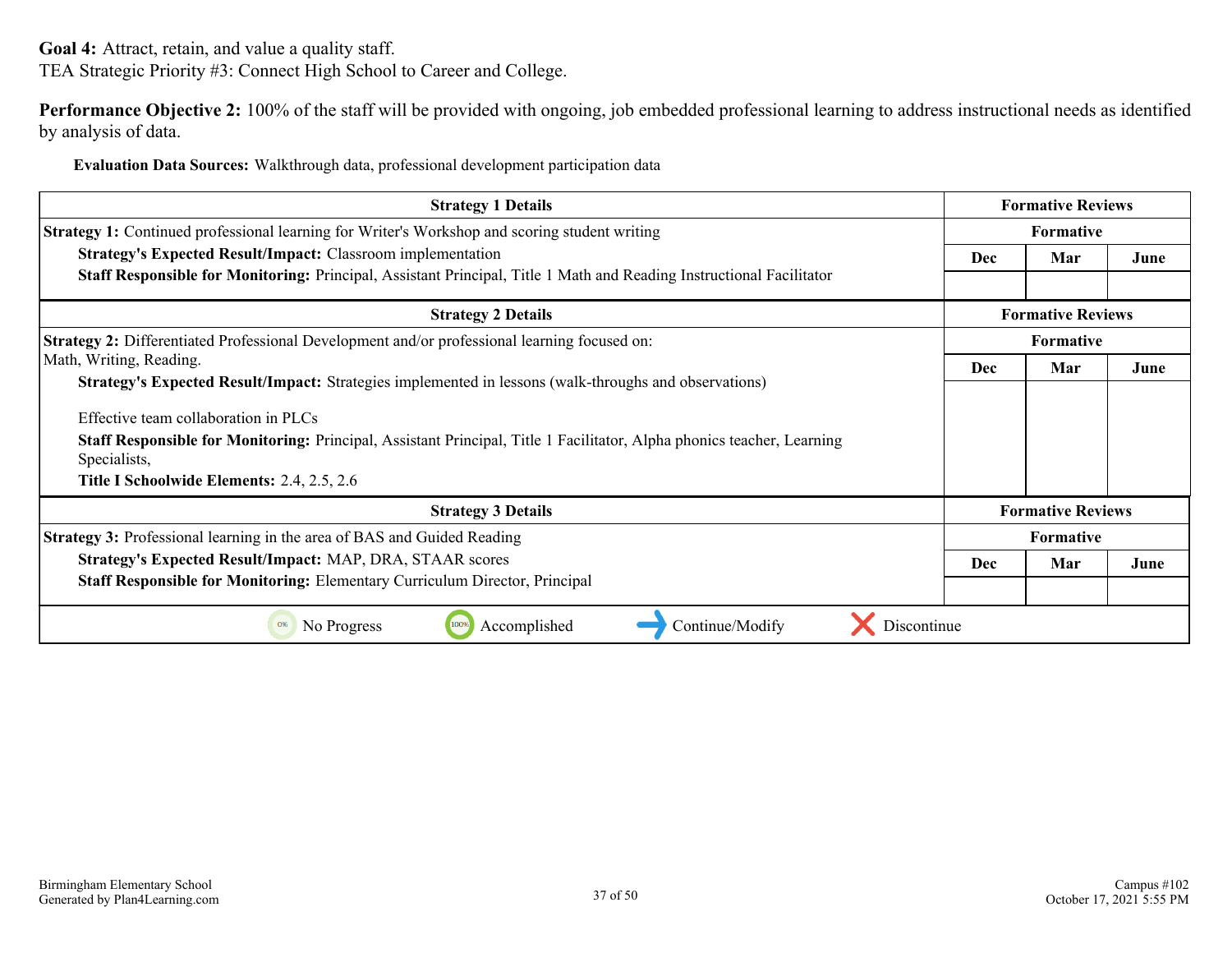#### **Performance Objective 3:** 100% of teachers recruited and hired will be identified as highly effective teachers.

**Evaluation Data Sources:** State and Local Assessments

| <b>Strategy 1 Details</b>                                                                              | <b>Formative Reviews</b> |                          |      |
|--------------------------------------------------------------------------------------------------------|--------------------------|--------------------------|------|
| <b>Strategy 1:</b> Provide mentoring system for all new teachers.                                      |                          | Formative                |      |
| <b>Staff Responsible for Monitoring: Admin</b>                                                         | <b>Dec</b><br>Mar        |                          | June |
|                                                                                                        |                          |                          |      |
| <b>Strategy 2 Details</b>                                                                              |                          | <b>Formative Reviews</b> |      |
| <b>Strategy 2:</b> Attend Job Fairs to seek best candidates focusing on increasing diversity of staff. |                          | <b>Formative</b>         |      |
| Strategy's Expected Result/Impact: Student -- staff ratios                                             | <b>Dec</b>               | Mar                      | June |
| <b>Staff Responsible for Monitoring: District Recruiting Team</b>                                      |                          |                          |      |
| Discontinue<br>Accomplished<br>Continue/Modify<br>No Progress<br>100%                                  |                          |                          |      |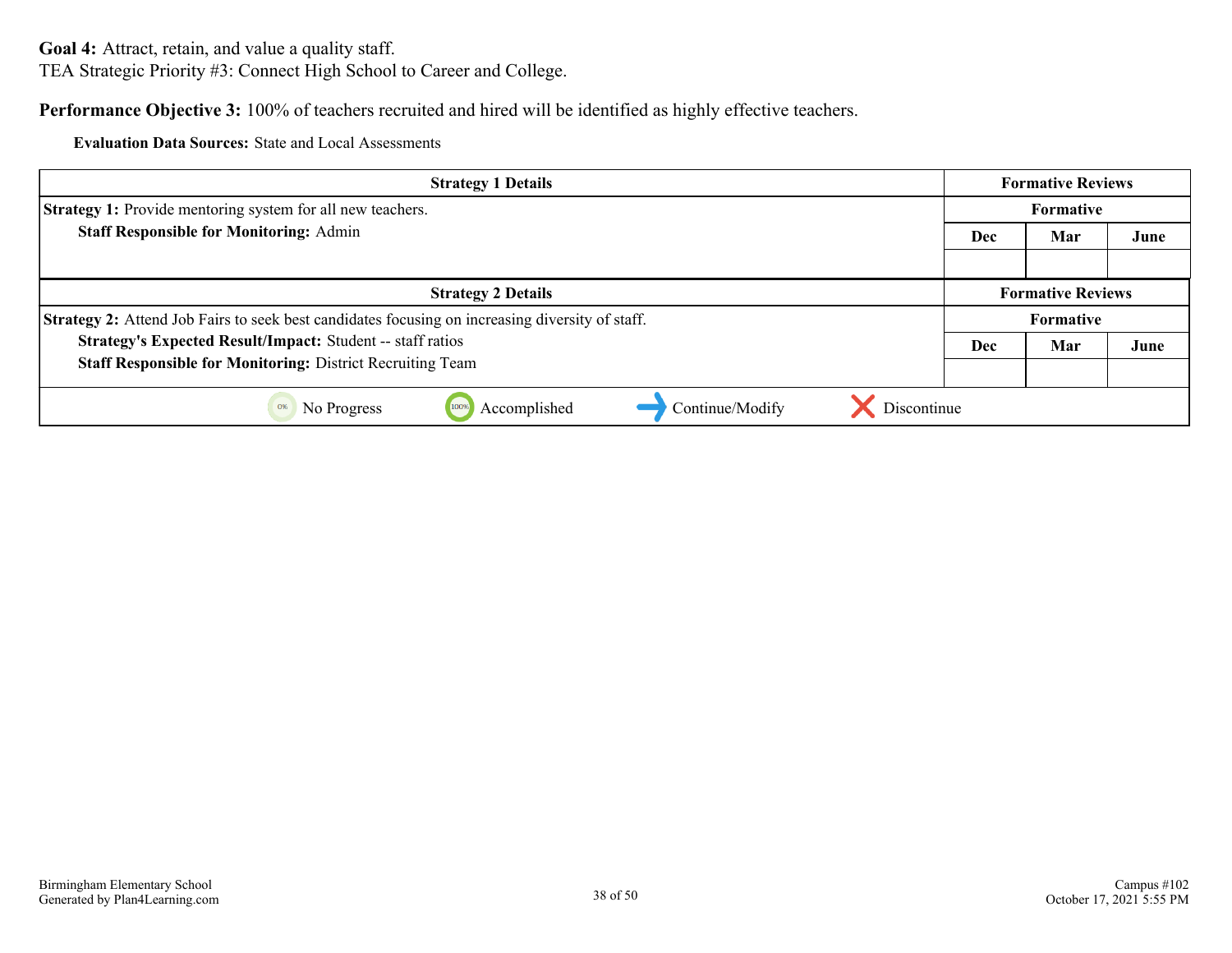**Goal 4:** Attract, retain, and value a quality staff. TEA Strategic Priority #3: Connect High School to Career and College.

**Performance Objective 4:** 95% of all walkthrough feedback will be provided within 24 hours to all staff in order to monitor and develop stronger instruction for student success.

**Evaluation Data Sources:** State and Local Assessments Walkthrough feedback

| <b>Strategy 1 Details</b>                                                                                     |             |     | <b>Formative Reviews</b> |      |
|---------------------------------------------------------------------------------------------------------------|-------------|-----|--------------------------|------|
| <b>Strategy 1:</b> Conduct frequent walkthroughs for staff providing feedback form and follow up conferences. |             |     | <b>Formative</b>         |      |
| <b>Strategy's Expected Result/Impact: Unit tests</b><br>formative assessment data                             |             | Dec | Mar                      | June |
| <b>Staff Responsible for Monitoring: Principal and Assistant Principal</b>                                    |             |     |                          |      |
| 100%<br>Accomplished<br>Continue/Modify<br>No Progress                                                        | Discontinue |     |                          |      |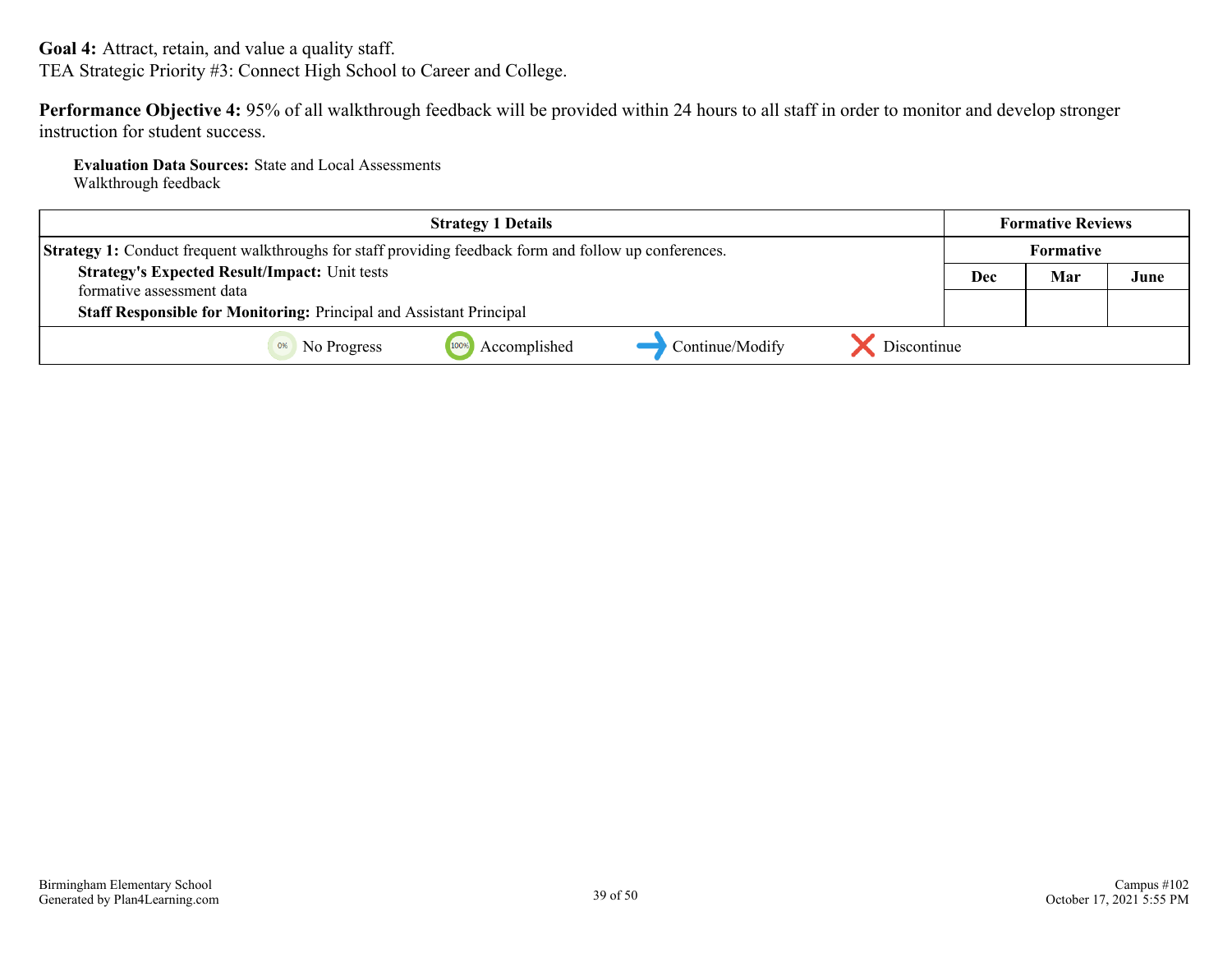**Goal 4:** Attract, retain, and value a quality staff. TEA Strategic Priority #3: Connect High School to Career and College.

**Performance Objective 5:** By the end of the 21-22 school year, all language arts teachers who teach EL students will have their ESL Supplemental **Certification** 

| <b>Strategy 1 Details</b>                                                                                                                |                  | <b>Formative Reviews</b> |      |
|------------------------------------------------------------------------------------------------------------------------------------------|------------------|--------------------------|------|
| <b>Strategy 1:</b> The campus administration team will audit their LA teachers to determine who is in need of the ESL certification.     | <b>Formative</b> |                          |      |
|                                                                                                                                          | Dec              | Mar                      | June |
|                                                                                                                                          |                  |                          |      |
| <b>Strategy 2 Details</b>                                                                                                                |                  | <b>Formative Reviews</b> |      |
| Strategy 2: Work in Collaboration with Special Services for non-ESL certified teachers to obtain their ESL certification by covering the |                  | Formative                |      |
| costs associated with the assessment.                                                                                                    | Dec              | Mar                      | June |
|                                                                                                                                          |                  |                          |      |
| Discontinue<br>Accomplished<br>Continue/Modify<br>No Progress<br>100%<br>0%                                                              |                  |                          |      |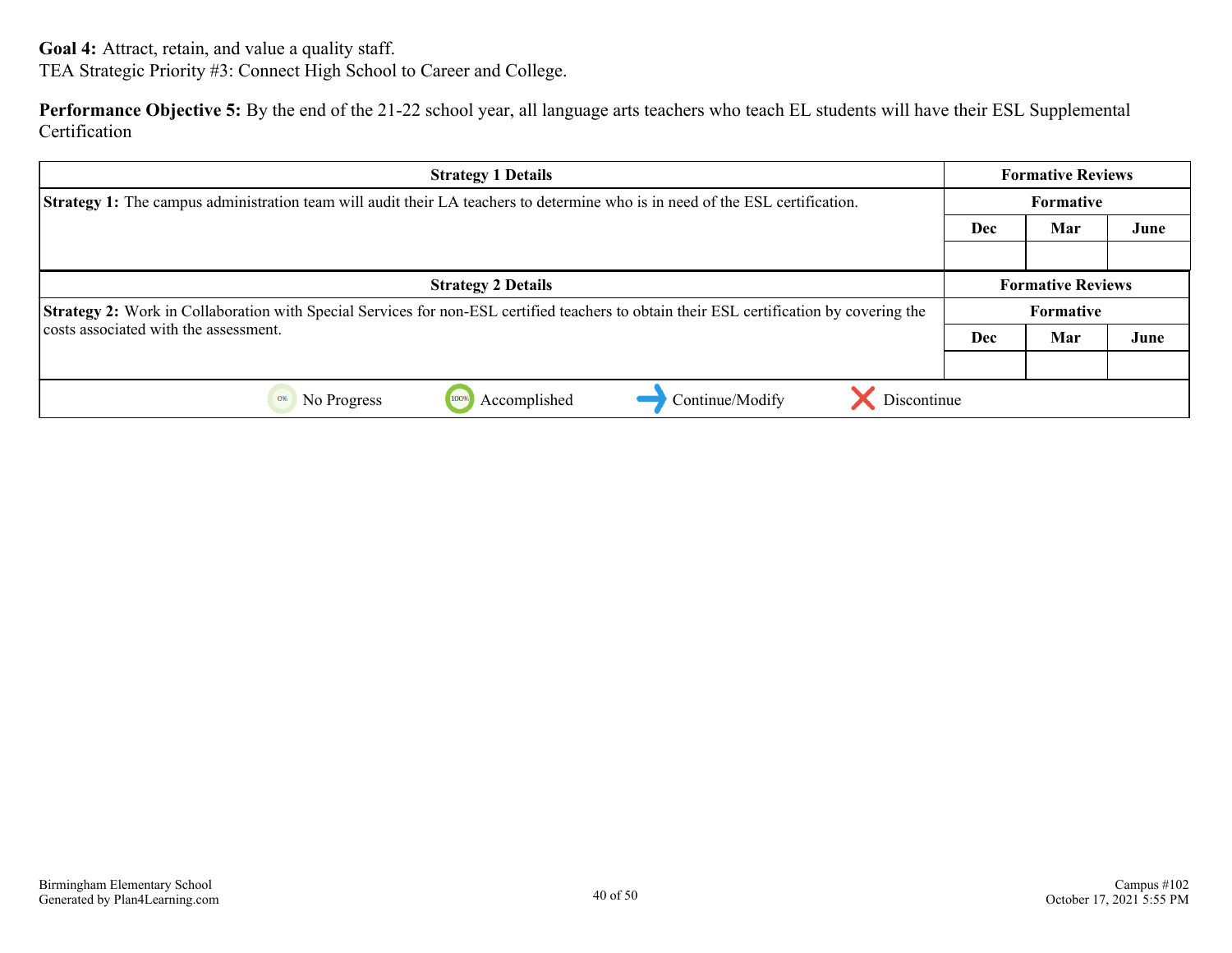<span id="page-40-0"></span>**Goal 5:** Manage growth in a way that ensures functional equity

TEA Strategic Priority #1: Recruit, Support, and Retain Teachers and Principals

**Performance Objective 1:** 100 % of all classrooms will have access to equitable resources and technology across classrooms to integrate technology into daily/weekly instruction.

**Evaluation Data Sources:** walkthrough data

| <b>Strategy 1 Details</b>                                                                                                                 | <b>Formative Reviews</b> |                          |      |
|-------------------------------------------------------------------------------------------------------------------------------------------|--------------------------|--------------------------|------|
| <b>Strategy 1:</b> Classrooms will have a minimum of 6 chromebooks or ipads, document camera, projector, and SmartBoard.                  | <b>Formative</b>         |                          |      |
| <b>Strategy's Expected Result/Impact: Classroom inventory</b>                                                                             | Dec                      | Mar                      | June |
| <b>Staff Responsible for Monitoring: Principal</b>                                                                                        |                          |                          |      |
| <b>Strategy 2 Details</b>                                                                                                                 | <b>Formative Reviews</b> |                          |      |
| <b>Strategy 2:</b> Teachers and students have access to a computer lab, chrome books and ipads for check out in the library               |                          | <b>Formative</b>         |      |
| <b>Strategy's Expected Result/Impact:</b> Calendar documenting usage of computer labs                                                     | Dec                      | Mar                      | June |
| Staff Responsible for Monitoring: Principal, Assistant principal, Title 1 Math and Reading Facilitator, Librarian and<br>computer teacher |                          |                          |      |
| <b>Strategy 3 Details</b>                                                                                                                 | <b>Formative Reviews</b> |                          |      |
| <b>Strategy 3: iPads and Chromebooks available for use in classrooms.</b>                                                                 | <b>Formative</b>         |                          |      |
| <b>Strategy's Expected Result/Impact:</b> Checkout log, student use of appropriate labs                                                   | Dec                      | Mar                      | June |
| <b>Staff Responsible for Monitoring:</b> Title 1 Math and Reading Facilitator, Librarian                                                  |                          |                          |      |
| <b>Strategy 4 Details</b>                                                                                                                 |                          | <b>Formative Reviews</b> |      |
| Strategy 4: Campus website has a link for District Academic Links, a bank of educational websites for students and teachers.              | <b>Formative</b>         |                          |      |
| <b>Strategy's Expected Result/Impact:</b> Use of websites during math and reading stations and daily instruction                          | <b>Dec</b>               | Mar                      | June |
| <b>Staff Responsible for Monitoring: Assistant Principal</b>                                                                              |                          |                          |      |
| Discontinue<br>100%<br>Accomplished<br>Continue/Modify<br>No Progress                                                                     |                          |                          |      |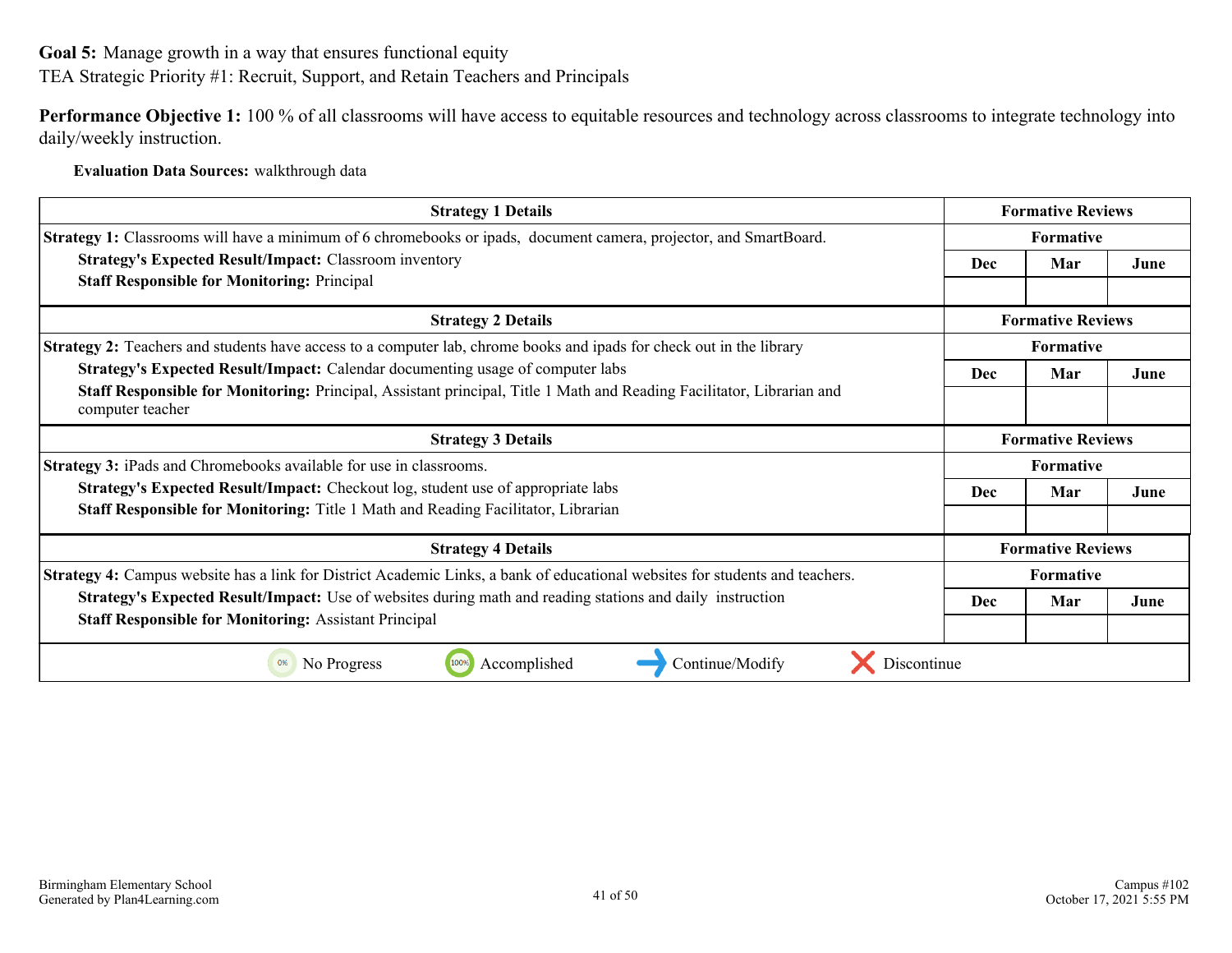**Goal 5:** Manage growth in a way that ensures functional equity TEA Strategic Priority #1: Recruit, Support, and Retain Teachers and Principals

**Performance Objective 2:** 100% of new teachers will receive support and mentoring from veteran staff members.

**Evaluation Data Sources:** New teacher summative conference, walkthrough data

| <b>Strategy 1 Details</b>                                                                                                                 |     | <b>Formative Reviews</b> |      |
|-------------------------------------------------------------------------------------------------------------------------------------------|-----|--------------------------|------|
| <b>Strategy 1:</b> Teachers new to the field and to Birmingham will have a campus mentor to increase understanding of campus and district |     | Formative                |      |
| initiatives.                                                                                                                              | Dec | Mar                      | June |
| <b>Strategy's Expected Result/Impact: Feedback from new teachers</b>                                                                      |     |                          |      |
| Staff Responsible for Monitoring: Principal, Mentor teachers, district personnel                                                          |     |                          |      |
| Discontinue<br>Accomplished<br>Continue/Modify<br>No Progress                                                                             |     |                          |      |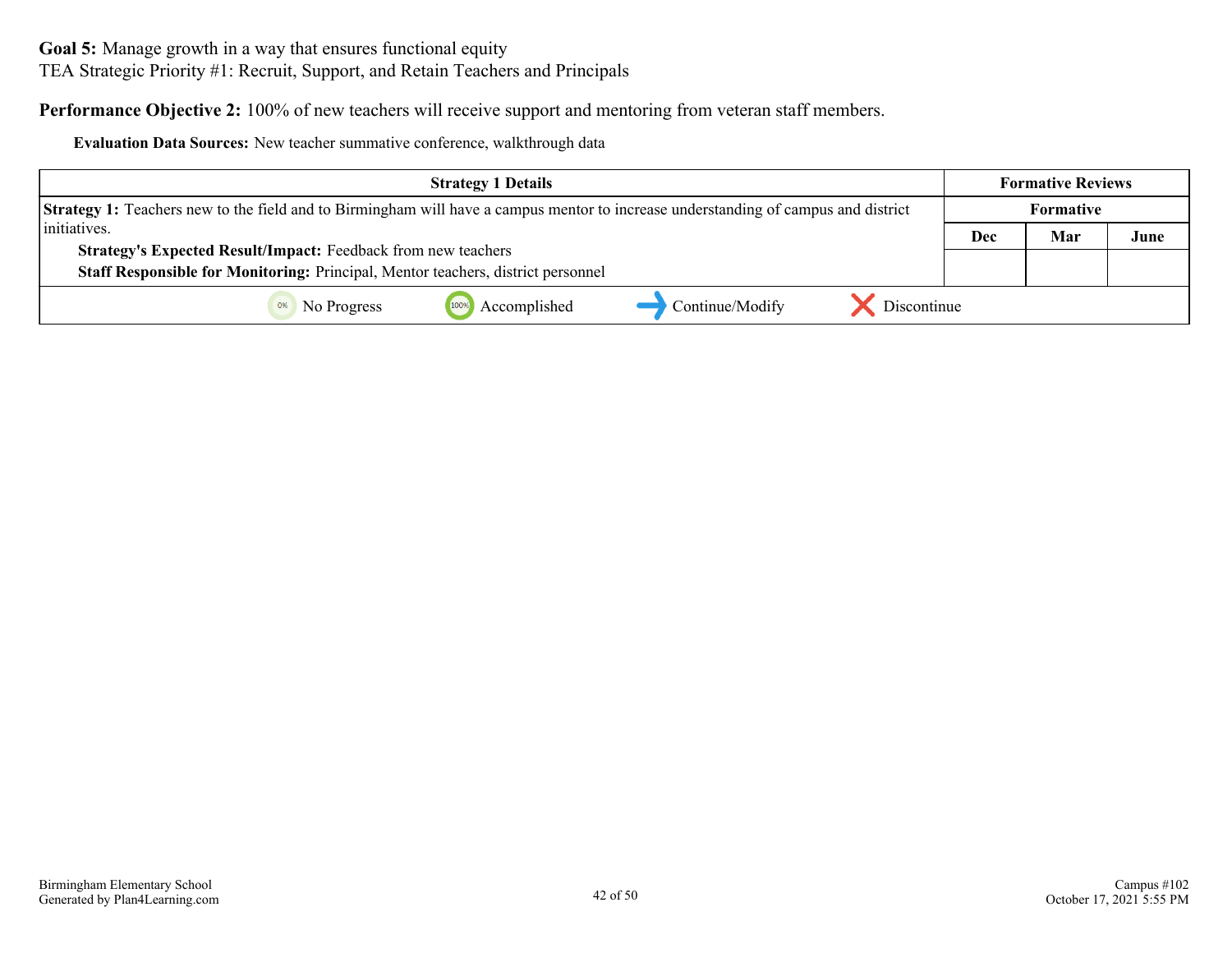**Goal 5:** Manage growth in a way that ensures functional equity TEA Strategic Priority #1: Recruit, Support, and Retain Teachers and Principals

**Performance Objective 3:** 100% of all classes will be maintained at a reasonable size with balanced numbers of students receiving special services to ensure effective instruction and monitoring.

**Evaluation Data Sources:** PEIMS data

| <b>Strategy 1 Details</b>                                                                                                                      |                  | <b>Formative Reviews</b> |      |
|------------------------------------------------------------------------------------------------------------------------------------------------|------------------|--------------------------|------|
| <b>Strategy 1:</b> Include input from previous grade level teachers and special services teachers to create class lists.                       | <b>Formative</b> |                          |      |
| <b>Strategy's Expected Result/Impact: Class lists</b>                                                                                          | <b>Dec</b>       | Mar                      | June |
| <b>Staff Responsible for Monitoring: Principal</b>                                                                                             |                  |                          |      |
| <b>Strategy 2 Details</b>                                                                                                                      |                  | <b>Formative Reviews</b> |      |
| <b>Strategy 2:</b> Provide opportunity for incoming preschoolers to attend campus transition activities including in-district preschoolers and | <b>Formative</b> |                          |      |
| local daycares.                                                                                                                                | <b>Dec</b>       | Mar                      | June |
| <b>Strategy's Expected Result/Impact: Attendance</b>                                                                                           |                  |                          |      |
| Staff Responsible for Monitoring: Principal and Counselor                                                                                      |                  |                          |      |
| Discontinue<br>Accomplished<br>Continue/Modify<br>No Progress<br>100%<br>0%                                                                    |                  |                          |      |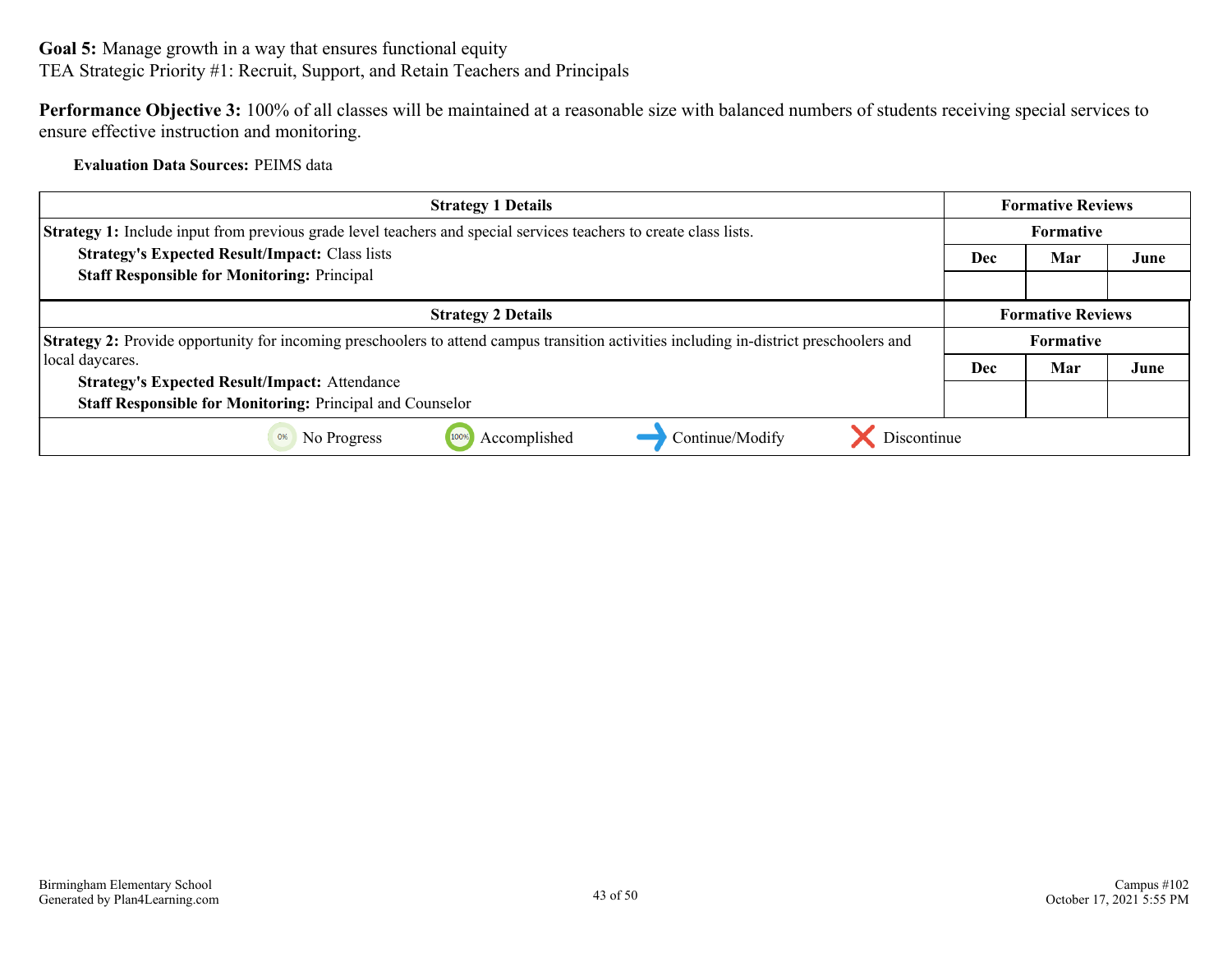<span id="page-43-0"></span>**Performance Objective 1:** Administration will use post at least 3-5 times per week on social media to promote Birmingham's brand

**Evaluation Data Sources:** Facebook posts

| <b>Strategy 1 Details</b>                                                                                                                                                                          |                  | <b>Formative Reviews</b> |      |
|----------------------------------------------------------------------------------------------------------------------------------------------------------------------------------------------------|------------------|--------------------------|------|
| <b>Strategy 1:</b> Campus website up-to-date with pertinent information for students, parents and community members                                                                                | <b>Formative</b> |                          |      |
| Strategy's Expected Result/Impact: Feedback from stakeholders, activity on website<br><b>Staff Responsible for Monitoring: Campus Webmaster</b><br>Principal<br><b>Assistant Principal</b>         |                  | Mar                      | June |
| <b>Strategy 2 Details</b>                                                                                                                                                                          |                  | <b>Formative Reviews</b> |      |
| Strategy 2: Use Facebook to post pictures/comments promoting campus and PTA events                                                                                                                 |                  | <b>Formative</b>         |      |
| <b>Strategy's Expected Result/Impact:</b> Level of activity on Facebook i.e. # of Likes, Comments<br><b>Staff Responsible for Monitoring: Principal</b><br><b>Assistant Principal</b><br>Webmaster | <b>Dec</b>       | Mar                      | June |
| <b>Strategy 3 Details</b>                                                                                                                                                                          |                  | <b>Formative Reviews</b> |      |
| <b>Strategy 3:</b> Display campus events and celebrations on school marquee                                                                                                                        |                  | <b>Formative</b>         |      |
| <b>Strategy's Expected Result/Impact:</b> number celebrations posted<br><b>Staff Responsible for Monitoring: Principal, Asst. Principal</b>                                                        |                  | Mar                      | June |
| Accomplished<br>Continue/Modify<br>No Progress<br>100%<br>Discontinue<br>0%                                                                                                                        |                  |                          |      |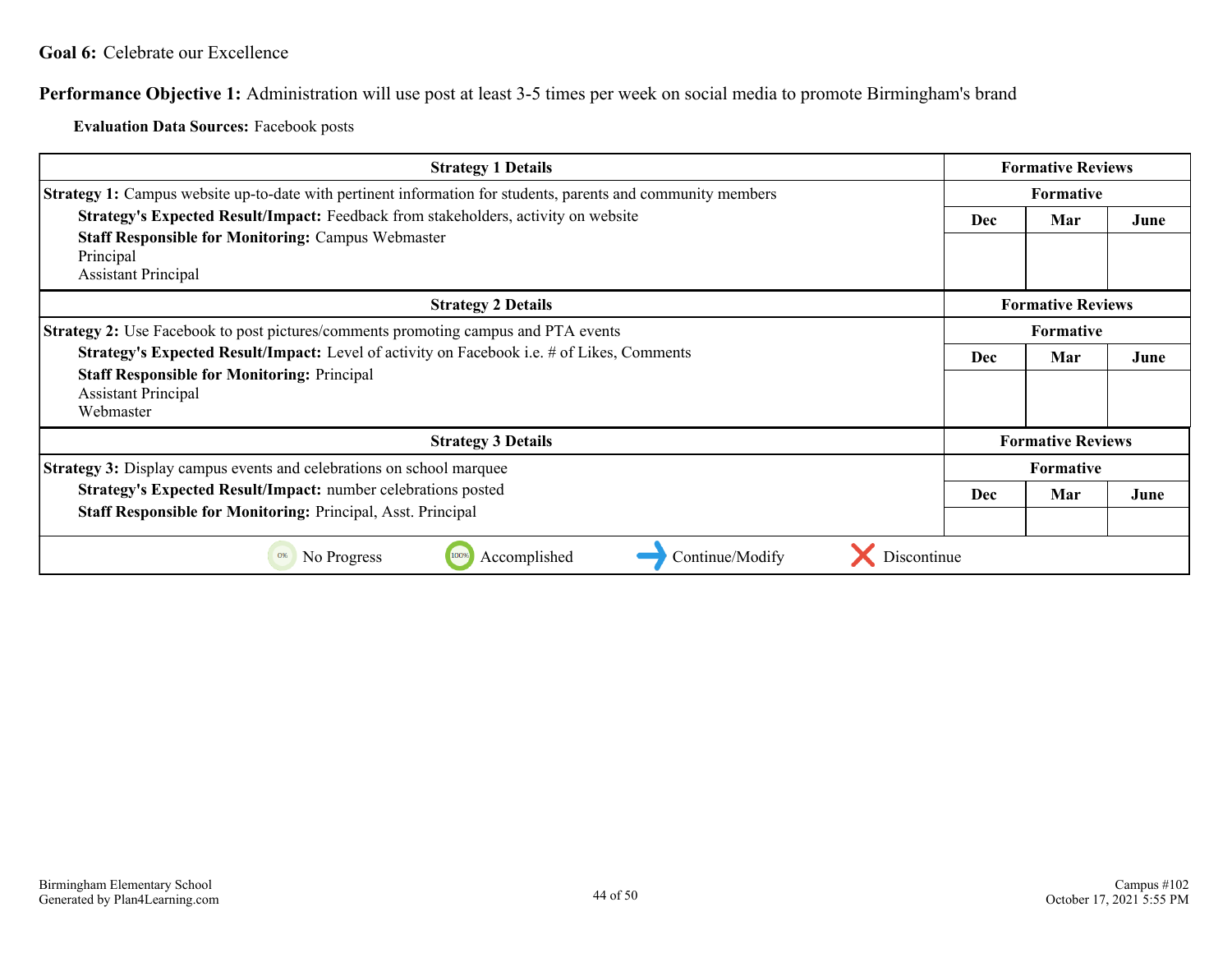#### **Goal 6:** Celebrate our Excellence

**Performance Objective 2:** At least 85% of all students will be recognized for achievement in a variety of ways.

**Evaluation Data Sources:** Grade level awards, Jimmy Johns Student of the week, Wylie Way Awards, Bravo Bear cards

| <b>Strategy 1 Details</b>                                                                                                    |  | <b>Formative Reviews</b> |      |  |
|------------------------------------------------------------------------------------------------------------------------------|--|--------------------------|------|--|
| Strategy 1: Recognize students who meet the criteria for Work Ethic, A Honor Roll, A&B Honor Roll, Citizenship,              |  | <b>Formative</b>         |      |  |
| Strategy's Expected Result/Impact: Number of recognitions at awards assemblies and on webpage                                |  | Mar                      | June |  |
| <b>Staff Responsible for Monitoring: Classroom teachers</b>                                                                  |  |                          |      |  |
| <b>Strategy 2 Details</b>                                                                                                    |  | <b>Formative Reviews</b> |      |  |
| <b>Strategy 2: Conduct End of Year Award Assemblies and Graduations</b>                                                      |  | <b>Formative</b>         |      |  |
| Strategy's Expected Result/Impact: Ceremonies held the last week of school                                                   |  | Mar                      | June |  |
| <b>Staff Responsible for Monitoring: Principal, Assistant Principal, Classroom teachers</b>                                  |  |                          |      |  |
| <b>Strategy 3 Details</b>                                                                                                    |  | <b>Formative Reviews</b> |      |  |
| <b>Strategy 3:</b> 9 weeks awards celebrations, celebrating students' academic success and demonstration of strong character |  | <b>Formative</b>         |      |  |
| Strategy's Expected Result/Impact: Student (brags) and recognitions                                                          |  | Mar                      | June |  |
| Staff Responsible for Monitoring: Principal, Assistant Principal, Staff members                                              |  |                          |      |  |
| Discontinue<br>Accomplished<br>No Progress<br>Continue/Modify<br>0%<br>100%                                                  |  |                          |      |  |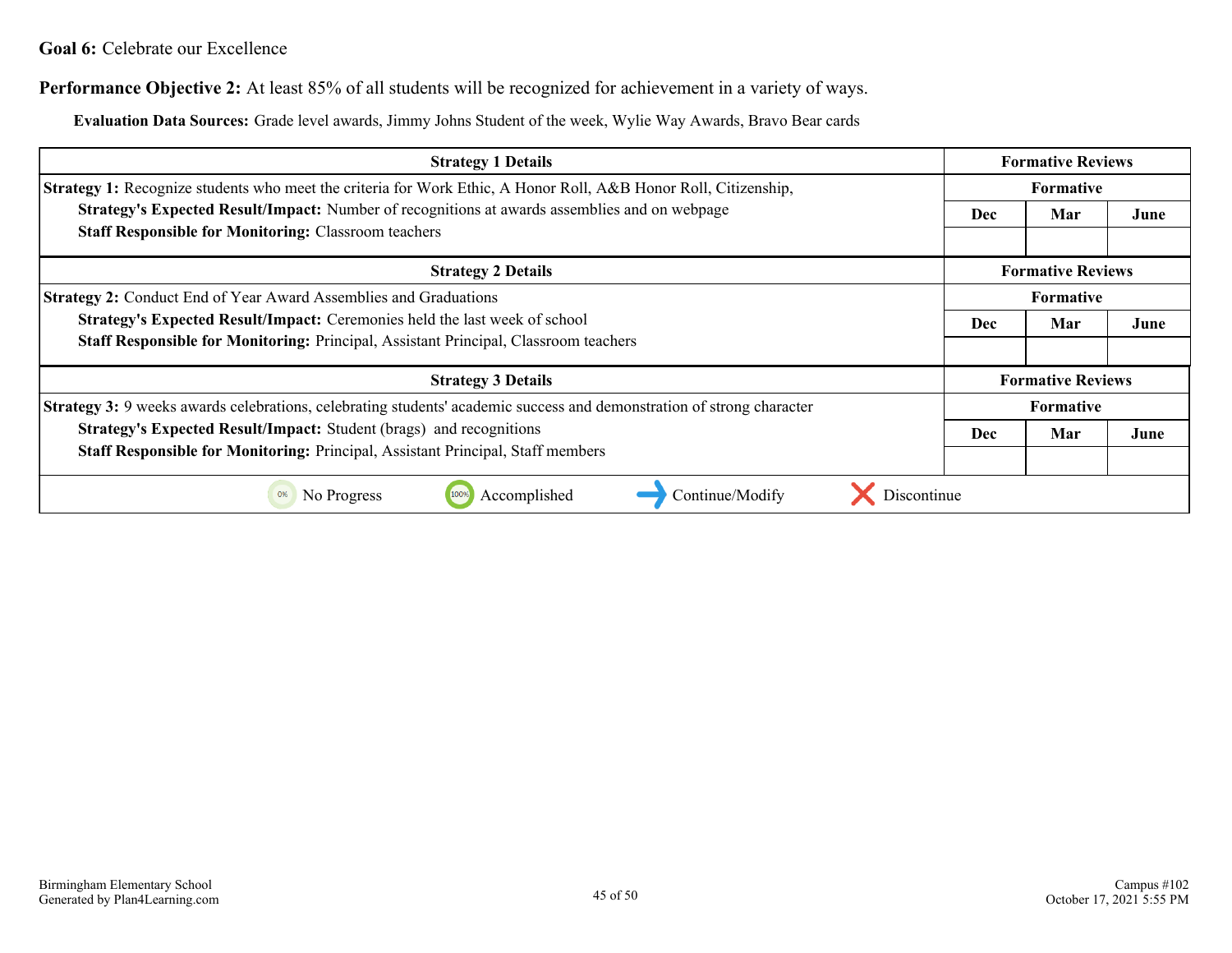#### **Goal 6:** Celebrate our Excellence

#### **Performance Objective 3:** 100% of all staff members will be recognized in a variety of ways

**Evaluation Data Sources:** Administration notes, brags in weekly newsletter

| <b>Strategy 1 Details</b>                                                                                                     |  | <b>Formative Reviews</b> |      |  |
|-------------------------------------------------------------------------------------------------------------------------------|--|--------------------------|------|--|
| Strategy 1: Celebrate teachers through emails, The Birmingham Brief, Facebook, start faculty meetings with celebrations/brags |  | <b>Formative</b>         |      |  |
| Strategy's Expected Result/Impact: Number of celebrations; campus morale                                                      |  | Mar                      | June |  |
| <b>Staff Responsible for Monitoring: Principal</b>                                                                            |  |                          |      |  |
| <b>Strategy 2 Details</b>                                                                                                     |  | <b>Formative Reviews</b> |      |  |
| <b>Strategy 2:</b> Teachers can celebrate each other through weekly brags section of the Principal's Birmingham Brief         |  | <b>Formative</b>         |      |  |
| Strategy's Expected Result/Impact: number of brags; campus morale                                                             |  | Mar                      | June |  |
| <b>Staff Responsible for Monitoring: Principal and staff</b>                                                                  |  |                          |      |  |
| Discontinue<br>Accomplished<br>Continue/Modify<br>No Progress<br>0%                                                           |  |                          |      |  |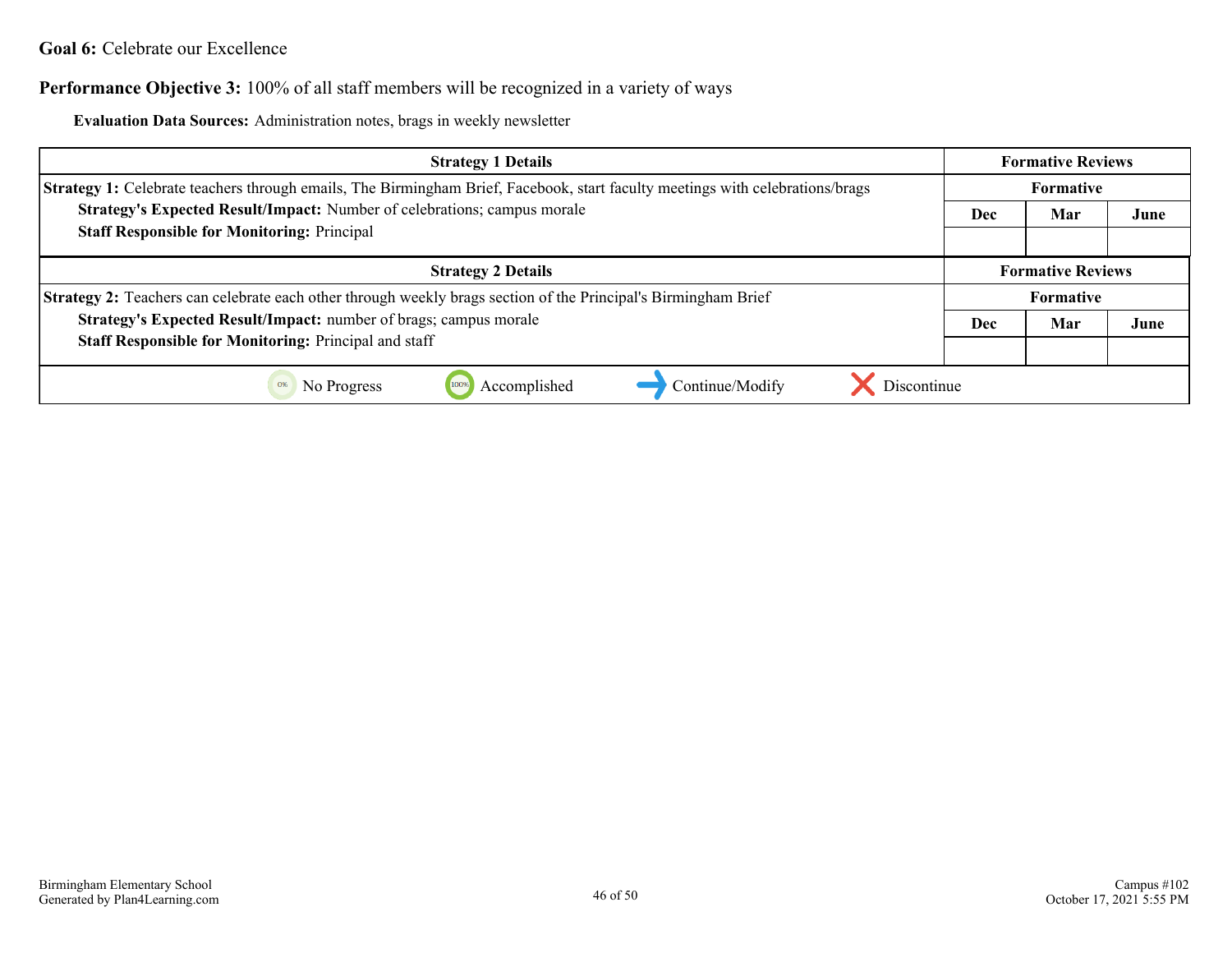<span id="page-46-0"></span>**Goal 7:** Support student participation in extracurricular activities to promote character and academic achievement.

**Performance Objective 1:** At least 25% of students in grade 2nd - 4th grade will participate in UIL Academic Competitions.

**Evaluation Data Sources:** UIL rosters

| <b>Strategy 1 Details</b>                                                                                      |                 | <b>Formative Reviews</b> |                  |     |      |
|----------------------------------------------------------------------------------------------------------------|-----------------|--------------------------|------------------|-----|------|
| <b>Strategy 1:</b> Students will participate in after school tryouts, practices and district-wide competition. |                 |                          | <b>Formative</b> |     |      |
| Strategy's Expected Result/Impact: student experience in extracurricular activities;                           |                 |                          | Dec              | Mar | June |
| <b>Staff Responsible for Monitoring: campus staff</b>                                                          |                 |                          |                  |     |      |
| Accomplished<br>No Progress                                                                                    | Continue/Modify | Discontinue              |                  |     |      |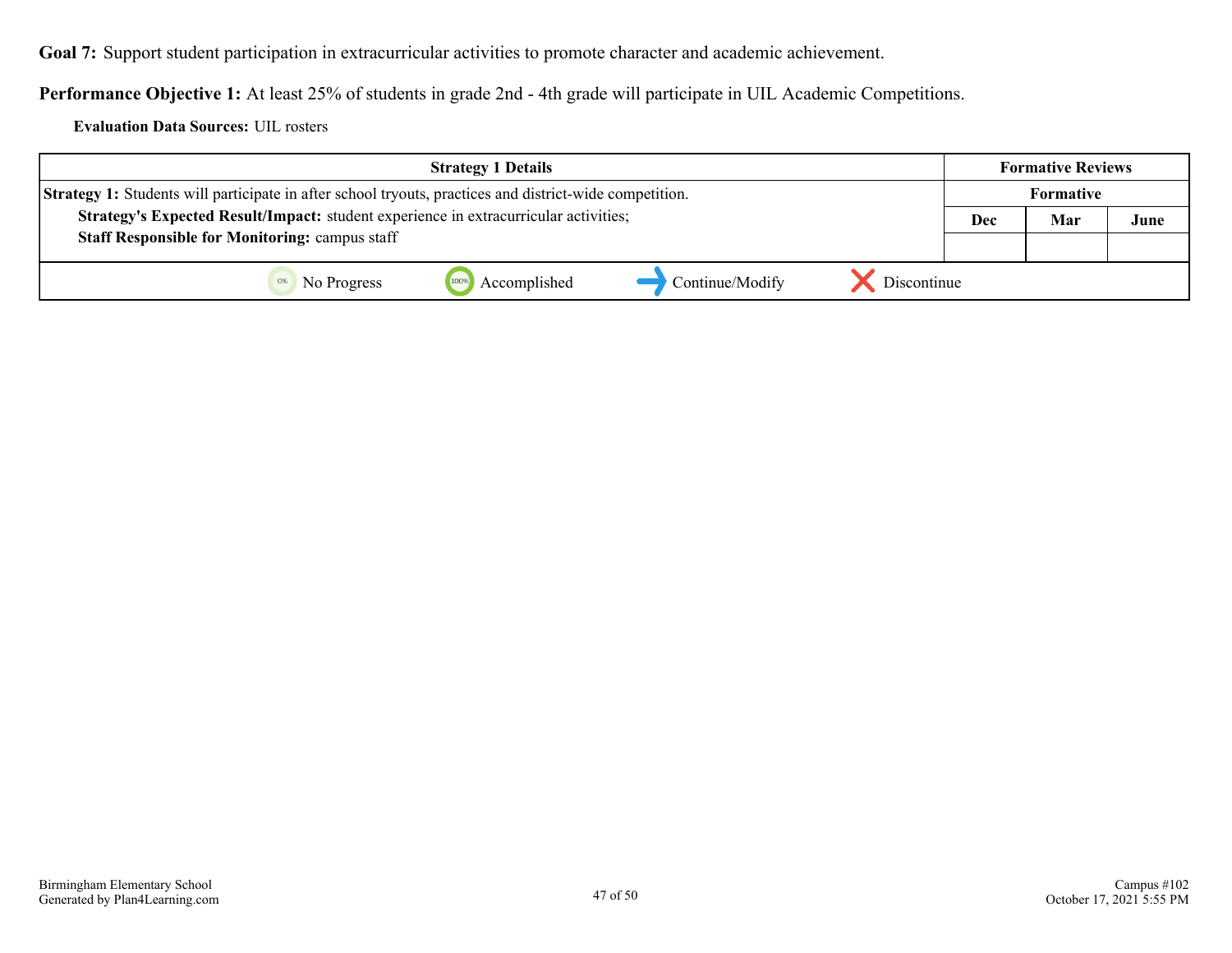**Goal 7:** Support student participation in extracurricular activities to promote character and academic achievement.

**Performance Objective 2:** At least 25% of 4th grade students will participate in Honor Choir.

**Evaluation Data Sources:** Honor Choir roster

| <b>Strategy 1 Details</b>                                                                                      |                                | <b>Formative Reviews</b> |                  |      |
|----------------------------------------------------------------------------------------------------------------|--------------------------------|--------------------------|------------------|------|
| <b>Strategy 1:</b> Students will participate in after school tryouts, practices and district-wide competition. |                                |                          | <b>Formative</b> |      |
| Strategy's Expected Result/Impact: student experience in extracurricular activities;                           |                                |                          | Mar              | June |
| <b>Staff Responsible for Monitoring: campus staff</b>                                                          |                                |                          |                  |      |
| Accomplished<br>100%<br>No Progress                                                                            | Discontinue<br>Continue/Modify |                          |                  |      |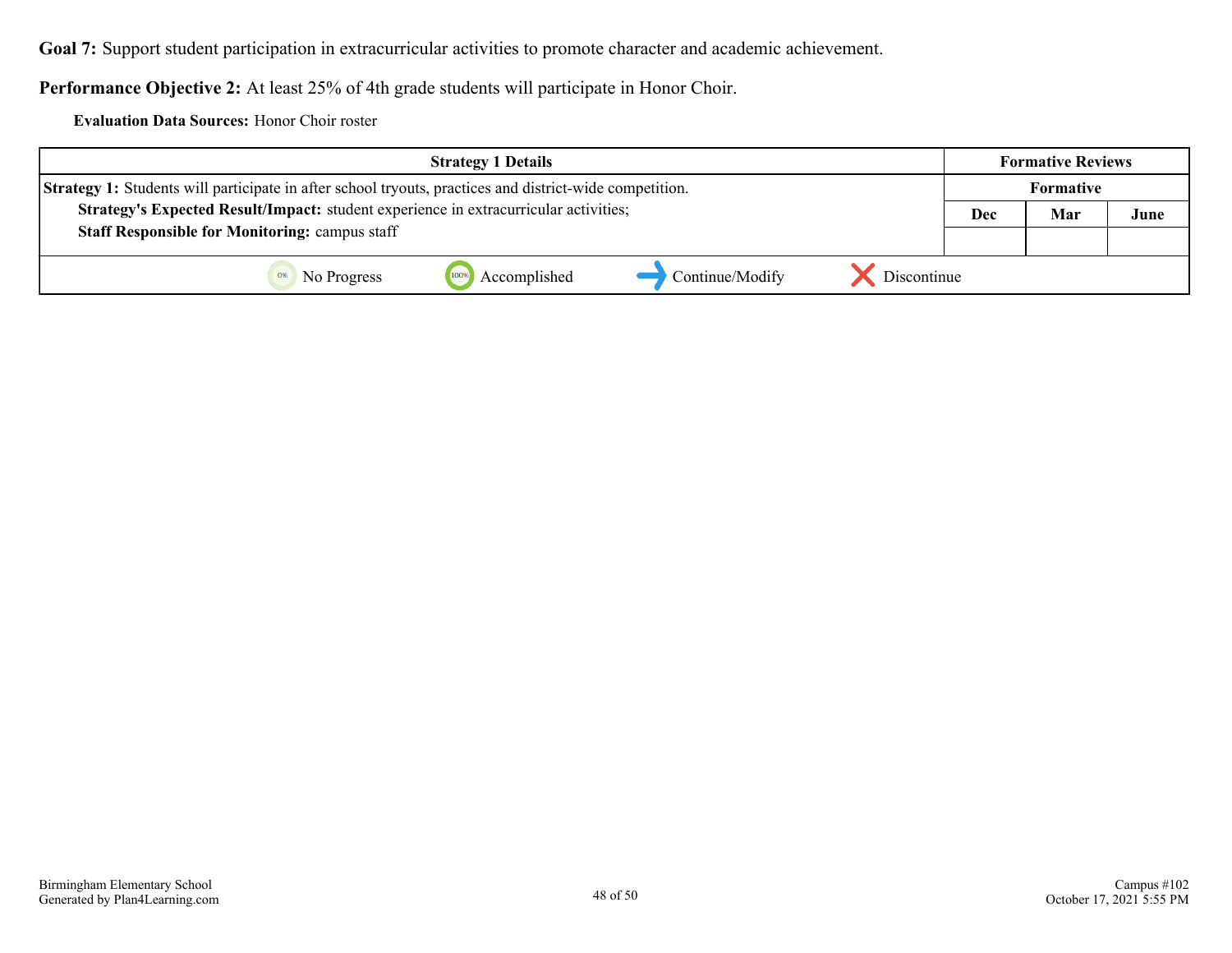# **State Compensatory**

### <span id="page-48-0"></span>**Budget for Birmingham Elementary School**

**Total SCE Funds: Total FTEs Funded by SCE:** 1 **Brief Description of SCE Services and/or Programs**

### **Personnel for Birmingham Elementary School**

| $\sqrt{ }$<br>Name<br>$\overline{\phantom{a}}$ | T.<br>ositior | <b>DOD</b><br>. . |
|------------------------------------------------|---------------|-------------------|
| $\sim$<br>$\alpha$ rinn<br>loughton            | .<br>eache    |                   |